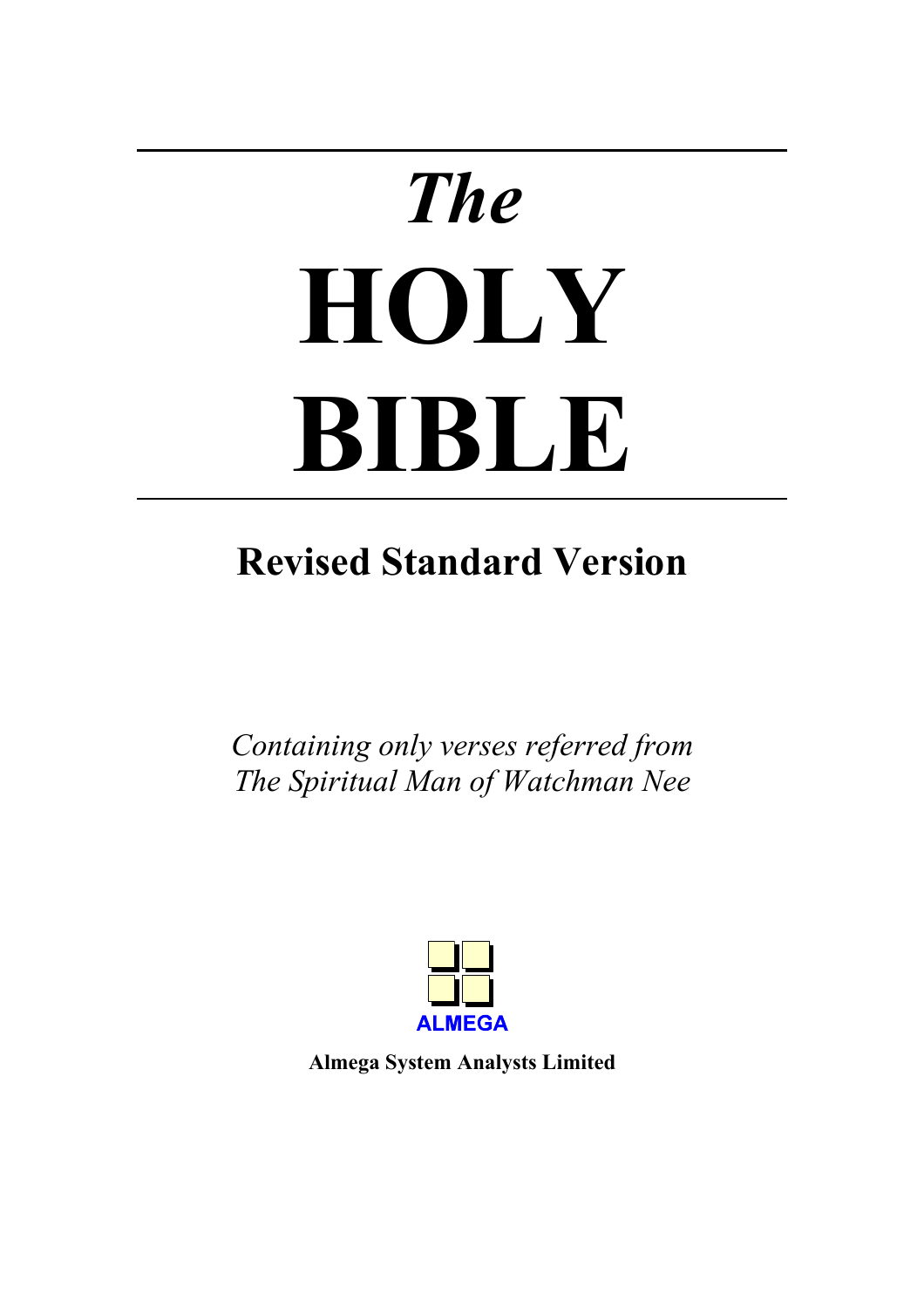# **GENESIS**

#### *CHAPTER 1*

21 So God created the great sea monsters and every living creature that moves, with which the waters swarm, according to their kinds, and every winged bird according to its kind. And God saw that it was good.

24 And God said, 'Let the earth bring forth living creatures according to their kinds: cattle and creeping things and beasts of the earth according to their kinds.' And it was so.

# *CHAPTER 2*

1 Thus the heavens and the earth were finished, and all the host of them.

7 then the LORD God formed man of dust from the ground, and breathed into his nostrils the breath of life;and man became a living being.

16 And the LORD God commanded the man, saying, 'You may freely eat of every tree of the garden;

17 but of the tree of the knowledge of good and evil you shall not eat, for in the day that you eat of it you shall die.'

# *CHAPTER 3*

6 So when the woman saw that the tree was good for food, and that it was a delight to the eyes, and that the tree was to be desired to make one wise, she took of its fruit and ate;and she also gave some to her husband, and he ate.

12 The man said, 'The woman whom thou gavest to be with me, she gave me fruit of the tree, and I ate.'

13 Then the LORD God said to the woman, 'What is this that you have done?' The woman said, 'The serpent beguiled me, and I ate.'

# *CHAPTER 6*

3 Then the LORD said, 'My spirit shall not abide in man for ever, for he is flesh, but his days shall be a hundred and twenty years.'

# *CHAPTER 8*

1 But God remembered Noah and all the beasts and all the cattle that were with him in the ark. And God made a wind blow over the earth, and the waters subsided;

# *CHAPTER 9*

4 Only you shall not eat flesh with its life, that is, its blood.

5 For your lifeblood I will surely require a reckoning;of every beast I will require it and of man;of every man's brother I will require the life of man.

# *CHAPTER 41*

8 So in the morning his spirit was troubled;and he sent and called for all the magicians of Egypt and all its wise men;and Pharaoh told them his dream, but there was none who could interpret it to Pharaoh.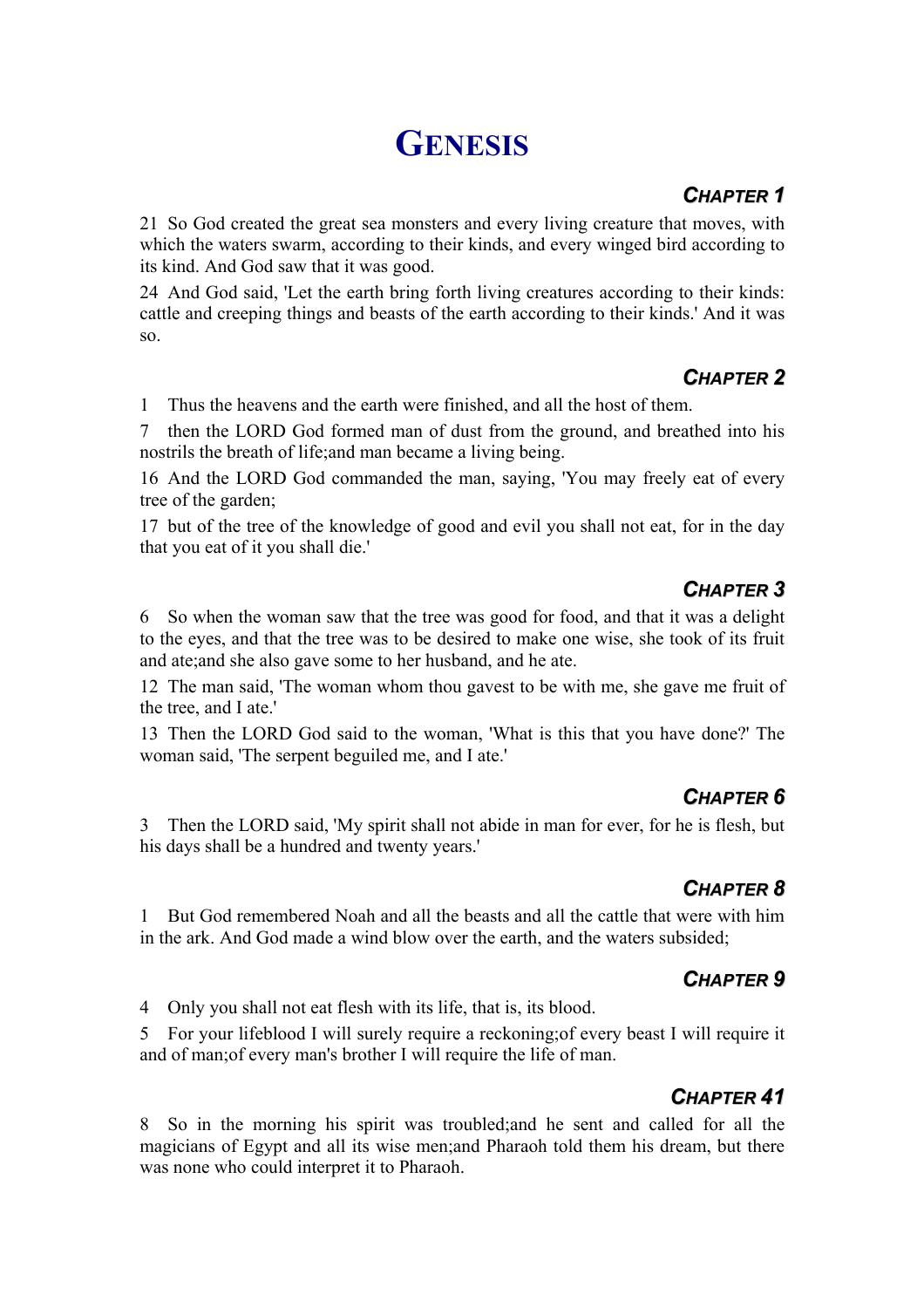# **EXODUS**

#### *CHAPTER 12*

16 On the first day you shall hold a holy assembly, and on the seventh day a holy assembly;no work shall be done on those days;but what every one must eat, that only may be prepared by you.

#### *CHAPTER 15*

26 saying, 'If you will diligently hearken to the voice of the LORD your God, and do that which is right in his eyes, and give heed to his commandments and keep all his statutes, I will put none of the diseases upon you which I put upon the Egyptians;for I am the LORD, your healer.'

#### *CHAPTER 20*

5 you shall not bow down to them or serve them;for I the LORD your God am a jealous God, visiting the iniquity of the fathers upon the children to the third and the fourth generation of those who hate me,

# *CHAPTER 30*

32 It shall not be poured upon the bodies of ordinary men, and you shall make no other like it in composition;it is holy, and it shall be holy to you.

33 Whoever compounds any like it or whoever puts any of it on an outsider shall be cut off from his people.''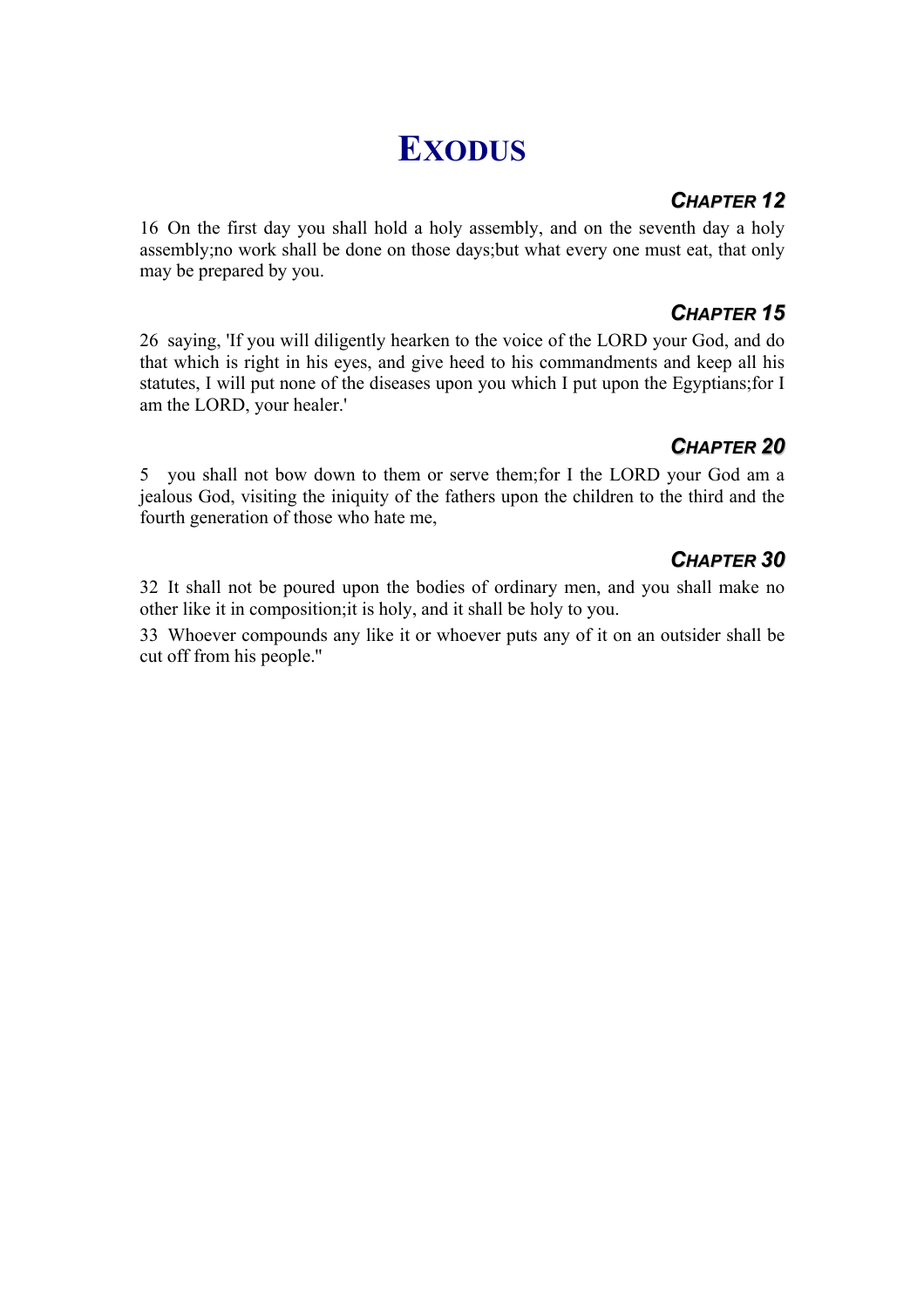# **LEVITICUS**

### *CHAPTER 2*

1 'When any one brings a cereal offering as an offering to the LORD, his offering shall be of fine flour;he shall pour oil upon it, and put frankincense on it,

### *CHAPTER 11*

43 You shall not make yourselves abominable with any swarming thing that swarms;and you shall not defile yourselves with them, lest you become unclean.

44 For I am the LORD your God;consecrate yourselves therefore, and be holy, for I am holy. You shall not defile yourselves with any swarming thing that crawls upon the earth.

### *CHAPTER 17*

11 For the life of the flesh is in the blood;and I have given it for you upon the altar to make atonement for your souls;for it is the blood that makes atonement, by reason of the life.

# *CHAPTER 18*

5 You shall therefore keep my statutes and my ordinances, by doing which a man shall live: I am the LORD.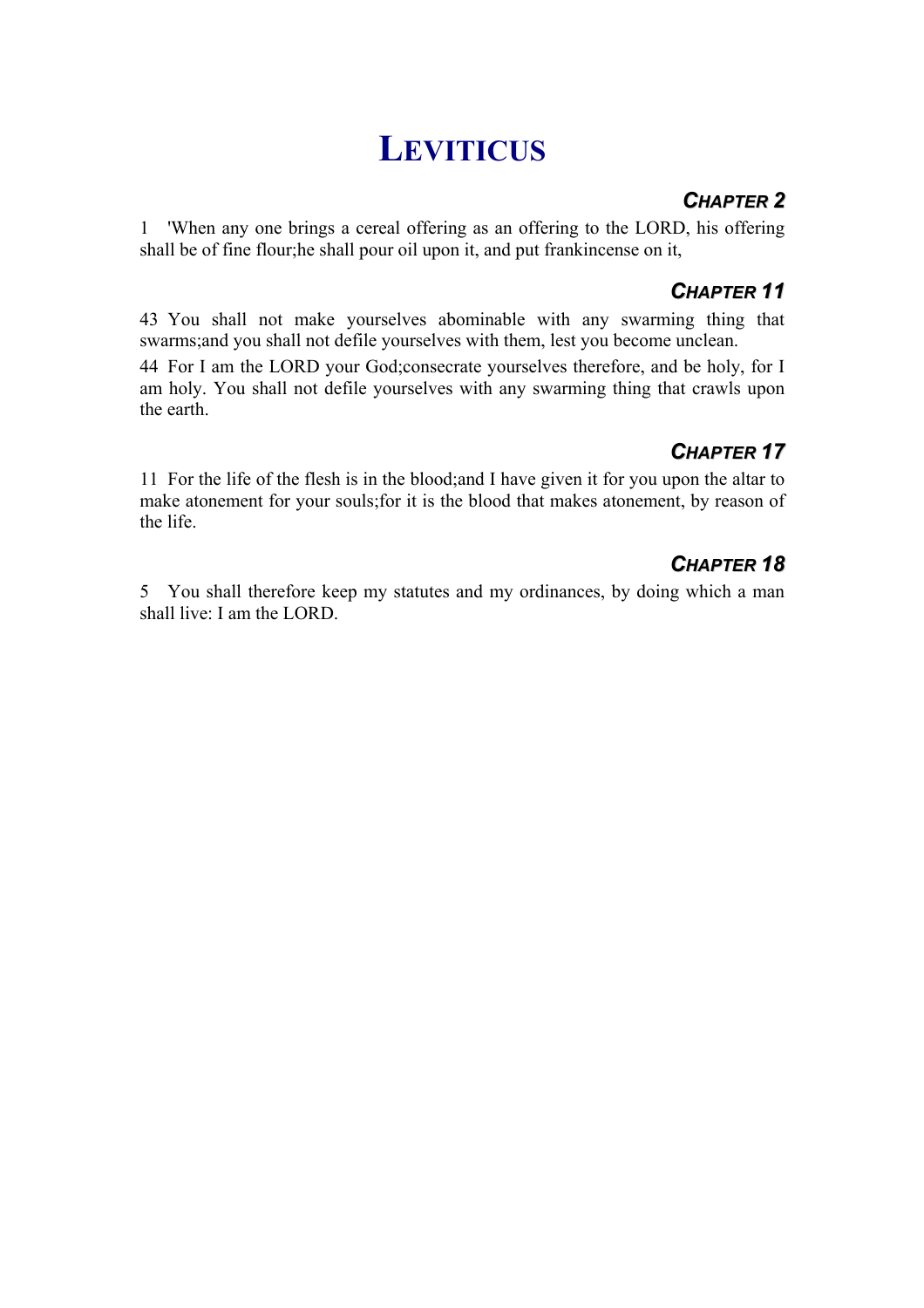# **NUMBERS**

# *CHAPTER 12*

3 Now the man Moses was very meek, more than all men that were on the face of the earth.

# *CHAPTER 13*

25 At the end of forty days they returned from spying out the land.

26 And they came to Moses and Aaron and to all the congregation of the people of Israel in the wilderness of Paran, at Kadesh;they brought back word to them and to all the congregation, and showed them the fruit of the land.

27 And they told him, 'We came to the land to which you sent us;it flows with milk and honey, and this is its fruit.

28 Yet the people who dwell in the land are strong, and the cities are fortified and very large;and besides, we saw the descendants of Anak there.

29 The Amal'ekites dwell in the land of the Negeb;the Hittites, the Jeb'usites, and the Amorites dwell in the hill country;and the Canaanites dwell by the sea, and along the Jordan.'

30 But Caleb quieted the people before Moses, and said, 'Let us go up at once, and occupy it;for we are well able to overcome it.'

31 Then the men who had gone up with him said, 'We are not able to go up against the people;for they are stronger than we.'

32 So they brought to the people of Israel an evil report of the land which they had spied out, saying, 'The land, through which we have gone, to spy it out, is a land that devours its inhabitants;and all the people that we saw in it are men of great stature.

33 And there we saw the Nephilim (the sons of Anak, who come from the Nephilim);and we seemed to ourselves like grasshoppers, and so we seemed to them.'

#### *CHAPTER 14*

1 Then all the congregation raised a loud cry;and the people wept that night.

2 And all the people of Israel murmured against Moses and Aaron;the whole congregation said to them, 'Would that we had died in the land of Egypt! Or would that we had died in this wilderness!

3 Why does the LORD bring us into this land, to fall by the sword? Our wives and our little ones will become a prey;would it not be better for us to go back to Egypt?'

4 And they said to one another, 'Let us choose a captain, and go back to Egypt.'

5 Then Moses and Aaron fell on their faces before all the assembly of the congregation of the people of Israel.

6 And Joshua the son of Nun and Caleb the son of Jephun'neh, who were among those who had spied out the land, rent their clothes,

7 and said to all the congregation of the people of Israel, 'The land, which we passed through to spy it out, is an exceedingly good land.

8 If the LORD delights in us, he will bring us into this land and give it to us, a land which flows with milk and honey.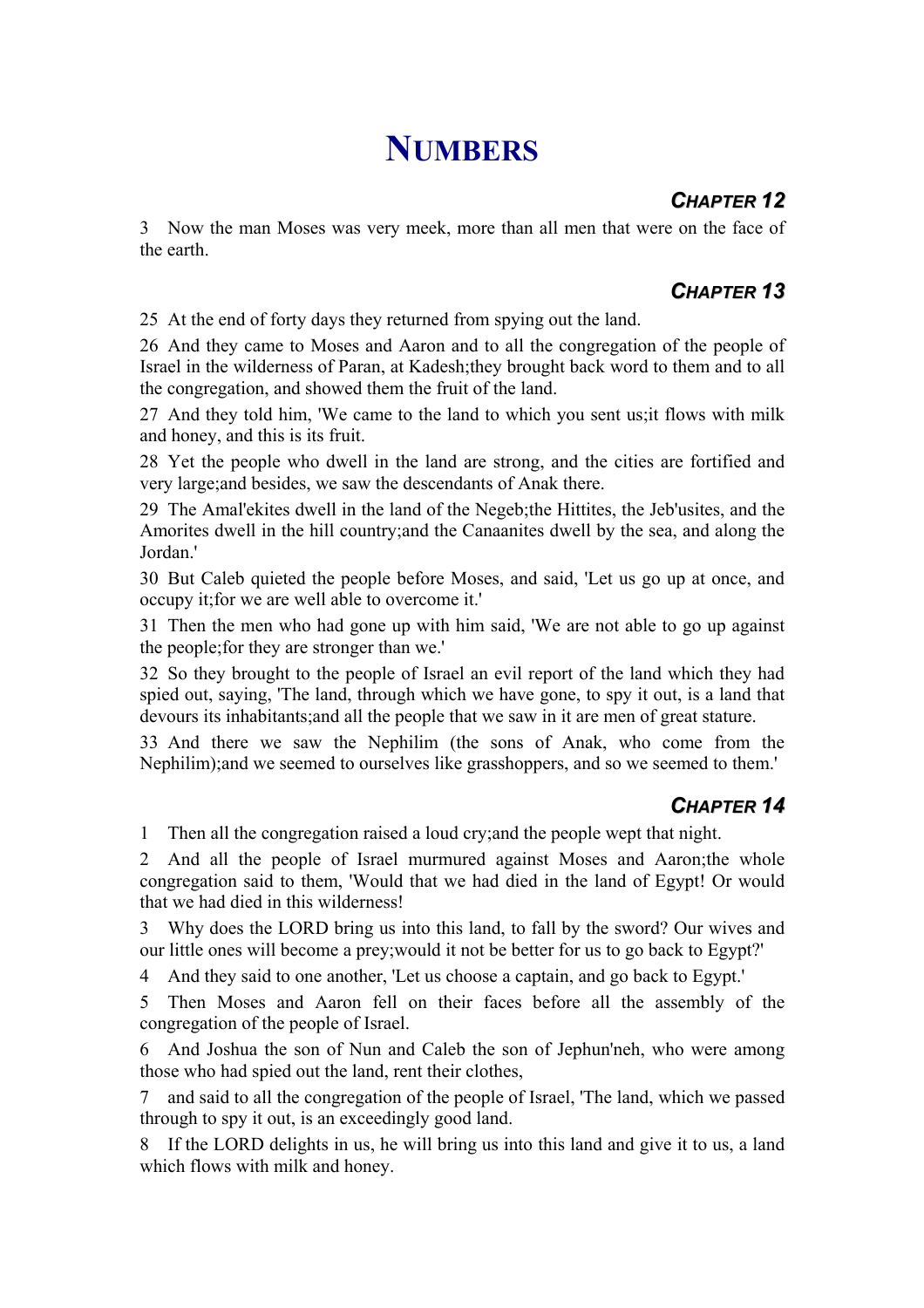9 Only, do not rebel against the LORD;and do not fear the people of the land, for they are bread for us;their protection is removed from them, and the LORD is with us; do not fear them.'

10 But all the congregation said to stone them with stones. Then the glory of the LORD appeared at the tent of meeting to all the people of Israel.

11 And the LORD said to Moses, 'How long will this people despise me? And how long will they not believe in me, in spite of all the signs which I have wrought among them?

12 I will strike them with the pestilence and disinherit them, and I will make of you a nation greater and mightier than they.'

22 none of the men who have seen my glory and my signs which I wrought in Egypt and in the wilderness, and yet have put me to the proof these ten times and have not hearkened to my voice,

32 But as for you, your dead bodies shall fall in this wilderness.

#### *CHAPTER 16*

22 And they fell on their faces, and said, 'O God, the God of the spirits of all flesh, shall one man sin, and wilt thou be angry with all the congregation?'

#### *CHAPTER 20*

24 'Aaron shall be gathered to his people;for he shall not enter the land which I have given to the people of Israel, because you rebelled against my command at the waters of Mer'ibah.

#### *CHAPTER 23*

10 Who can count the dust of Jacob, or number the fourth part of Israel? Let me die the death of the righteous, and let my end be like his!'

#### *CHAPTER 30*

2 When a man vows a vow to the LORD, or swears an oath to bind himself by a pledge, he shall not break his word;he shall do according to all that proceeds out of his mouth.

#### *CHAPTER 35*

11 then you shall select cities to be cities of refuge for you, that the manslayer who kills any person without intent may flee there.

15 These six cities shall be for refuge for the people of Israel, and for the stranger and for the sojourner among them, that any one who kills any person without intent may flee there.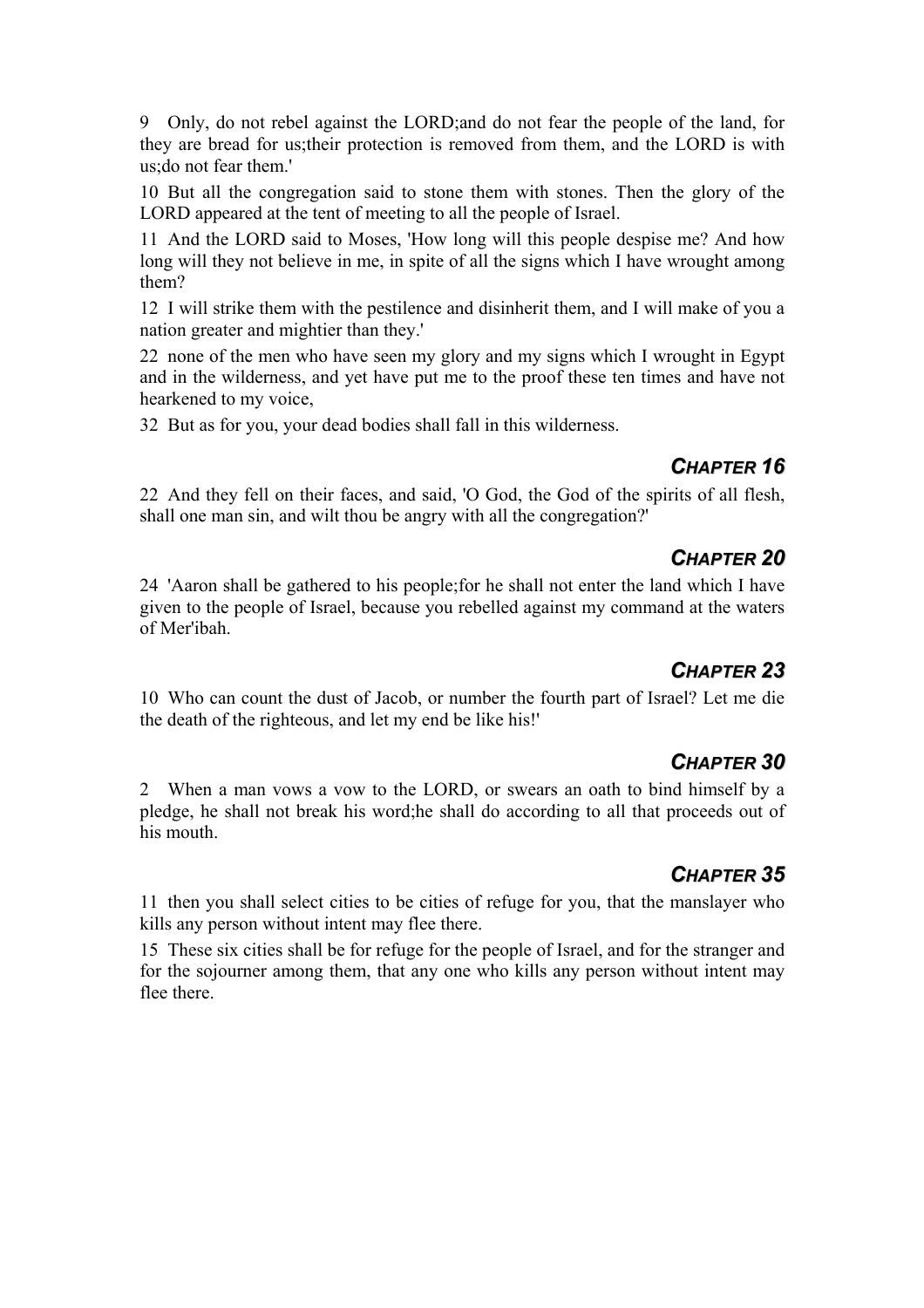# **DEUTERONOMY**

#### *CHAPTER 2*

30 But Sihon the king of Heshbon would not let us pass by him;for the LORD your God hardened his spirit and made his heart obstinate, that he might give him into your hand, as at this day.

### *CHAPTER 6*

5 and you shall love the LORD your God with all your heart, and with all your soul, and with all your might.

# *CHAPTER 21*

14 Then, if you have no delight in her, you shall let her go where she will;but you shall not sell her for money, you shall not treat her as a slave, since you have humiliated her.

23 his body shall not remain all night upon the tree, but you shall bury him the same day, for a hanged man is accursed by God;you shall not defile your land which the LORD your God gives you for an inheritance.

# *CHAPTER 33*

25 Your bars shall be iron and bronze;and as your days, so shall your strength be.

### *CHAPTER 34*

7 Moses was a hundred and twenty years old when he died;his eye was not dim, nor his natural force abated.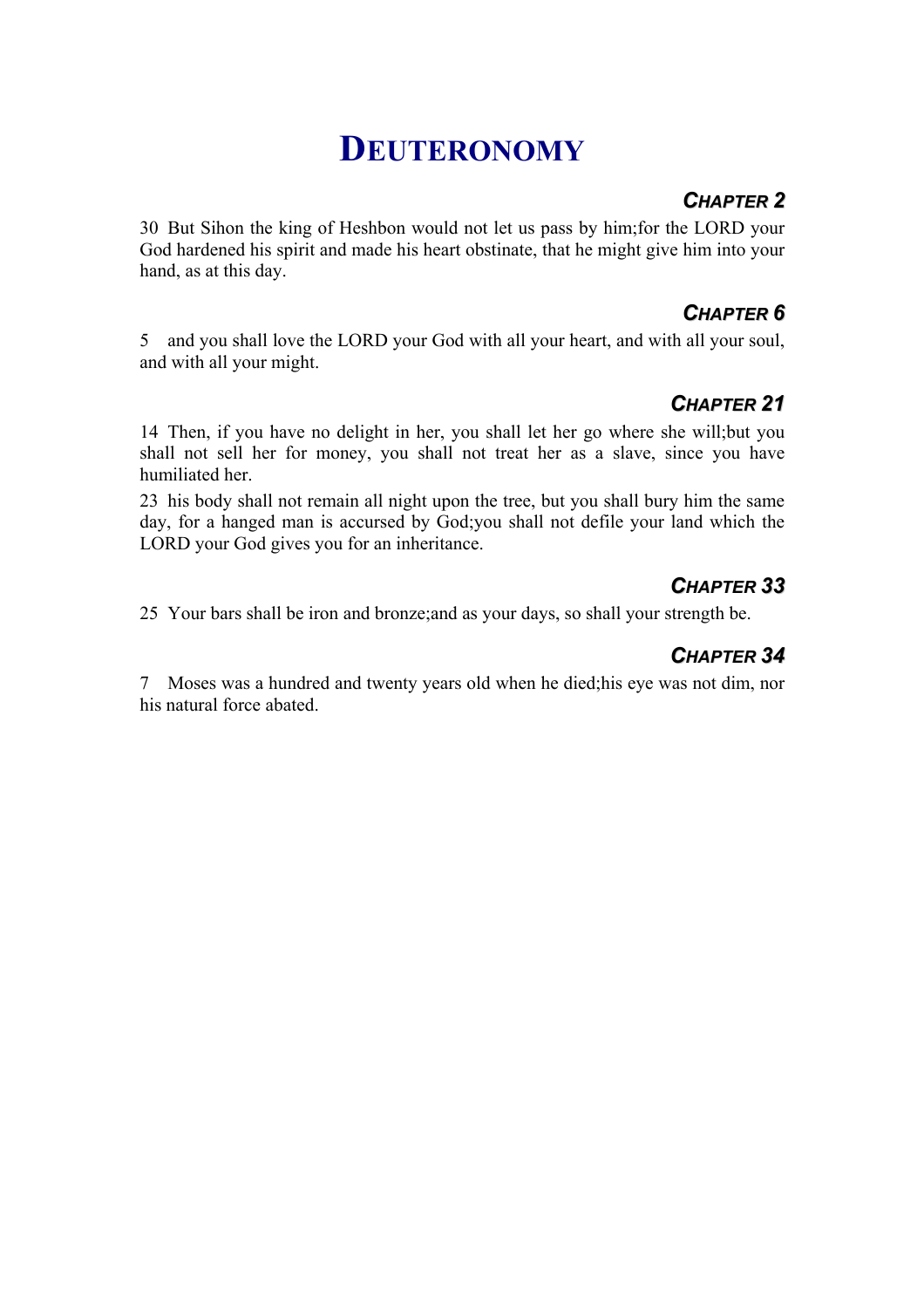# **JOSHUA**

#### *CHAPTER 14*

9 And Moses swore on that day, saying, Surely the land on which your foot has trodden shall be an inheritance for you and your children for ever, because you have wholly followed the LORD my God.'

10 And now, behold, the LORD has kept me alive, as he said, these forty-five years since the time that the LORD spoke this word to Moses, while Israel walked in the wilderness;and now, lo, I am this day eighty-five years old.

11 I am still as strong to this day as I was in the day that Moses sent me;my strength now is as my strength was then, for war, and for going and coming.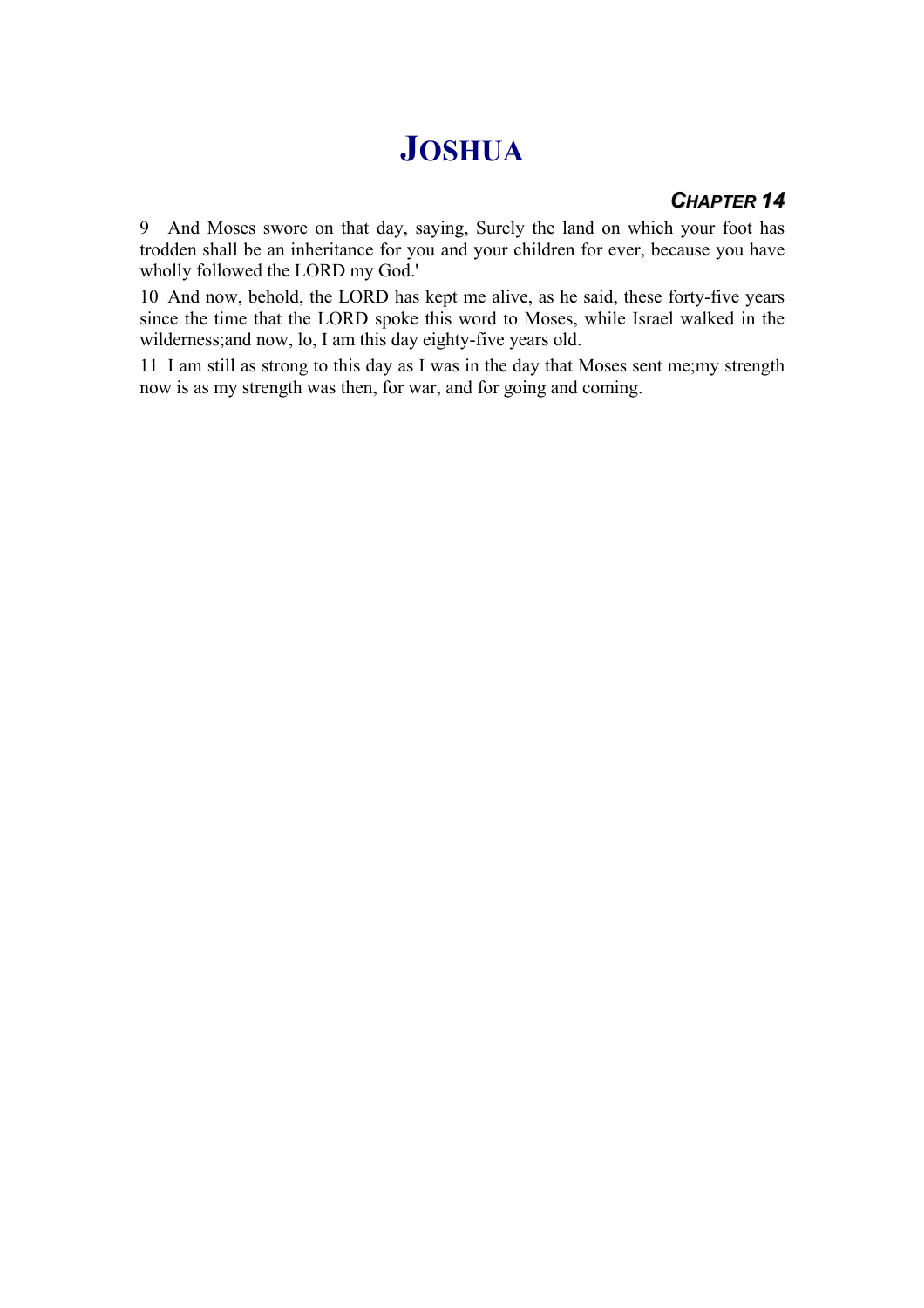# **1 SAMUEL**

### *CHAPTER 18*

1 When he had finished speaking to Saul, the soul of Jonathan was knit to the soul of David, and Jonathan loved him as his own soul.

#### *CHAPTER 30*

6 And David was greatly distressed;for the people spoke of stoning him, because all the people were bitter in soul, each for his sons and daughters. But David strengthened himself in the LORD his God.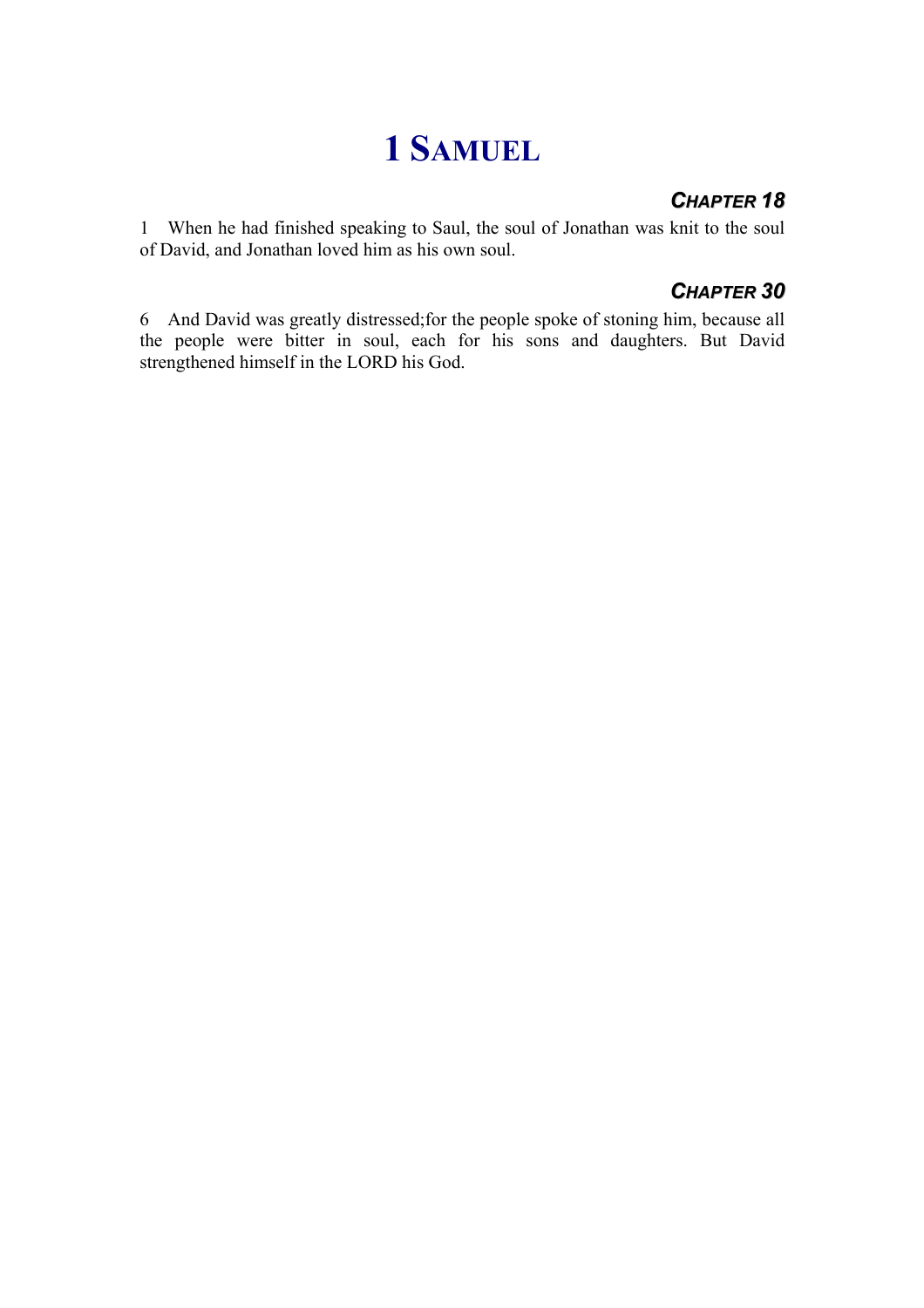# **2 SAMUEL**

#### *CHAPTER 5*

8 And David said on that day, 'Whoever would smite the Jeb'usites, let him get up the water shaft to attack the lame and the blind, who are hated by David's soul.' Therefore it is said, 'The blind and the lame shall not come into the house.'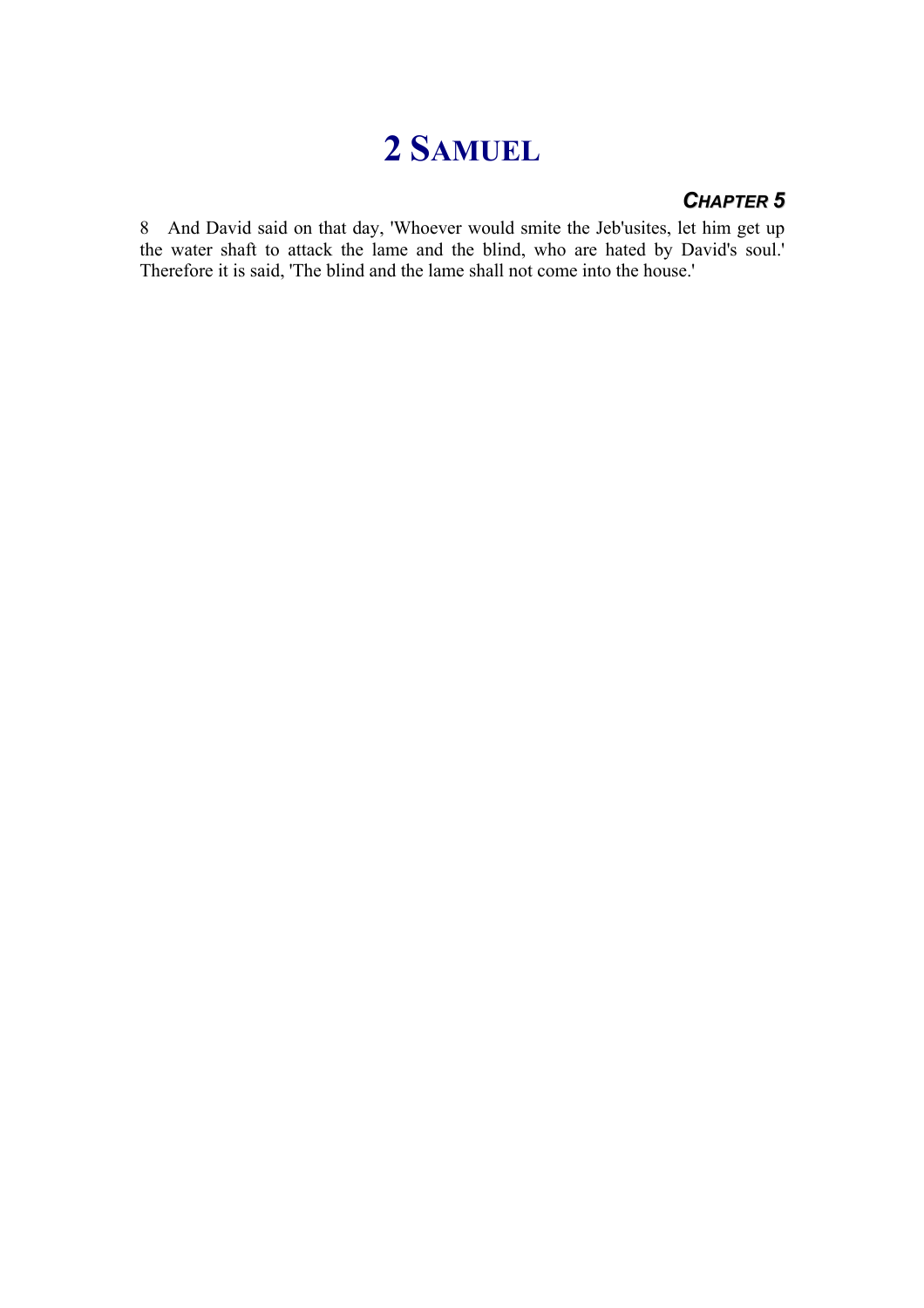# **1 KINGS**

#### *CHAPTER 13*

21 and he cried to the man of God who came from Judah, 'Thus says the LORD, Because you have disobeyed the word of the LORD, and have not kept the commandment which the LORD your God commanded you,

22 but have come back, and have eaten bread and drunk water in the place of which he said to you, 'Eat no bread, and drink no water';your body shall not come to the tomb of your fathers.''

# *CHAPTER 19*

1 Ahab told Jez'ebel all that Eli'jah had done, and how he had slain all the prophets with the sword.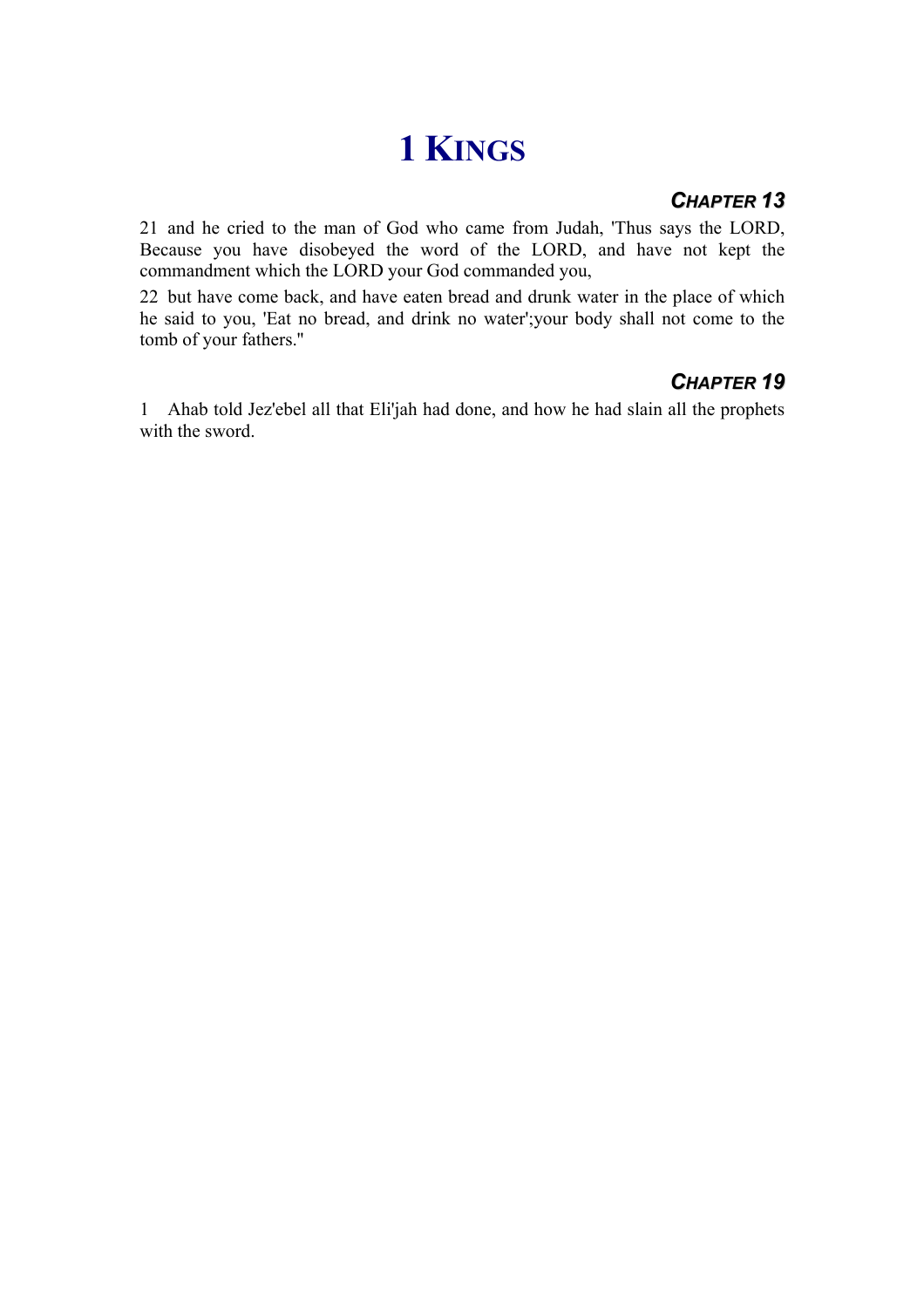# **2 KINGS**

#### *CHAPTER 4*

26 run at once to meet her, and say to her, Is it well with you? Is it well with your husband? Is it well with the child?' And she answered, 'It is well.'

27 And when she came to the mountain to the man of God, she caught hold of his feet. And Geha'zi came to thrust her away. But the man of God said, 'Let her alone, for she is in bitter distress;and the LORDhas hidden it from me, and has not told me.'

38 And Eli'sha came again to Gilgal when there was a famine in the land. And as the sons of the prophets were sitting before him, he said to his servant, 'Set on the great pot, and boil pottage for the sons of the prophets.'

39 One of them went out into the field to gather herbs, and found a wild vine and gathered from it his lap full of wild gourds, and came and cut them up into the pot of pottage, not knowing what they were.

40 And they poured out for the men to eat. But while they were eating of the pottage, they cried out, 'O man of God, there is death in the pot!' And they could not eat it.

41 He said, 'Then bring meal.' And he threw it into the pot, and said, 'Pour out for the men, that they may eat.' And there was no harm in the pot.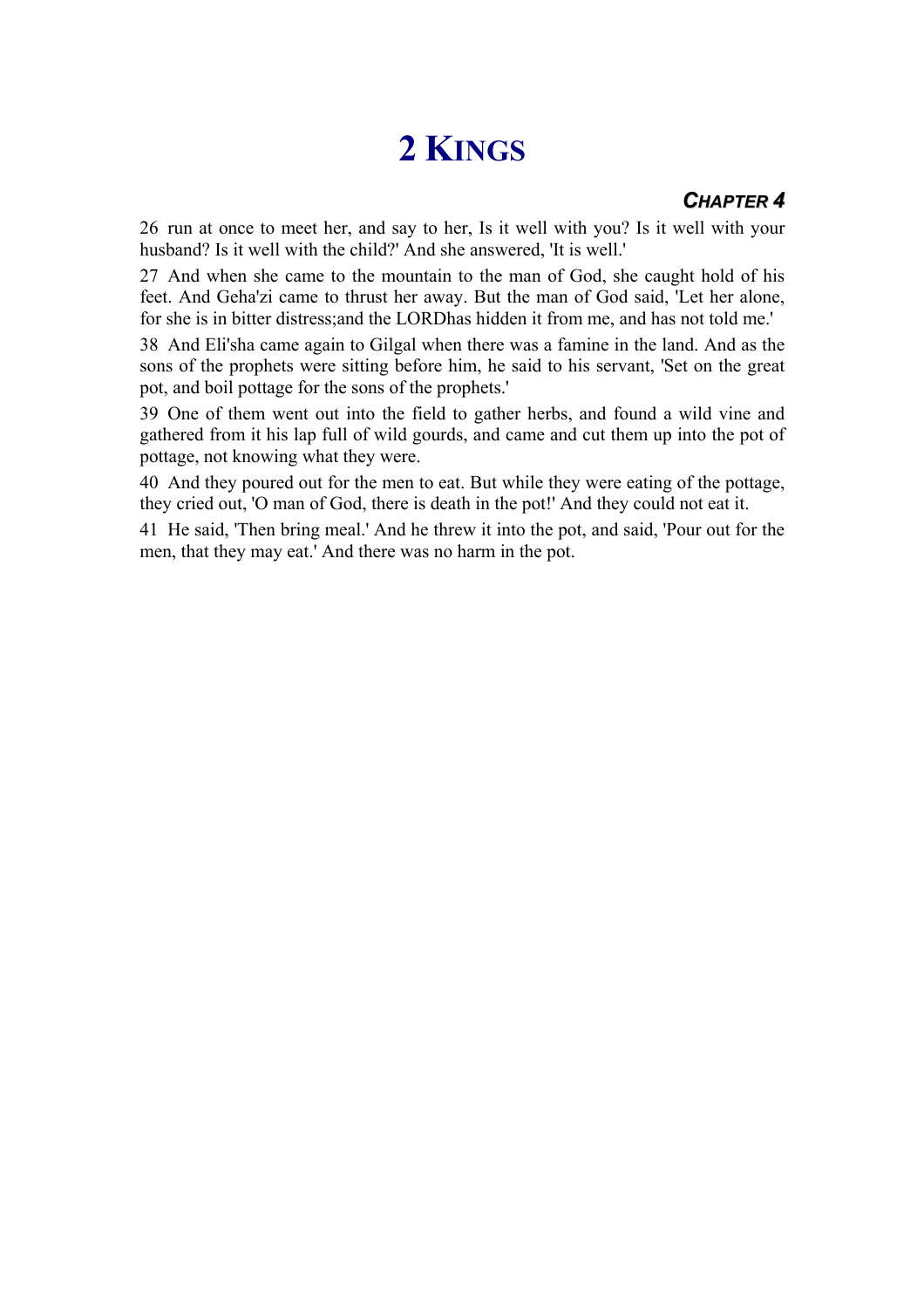# **1 CHRONICLES**

#### *CHAPTER 22*

18 Now set your mind and heart to seek the LORD your God. Arise and build the sanctuary of the LORD God, so that the ark of the covenant of the LORD and the holy vessels of God may be brought into a house built for the name of the LORD.'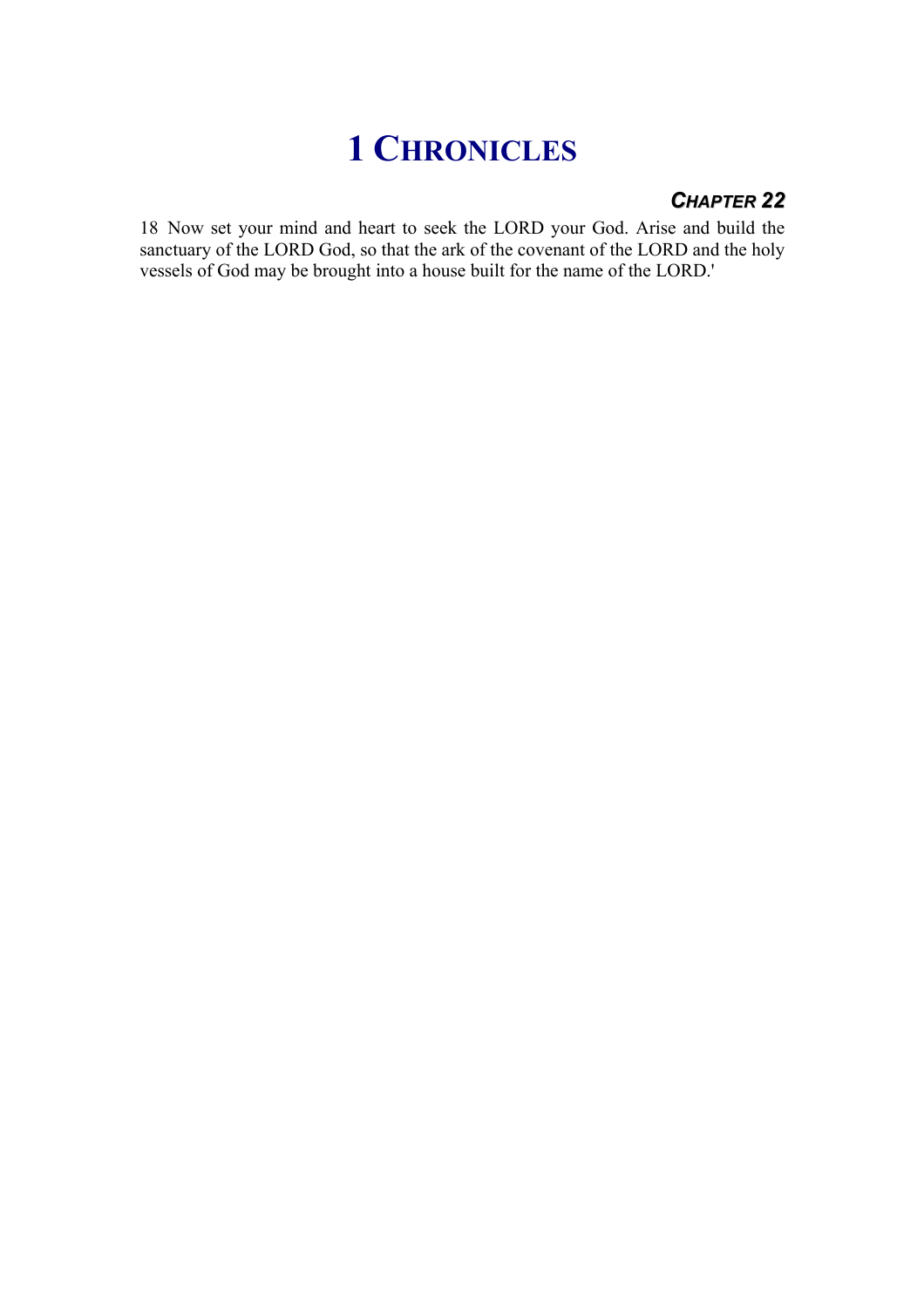# **2 CHRONICLES**

# *CHAPTER 7*

1 When Solomon had ended his prayer, fire came down from heaven and consumed the burnt offering and the sacrifices, and the glory of the LORD filled the temple.

2 And the priests could not enter the house of the LORD, because the glory of the LORD filled the LORD's house.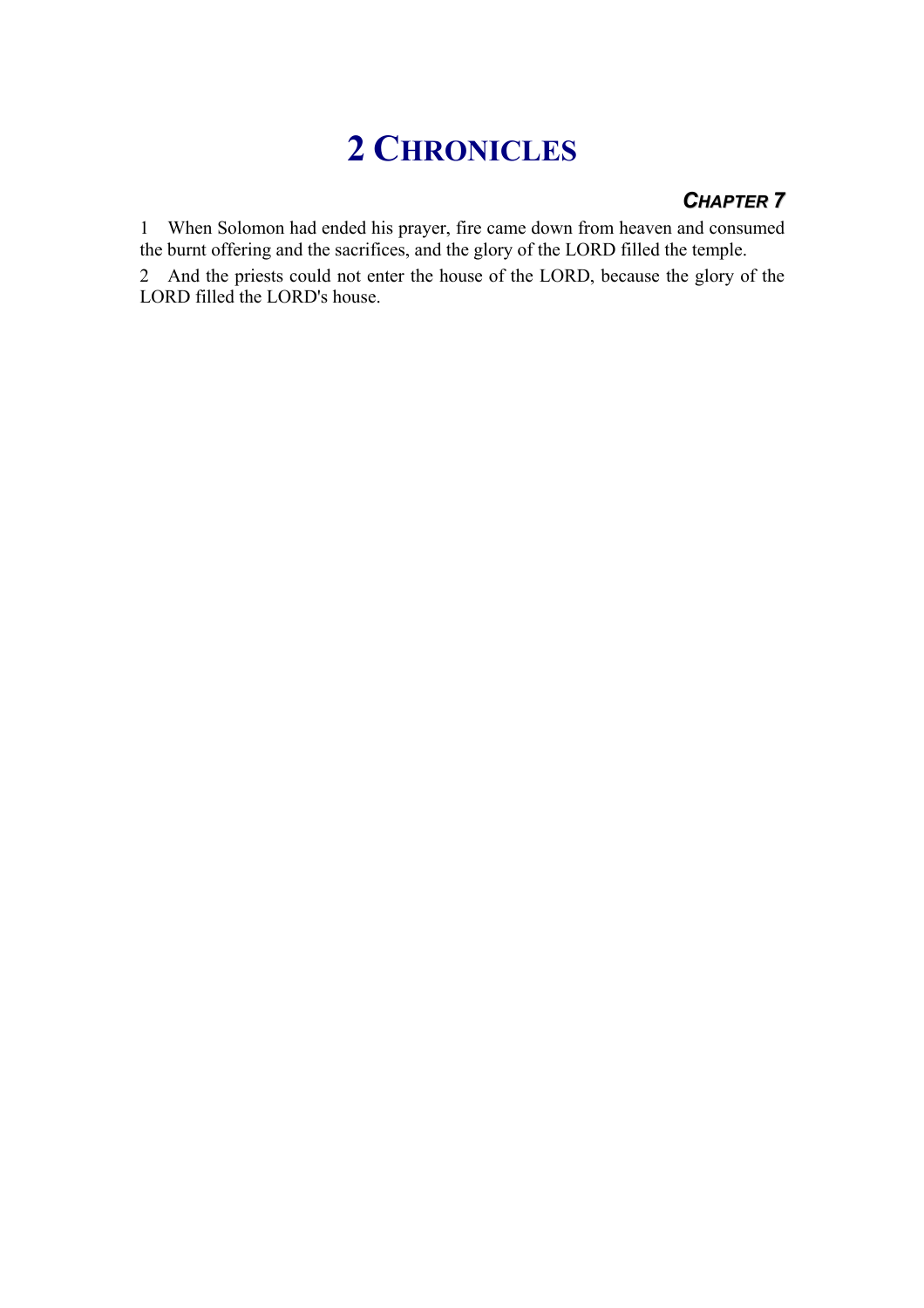# **EZRA**

#### *CHAPTER 4*

13 Then Mor'decai told them to return answer to Esther, 'Think not that in the king's palace you will escape any more than all the other Jews.

#### *CHAPTER 9*

31 that these days of Purim should be observed at their appointed seasons, as Mor'decai the Jew and Queen Esther enjoined upon the Jews, and as they had laid down for themselves and for their descendants, with regard to their fasts and their lamenting.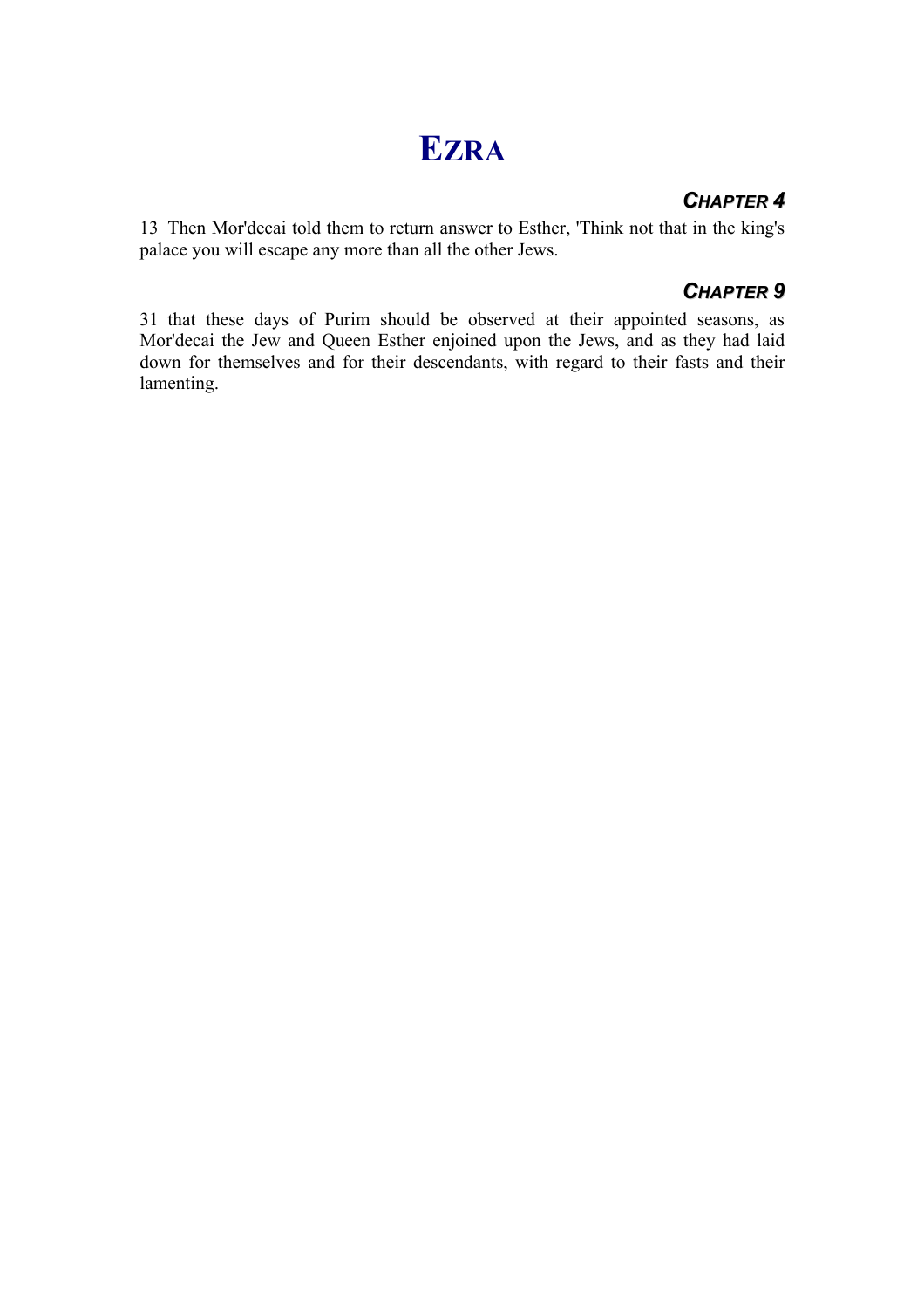# **JOB**

# *CHAPTER 1*

1 There was a man in the land of Uz, whose name was Job;and that man was blameless and upright, one who feared God, and turned away from evil.

# *CHAPTER 2*

1 Again there was a day when the sons of God came to present themselves before the LORD, and Satan also came among them to present himself before the LORD.

# *CHAPTER 5*

26 You shall come to your grave in ripe old age, as a shock of grain comes up to the threshing floor in its season.

# *CHAPTER 6*

7 My appetite refuses to touch them;they are as food that is loathsome to me.

# *CHAPTER 18*

4 You who tear yourself in your anger, shall the earth be forsaken for you, or the rock be removed out of its place?

# *CHAPTER 32*

2 Then Eli'hu the son of Bar'achel the Buzite, of the family of Ram, became angry. He was angry at Job because he justified himself rather than God;

# *CHAPTER 33*

4 The spirit of God has made me, and the breath of the Almighty gives me life.

19 'Man is also chastened with pain upon his bed, and with continual strife in his bones;

20 so that his life loathes bread, and his appetite dainty food.

21 His flesh is so wasted away that it cannot be seen;and his bones which were not seen stick out.

22 His soul draws near the Pit, and his life to those who bring death.

23 If there be for him an angel, a mediator, one of the thousand, to declare to man what is right for him;

24 and he is gracious to him, and says, Deliver him from going down into the Pit, I have found a ransom;

25 let his flesh become fresh with youth;let him return to the days of his youthful vigor';

# *CHAPTER 36*

9 then he declares to them their work and their transgressions, that they are behaving arrogantly.

10 He opens their ears to instruction, and commands that they return from iniquity.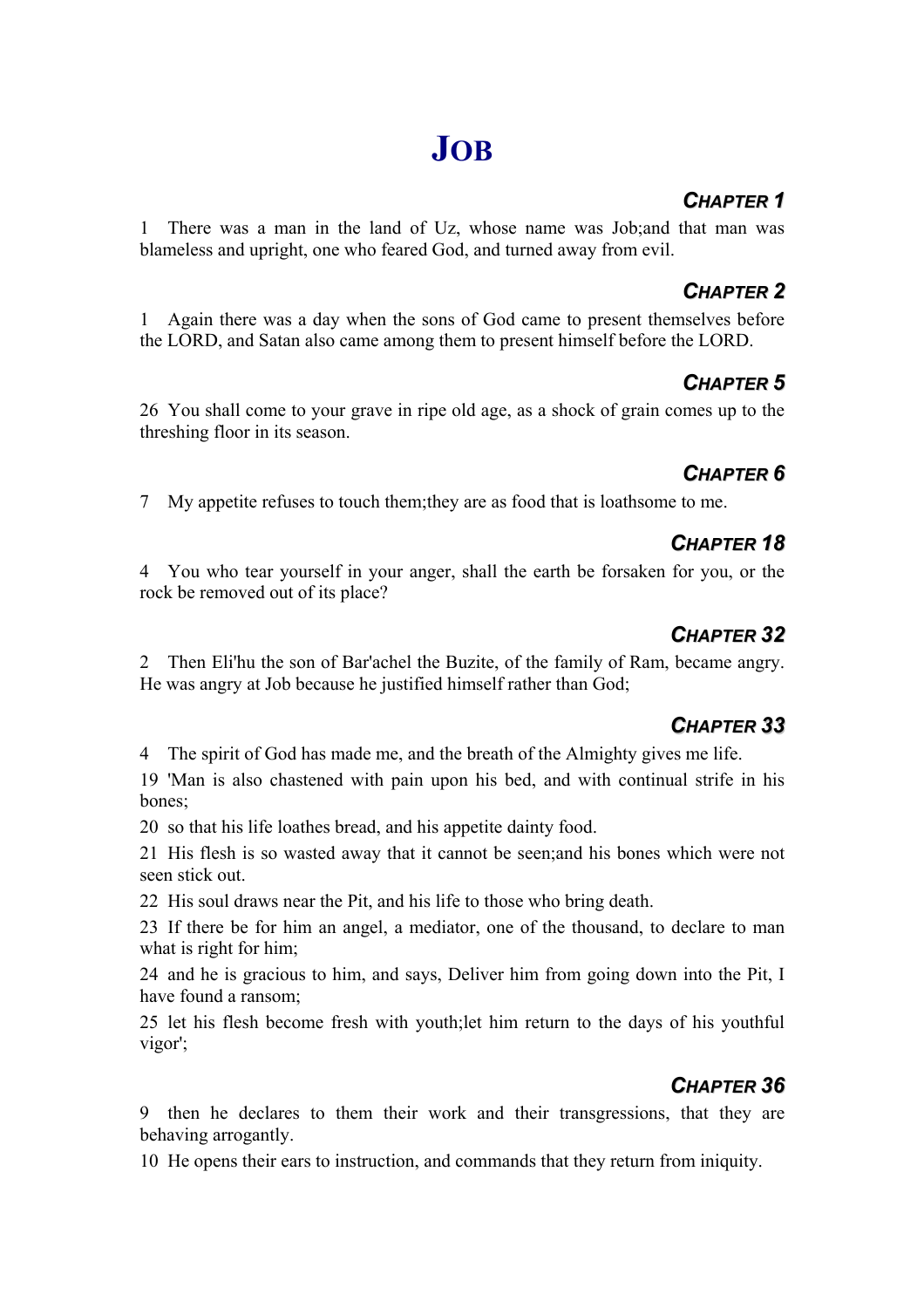11 If they hearken and serve him, they complete their days in prosperity, and their years in pleasantness.

- 12 But if they do not hearken, they perish by the sword, and die without knowledge.
- 13 'The godless in heart cherish anger;they do not cry for help when he binds them.
- 14 They die in youth, and their life ends in shame.

#### *CHAPTER 42*

1 Then Job answered the LORD: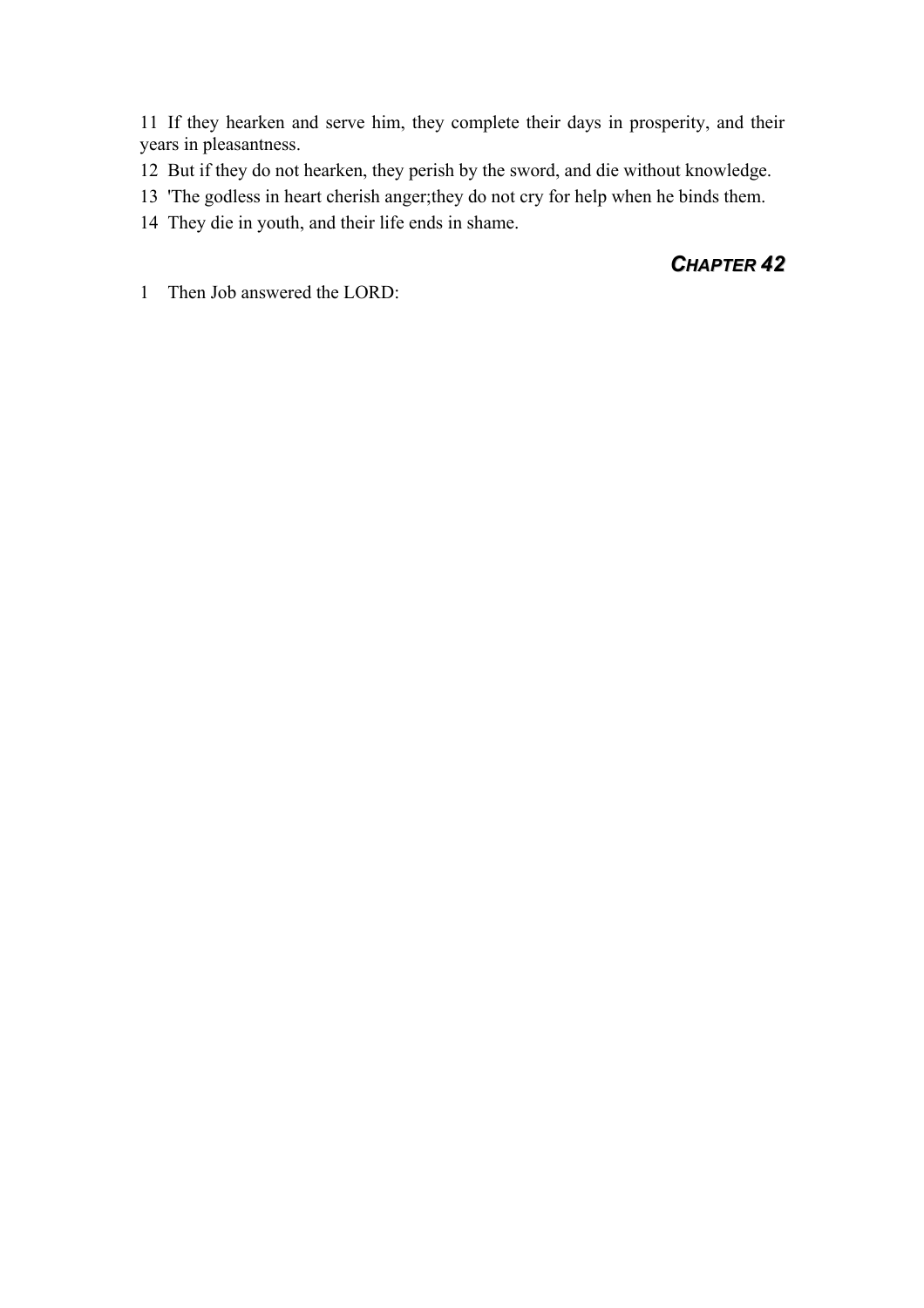# **PSALMS**

#### *PSALM 13*

2 How long must I bear pain in my soul, and have sorrow in my heart all the day? How long shall my enemy be exalted over me?

#### *PSALM 18*

1 To the choirmaster. A Psalm of David the servant of the LORD, who addressed the words of this song to the LORD on the day when the LORD delivered him from the hand of all his enemies, and from the hand of Saul. He said: I love thee, O LORD, my strength.

32 the God who girded me with strength, and made my way safe.

33 He made my feet like hinds' feet, and set me secure on the heights.

34 He trains my hands for war, so that my arms can bend a bow of bronze.

#### *PSALM 22*

1 To the choirmaster: according to The Hind of the Dawn. A Psalm of David. My God, my God, why hast thou forsaken me? Why art thou so far from helping me, from the words of my groaning?

11 Be not far from me, for trouble is near and there is none to help.

12 Many bulls encompass me, strong bulls of Bashan surround me;

13 they open wide their mouths at me, like a ravening and roaring lion.

14 I am poured out like water, and all my bones are out of joint;my heart is like wax, it is melted within my breast;

15 my strength is dried up like a potsherd, and my tongue cleaves to my jaws;thou dost lay me in the dust of death.

16 Yea, dogs are round about me;a company of evildoers encircle me;they have pierced my hands and feet --

# *PSALM 27*

12 Give me not up to the will of my adversaries;for false witnesses have risen against me, and they breathe out violence.

#### *PSALM 29*

11 May the LORD give strength to his people! May the LORD bless his people with peace!

#### *PSALM 34*

18 When the righteous cry for help, the LORD hears, and delivers them out of all their troubles.

19 The LORD is near to the brokenhearted, and saves the crushed in spirit.

20 Many are the afflictions of the righteous;but the LORD delivers him out of them all.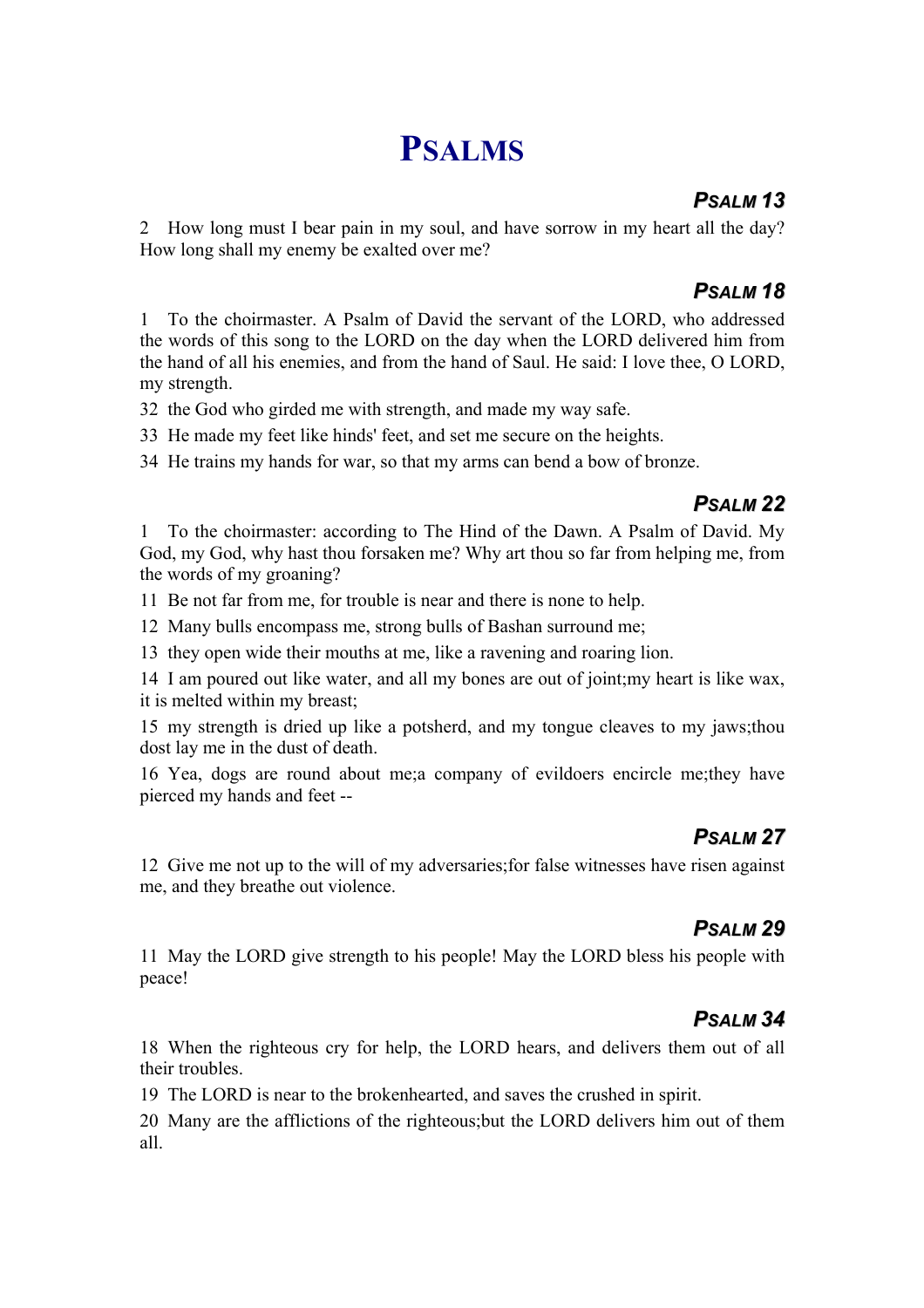#### *PSALM 35*

25 Let them not say to themselves, 'Aha, we have our heart's desire!' Let them not say, 'We have swallowed him up.'

#### *PSALM 41*

2 the LORD protects him and keeps him alive;he is called blessed in the land;thou dost not give him up to the will of his enemies.

#### *PSALM 42*

1 To the choirmaster. A Maskil of the Sons of Korah. As a hart longs for flowing streams, so longs my soul for thee, O God.

5 Why are you cast down, O my soul, and why are you disquieted within me? Hope in God;for I shall again praise him, my help

#### *PSALM 51*

10 Create in me a clean heart, O God, and put a new and right spirit within me.

17 The sacrifice acceptable to God is a broken spirit;a broken and contrite heart, O God, thou wilt not despise.

#### *PSALM 63*

8 My soul clings to thee;thy right hand upholds me.

#### *PSALM 68*

28 Summon thy might, O God;show thy strength, O God, thou who hast wrought for us.

35 Terrible is God in his sanctuary, the God of Israel, he gives power and strength to his people. Blessed be God!

#### *PSALM 69*

21 They gave me poison for food, and for my thirst they gave me vinegar to drink.

#### *PSALM 73*

25 Whom have I in heaven but thee? And there is nothing upon earth that I desire besides thee.

26 My flesh and my heart may fail, but God is the strength of my heart and my portion for ever.

#### *PSALM 77*

3 I think of God, and I moan;I meditate, and my spirit faints. [Selah]

# *PSALM 84*

2 My soul longs, yea, faints for the courts of the LORD;my heart and flesh sing for joy to the living God.

5 Blessed are the men whose strength is in thee, in whose heart are the highways to Zion.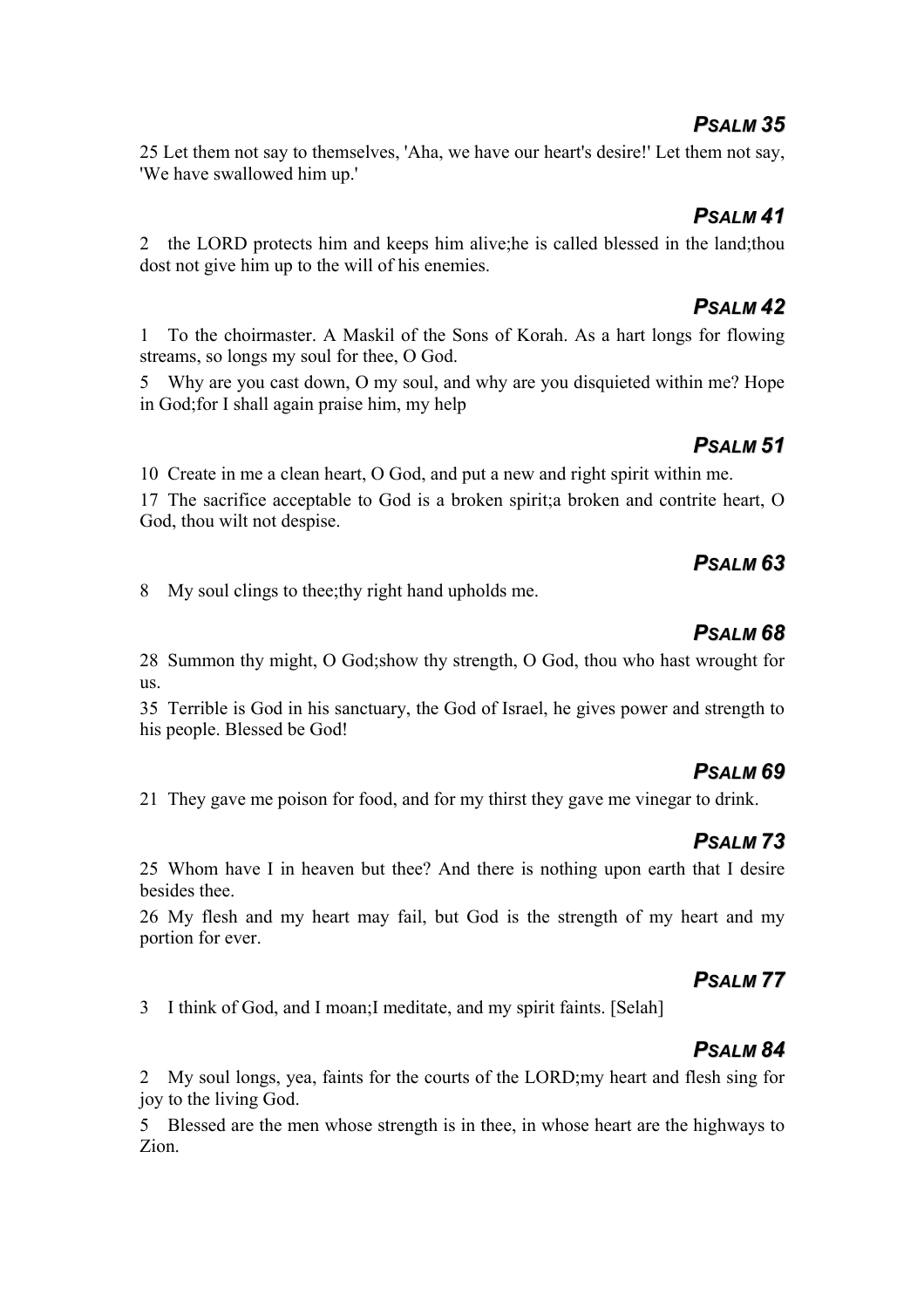#### *PSALM 86*

4 Gladden the soul of thy servant, for to thee, O Lord, do I lift up my soul.

#### *PSALM 89*

45 Thou hast cut short the days of his youth;thou hast covered him with shame. [Selah]

51 with which thy enemies taunt, O LORD, with which they mock the footsteps of thy anointed.

#### *PSALM 90*

10 The years of our life are threescore and ten, or even by reason of strength fourscore;yet their span is but toil and trouble;they are soon gone, and we fly away.

#### *PSALM 91*

16 With long life I will satisfy him, and show him my salvation.

#### *PSALM 103*

1 A Psalm of David. Bless the LORD, O my soul;and all that is within me, bless his holy name!

2 Bless the LORD, O my soul, and forget not all his benefits,

3 who forgives all your iniquity, who heals all your diseases,

5 who satisfies you with good as long as you live so that your youth is renewed like the eagle's.

#### *PSALM 106*

33 for they made his spirit bitter, and he spoke words that were rash.

#### *PSALM 107*

5 hungry and thirsty, their soul fainted within them.

#### *PSALM 116*

7 Return, O my soul, to your rest;for the LORD has dealt bountifully with you.

#### *PSALM 119*

20 My soul is consumed with longing for thy ordinances at all times.

#### *PSALM 131*

2 But I have calmed and quieted my soul, like a child quieted at its mother's breast;like a child that is quieted is my soul.

# *PSALM 132*

1 A Song of Ascents. Remember, O LORD, in David's favor, all the hardships he endured;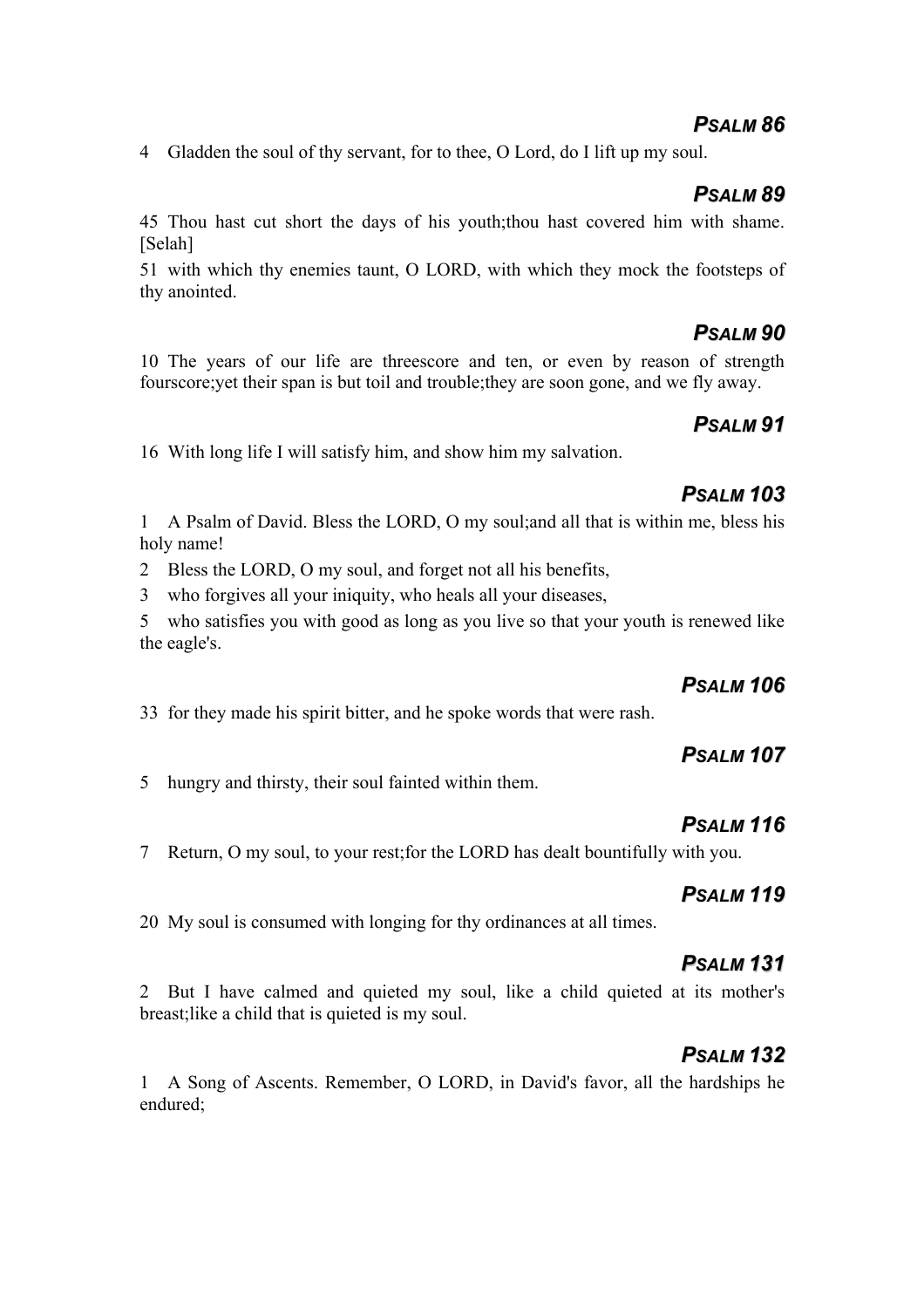# **PROVERBS**

# *CHAPTER 2*

10 for wisdom will come into your heart, and knowledge will be pleasant to your soul;

#### *CHAPTER 3*

- 1 My son, do not forget my teaching, but let your heart keep my commandments;
- 2 for length of days and years of life and abundant welfare will they give you.
- 8 It will be healing to your flesh and refreshment to your bones.
- 21 My son, keep sound wisdom and discretion;let them not escape from your sight,
- 22 and they will be life for your soul and adornment for your neck.

# *CHAPTER 4*

4 he taught me, and said to me, 'Let your heart hold fast my words;keep my commandments, and live;

- 10 Hear, my son, and accept my words, that the years of your life may be many.
- 13 Keep hold of instruction, do not let go;guard her, for she is your life.
- 22 For they are life to him who finds them, and healing to all his flesh.
- 23 Keep your heart with all vigilance;for from it flow the springs of life.

#### *CHAPTER 6*

32 He who commits adultery has no sense;he who does it destroys himself.

#### *CHAPTER 8*

5 O simple ones, learn prudence;O foolish men, pay attention.

# *CHAPTER 9*

11 For by me your days will be multiplied, and years will be added to your life.

# *CHAPTER 10*

2 Treasures gained by wickedness do not profit, but righteousness delivers from death.

19 When words are many, transgression is not lacking, but he who restrains his lips is prudent.

27 The fear of the LORD prolongs life, but the years of the wicked will be short.

# *CHAPTER 12*

28 In the path of righteousness is life, but the way of error leads to death.

# *CHAPTER 14*

27 The fear of the LORD is a fountain of life, that one may avoid the snares of death.

30 A tranquil mind gives life to the flesh, but passion makes the bones rot.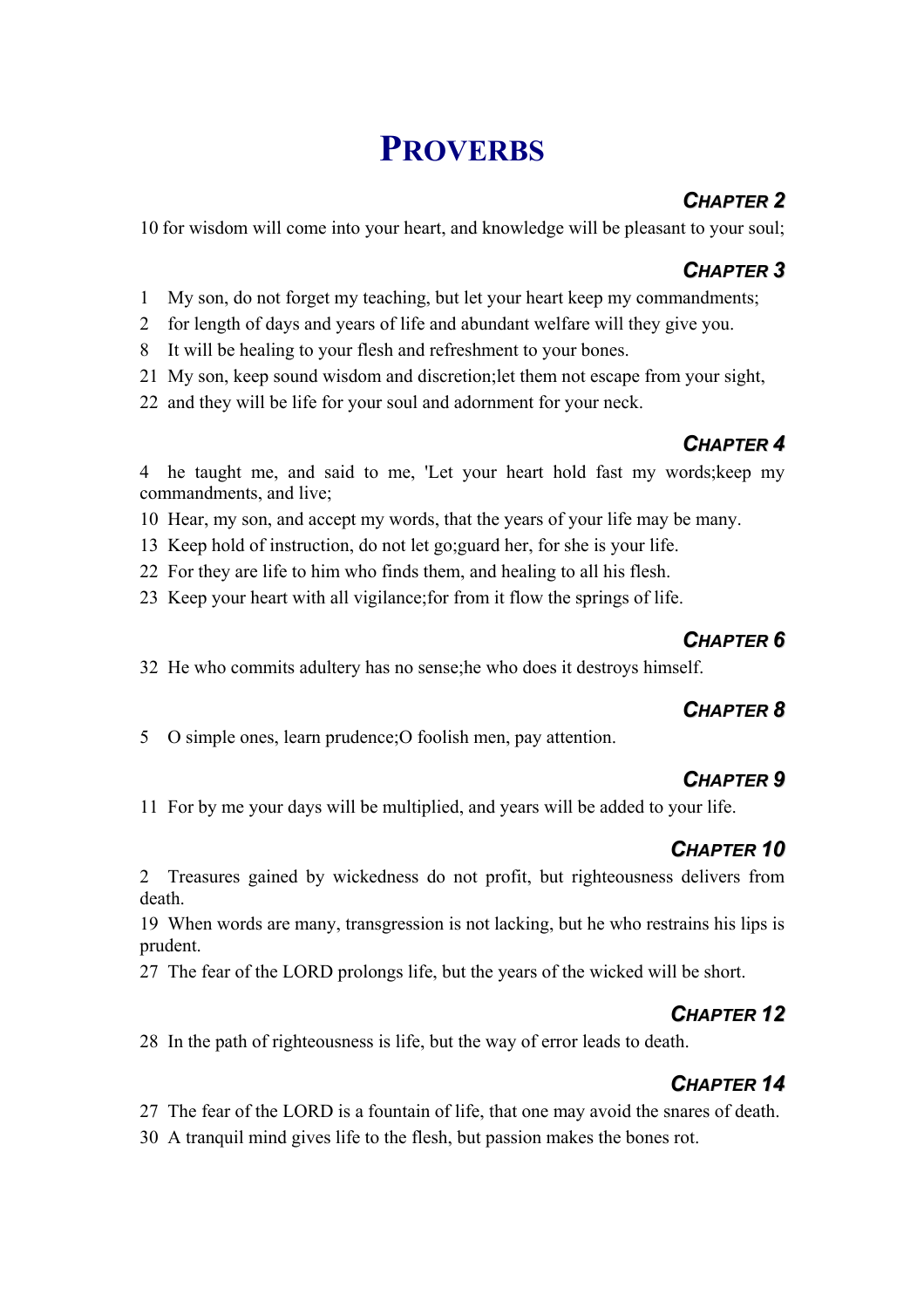#### *CHAPTER 15*

24 The wise man's path leads upward to life, that he may avoid Sheol beneath.

32 He who ignores instruction despises himself, but he who heeds admonition gains understanding.

#### *CHAPTER 16*

15 In the light of a king's face there is life, and his favor is like the clouds that bring the spring rain.

17 The highway of the upright turns aside from evil;he who guards his way preserves his life.

18 Pride goes before destruction, and a haughty spirit before a fall.

19 It is better to be of a lowly spirit with the poor than to divide the spoil with the proud.

24 Pleasant words are like a honeycomb, sweetness to the soul and health to the body.

### *CHAPTER 17*

22 A cheerful heart is a good medicine, but a downcast spirit dries up the bones.

27 He who restrains his words has knowledge, and he who has a cool spirit is a man of understanding.

#### *CHAPTER 18*

14 A man's spirit will endure sickness;but a broken spirit who can bear?

#### *CHAPTER 19*

16 He who keeps the commandment keeps his life;he who despises the word will die. 23 The fear of the LORD leads to life;and he who has it rests satisfied;he will not be visited by harm.

# *CHAPTER 20*

27 The spirit of man is the lamp of the LORD, searching all his innermost parts.

# *CHAPTER 21*

6 The getting of treasures by a lying tongue is a fleeting vapor and a snare of death. 16 A man who wanders from the way of understanding will rest in the assembly of the dead.

21 He who pursues righteousness and kindness will find life and honor.

# *CHAPTER 24*

14 Know that wisdom is such to your soul;if you find it, there will be a future, and your hope will not be cut off.

# *CHAPTER 25*

28 A man without self-control is like a city broken into and left without walls.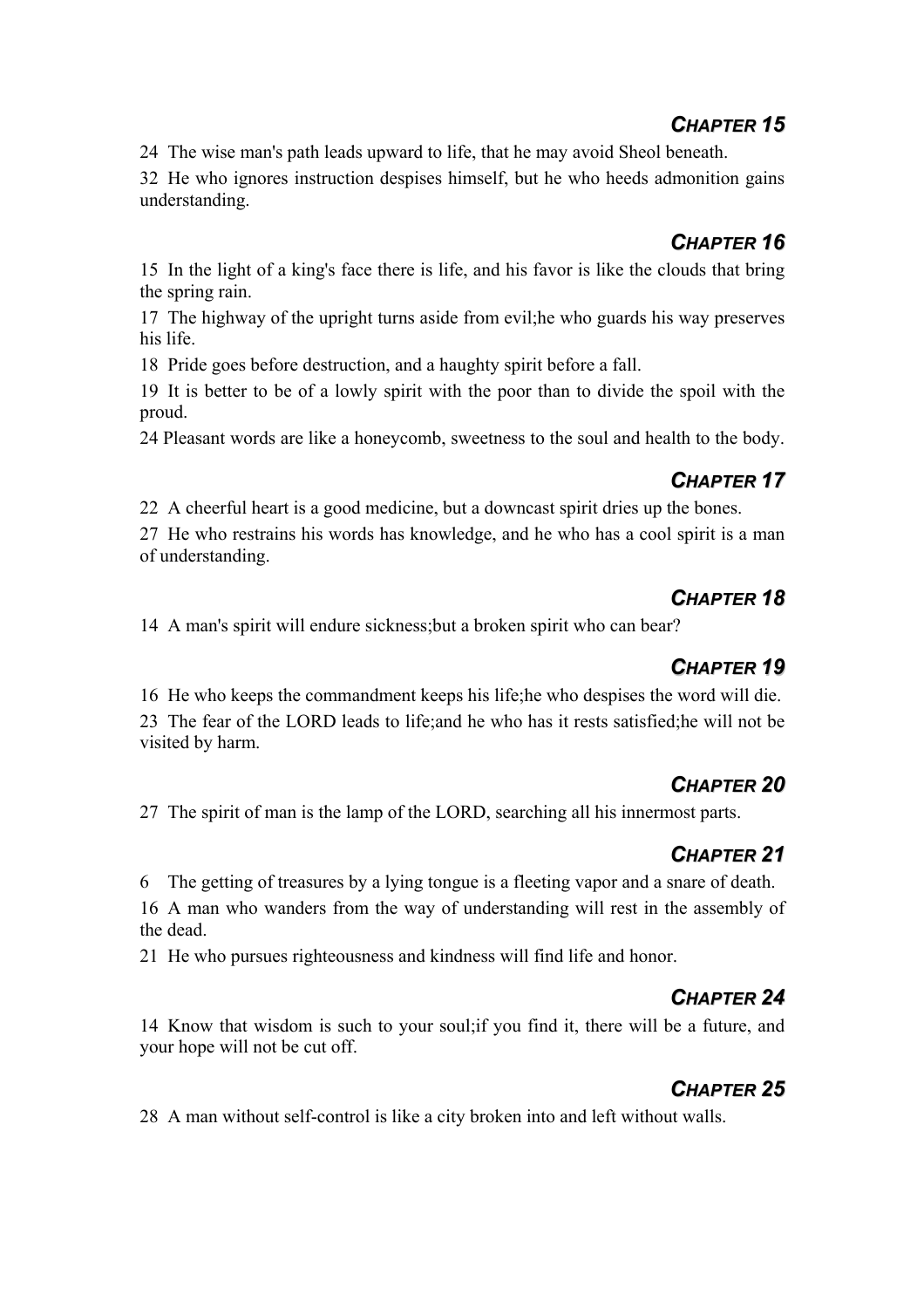#### *CHAPTER 29*

23 A man's pride will bring him low, but he who is lowly in spirit will obtain honor.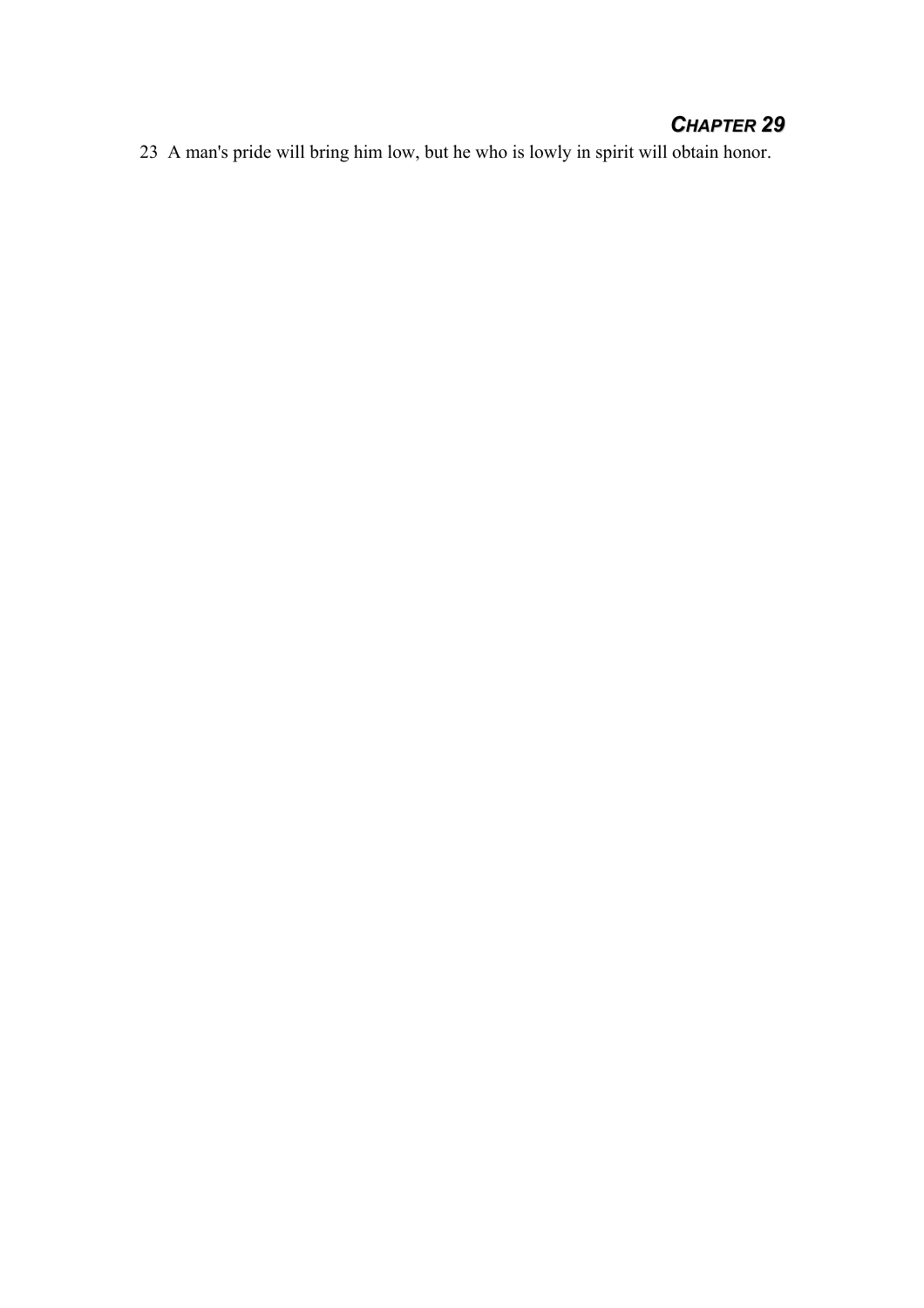# **SONG OF SOLOMON**

#### *CHAPTER 1*

7 Tell me, you whom my soul loves, where you pasture your flock, where you make it lie down at noon;for why should I be like one who wanders beside the flocks of your companions?

### *CHAPTER 8*

6 Set me as a seal upon your heart, as a seal upon your arm;for love is strong as death, jealousy is cruel as the grave. Its flashes are flashes of fire, a most vehement flame.

7 Many waters cannot quench love, neither can floods drown it. If a man offered for love all the wealth of his house, it would be utterly scorned.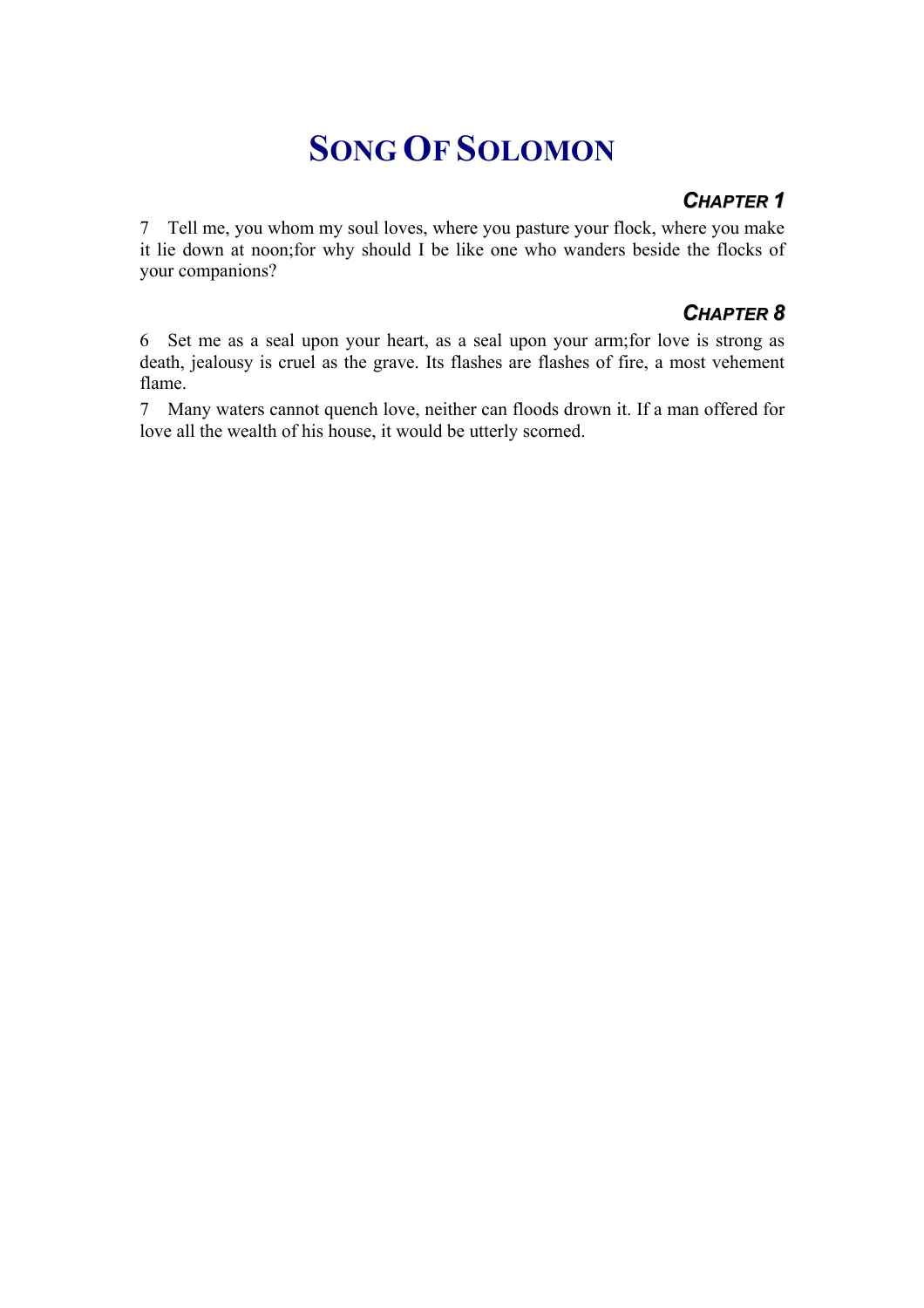# **ISAIAH**

# *CHAPTER 12*

2 'Behold, God is my salvation;I will trust, and will not be afraid;for the LORD GOD is my strength and my song, and he has become my salvation.'

# *CHAPTER 26*

3 Thou dost keep him in perfect peace, whose mind is stayed on thee, because he trusts in thee.

9 My soul yearns for thee in the night, my spirit within me earnestly seeks thee. For when thy judgments are in the earth, the inhabitants of the world learn righteousness.

# *CHAPTER 29*

24 And those who err in spirit will come to understanding, and those who murmur will accept instruction.'

# *CHAPTER 30*

21 And your ears shall hear a word behind you, saying, 'This is the way, walk in it,' when you turn to the right or when you turn to the left.

# *CHAPTER 33*

24 And no inhabitant will say, 'I am sick';the people who dwell there will be forgiven their iniquity.

# *CHAPTER 40*

29 He gives power to the faint,and to him who has no might he increases strength.

30 Even youths shall faint and be weary,and young men shall fall exhausted;

31 but they who wait for the LORD shall renew their strength,they shall mount up with wings like eagles,they shall run and not be weary,they shall walk and not faint.

# *CHAPTER 46*

2 They stoop, they bow down together, they cannot save the burden, but themselves go into captivity.

# *CHAPTER 53*

4 Surely he has borne our griefs and carried our sorrows;yet we esteemed him stricken, smitten by God, and afflicted.

5 But he was wounded for our transgressions, he was bruised for our iniquities;upon him was the chastisement that made us whole, and with his stripes we are healed.

10 Yet it was the will of the LORD to bruise him;he has put him to grief;when he makes himself an offering for sin, he shall see his offspring, he shall prolong his days;the will of the LORD shall prosper in his hand;

11 he shall see the fruit of the travail of his soul and be satisfied;by his knowledge shall the righteous one, my servant, make many to be accounted righteous;and he shall bear their iniquities.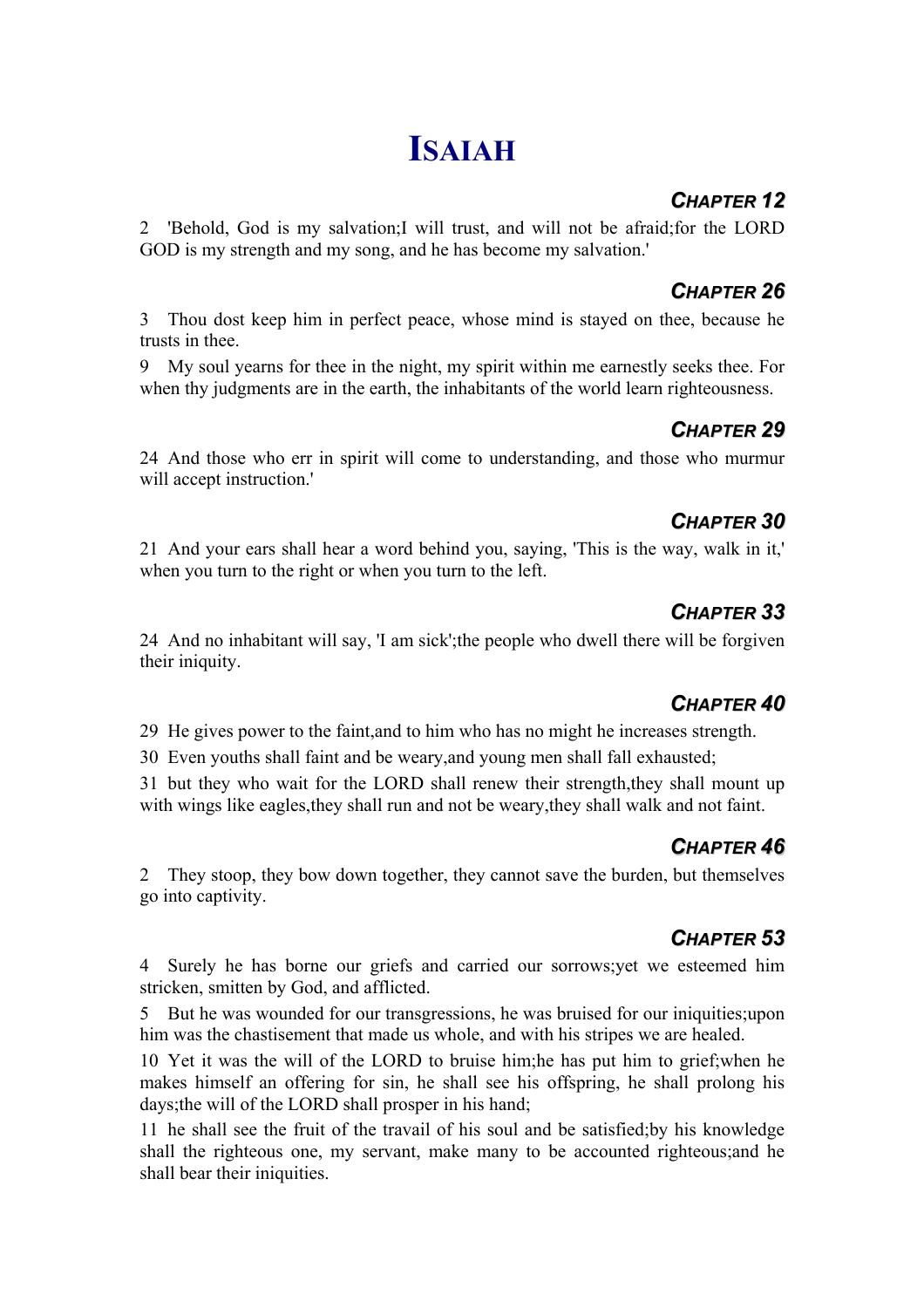12 Therefore I will divide him a portion with the great, and he shall divide the spoil with the strong;because he poured out his soul to death, and was numbered with the transgressors;yet he bore the sin of many, and made intercession for the transgressors.

#### *CHAPTER 55*

2 Why do you spend your money for that which is not bread, and your labor for that which does not satisfy? Hearken diligently to me, and eat what is good, and delight yourselves in fatness.

#### *CHAPTER 57*

15 For thus says the high and lofty One who inhabits eternity, whose name is Holy: 'I dwell in the high and holy place, and also with him who is of a contrite and humble spirit, to revive the spirit of the humble, and to revive the heart of the contrite.

#### *CHAPTER 61*

10 I will greatly rejoice in the LORD, my soul shall exult in my God;for he has clothed me with the garments of salvation, he has covered me with the robe of righteousness, as a bridegroom decks himself with a garland, and as a bride adorns herself with her jewels.

### *CHAPTER 65*

14 behold, my servants shall sing for gladness of heart, but you shall cry out for pain of heart, and shall wail for anguish of spirit.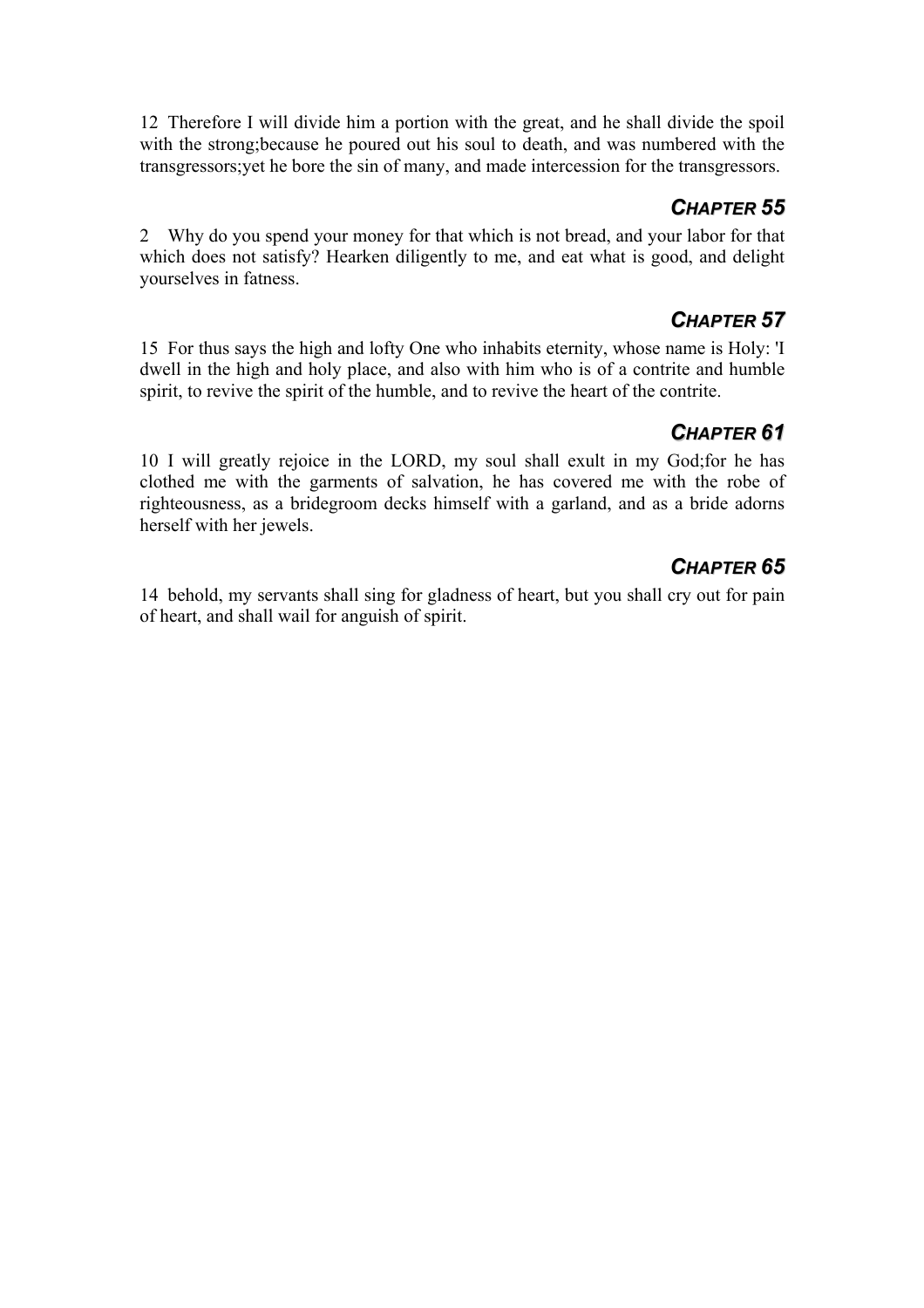# **JEREMIAH**

#### *CHAPTER 44*

14 so that none of the remnant of Judah who have come to live in the land of Egypt shall escape or survive or return to the land of Judah, to which they desire to return to dwell there;for they shall not return, except some fugitives.'

#### *CHAPTER 45*

5 And do you seek great things for yourself? Seek them not;for, behold, I am bringing evil upon all flesh, says the LORD;but I will give you your life as a prize of war in all places to which you may go.'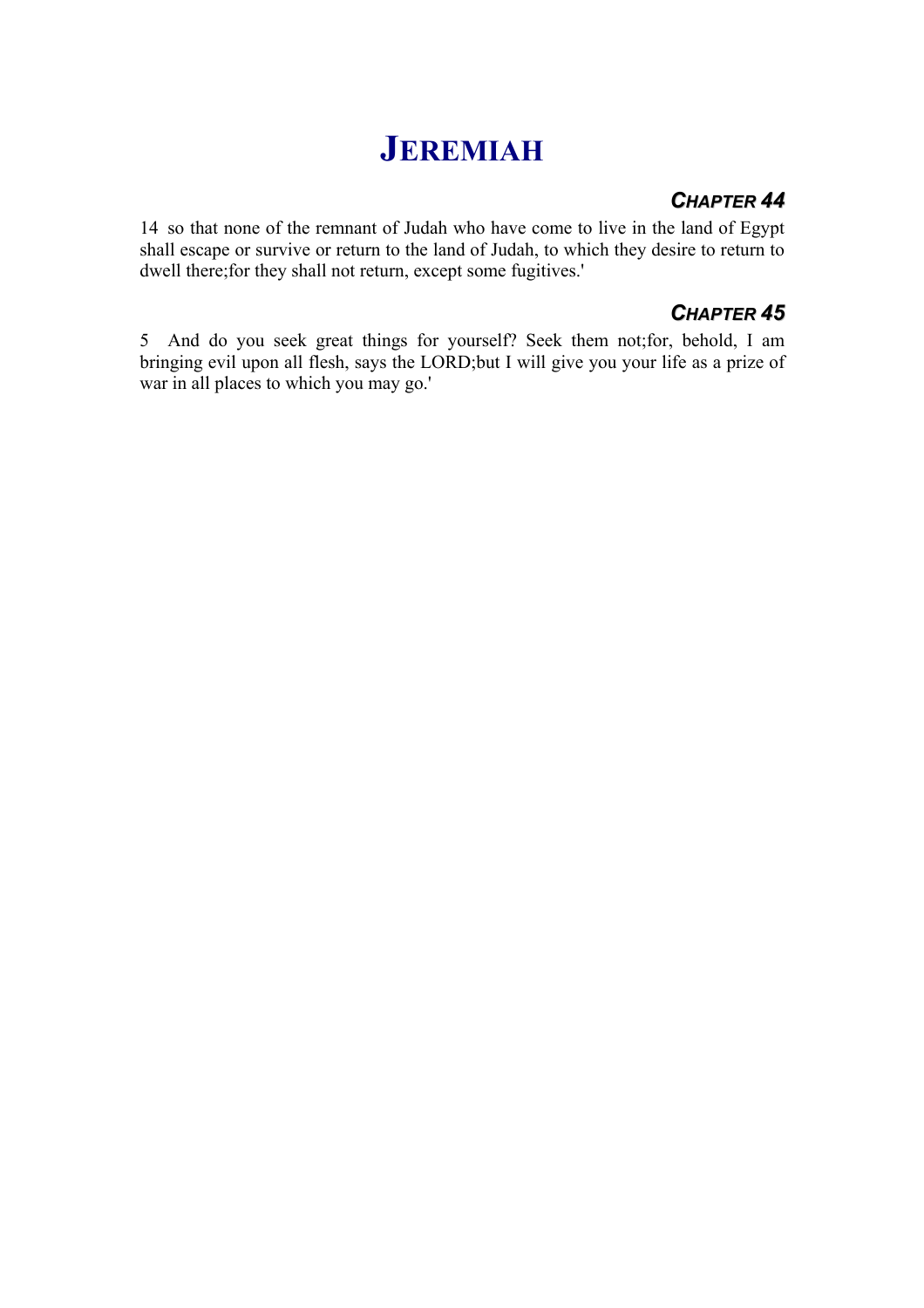# **LAMENTATIONS**

# *CHAPTER 3*

- 20 My soul continually thinks of it and is bowed down within me.
- 33 for he does not willingly afflict or grieve the sons of men.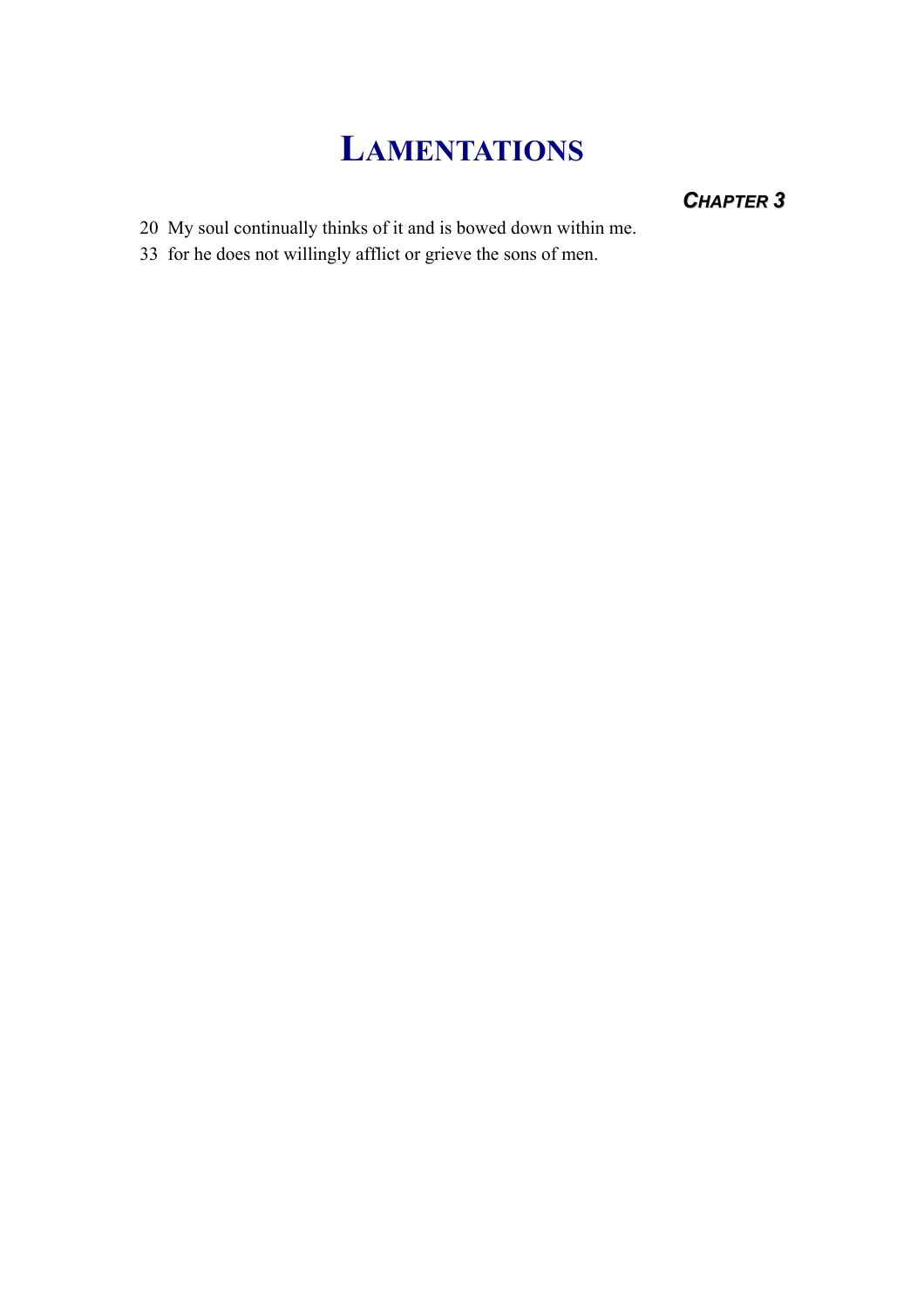# **EZEKIEL**

#### *CHAPTER 13*

3 Thus says the Lord GOD, Woe to the foolish prophets who follow their own spirit, and have seen nothing!

# *CHAPTER 16*

27 Behold, therefore, I stretched out my hand against you, and diminished your allotted portion, and delivered you to the greed of your enemies, the daughters of the Philistines, who were ashamed of your lewd behavior.

# *CHAPTER 18*

4 Behold, all souls are mine;the soul of the father as well as the soul of the son is mine: the soul that sins shall die.

20 The soul that sins shall die. The son shall not suffer for the iniquity of the father, nor the father suffer for the iniquity of the son;the righteousness of the righteous shall be upon himself, and the wickedness of the wicked shall be upon himself.

# *CHAPTER 36*

26 A new heart I will give you, and a new spirit I will put within you;and I will take out of your flesh the heart of stone and give you a heart of flesh.

27 And I will put my spirit within you, and cause you to walk in my statutes and be careful to observe my ordinances.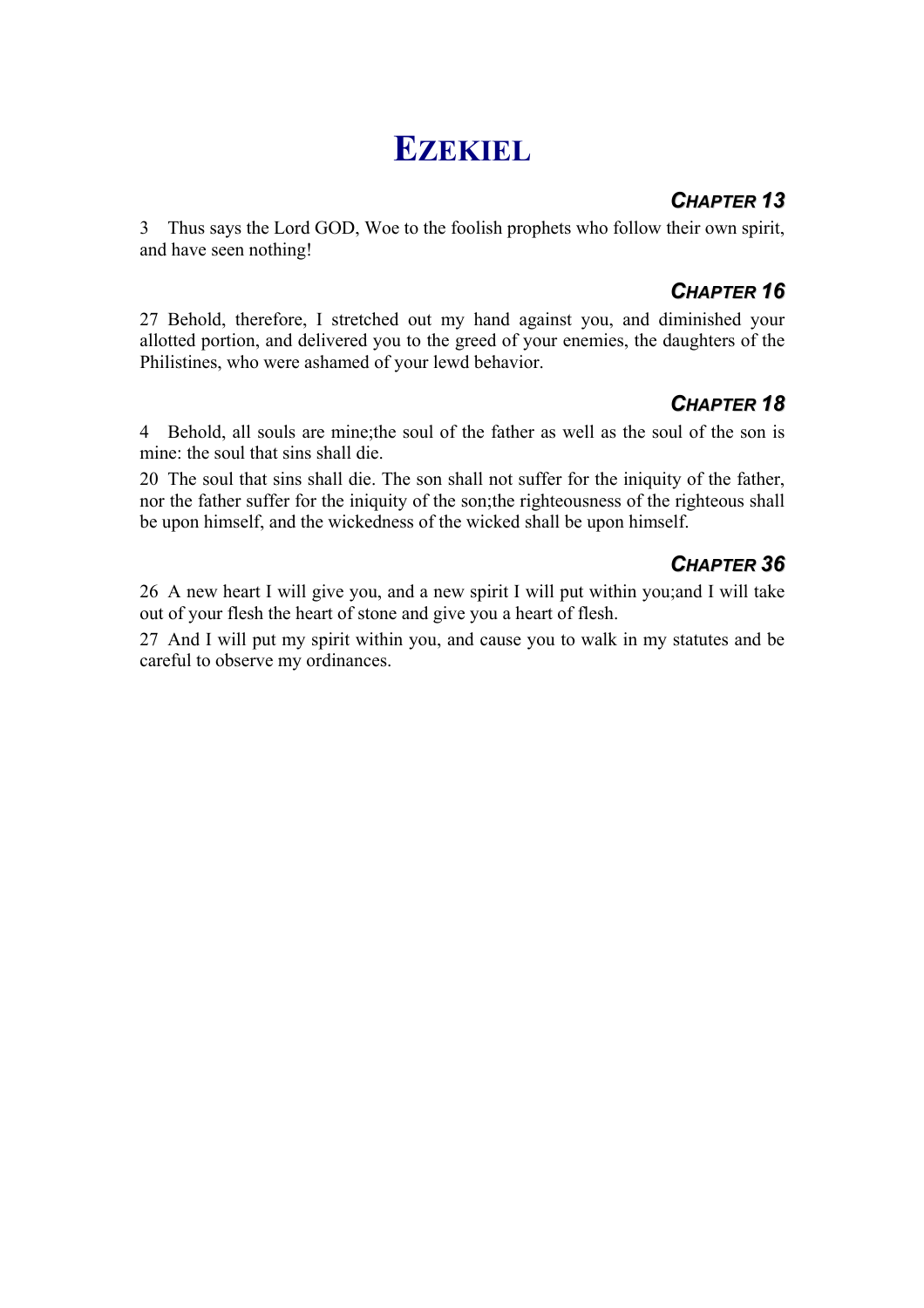# **DANIEL**

# *CHAPTER 3*

16 Shadrach, Meshach, and Abed'nego answered the king, 'O Nebuchadnez'zar, we have no need to answer you in this matter.

17 If it be so, our God whom we serve is able to deliver us from the burning fiery furnace;and he will deliver us out of your hand, O king.

18 But if not, be it known to you, O king, that we will not serve your gods or worship the golden image which you have set up.'

19 Then Nebuchadnez'zar was full of fury, and the expression of his face was changed against Shadrach, Meshach, and Abed'nego. He ordered the furnace heated seven times more than it was wont to be heated.

20 And he ordered certain mighty men of his army to bind Shadrach, Meshach, and Abed'nego, and to cast them into the burning fiery furnace.

21 Then these men were bound in their mantles, their tunics, their hats, and their other garments, and they were cast into the burning fiery furnace.

22 Because the king's order was strict and the furnace very hot, the flame of the fire slew those men who took up Shadrach, Meshach, and Abed'nego.

23 And these three men, Shadrach, Meshach, and Abed'nego, fell bound into the burning fiery furnace.

24 Then King Nebuchadnez'zar was astonished and rose up in haste. He said to his counselors, 'Did we not cast three men bound into the fire?' They answered the king, 'True, O king.'

25 He answered, 'But I see four men loose, walking in the midst of the fire, and they are not hurt;and the appearance of the fourth is like a son of the gods.'

26 Then Nebuchadnez'zar came near to the door of the burning fiery furnace and said, 'Shadrach, Meshach, and Abed'nego, servants of the Most High God, come forth, and come here!' Then Shadrach, Meshach, and Abed'nego came out from the fire.

27 And the satraps, the prefects, the governors, and the king's counselors gathered together and saw that the fire had not had any power over the bodies of those men;the hair of their heads was not singed, their mantles were not harmed, and no smell of fire had come upon them.

#### *CHAPTER 5*

20 But when his heart was lifted up and his spirit was hardened so that he dealt proudly, he was deposed from his kingly throne, and his glory was taken from him;

# *CHAPTER 7*

25 He shall speak words against the Most High, and shall wear out the saints of the Most High, and shall think to change the times and the law;and they shall be given into his hand for a time, two times, and half a time.

# *CHAPTER 10*

8 So I was left alone and saw this great vision, and no strength was left in me;my radiant appearance was fearfully changed, and I retained no strength.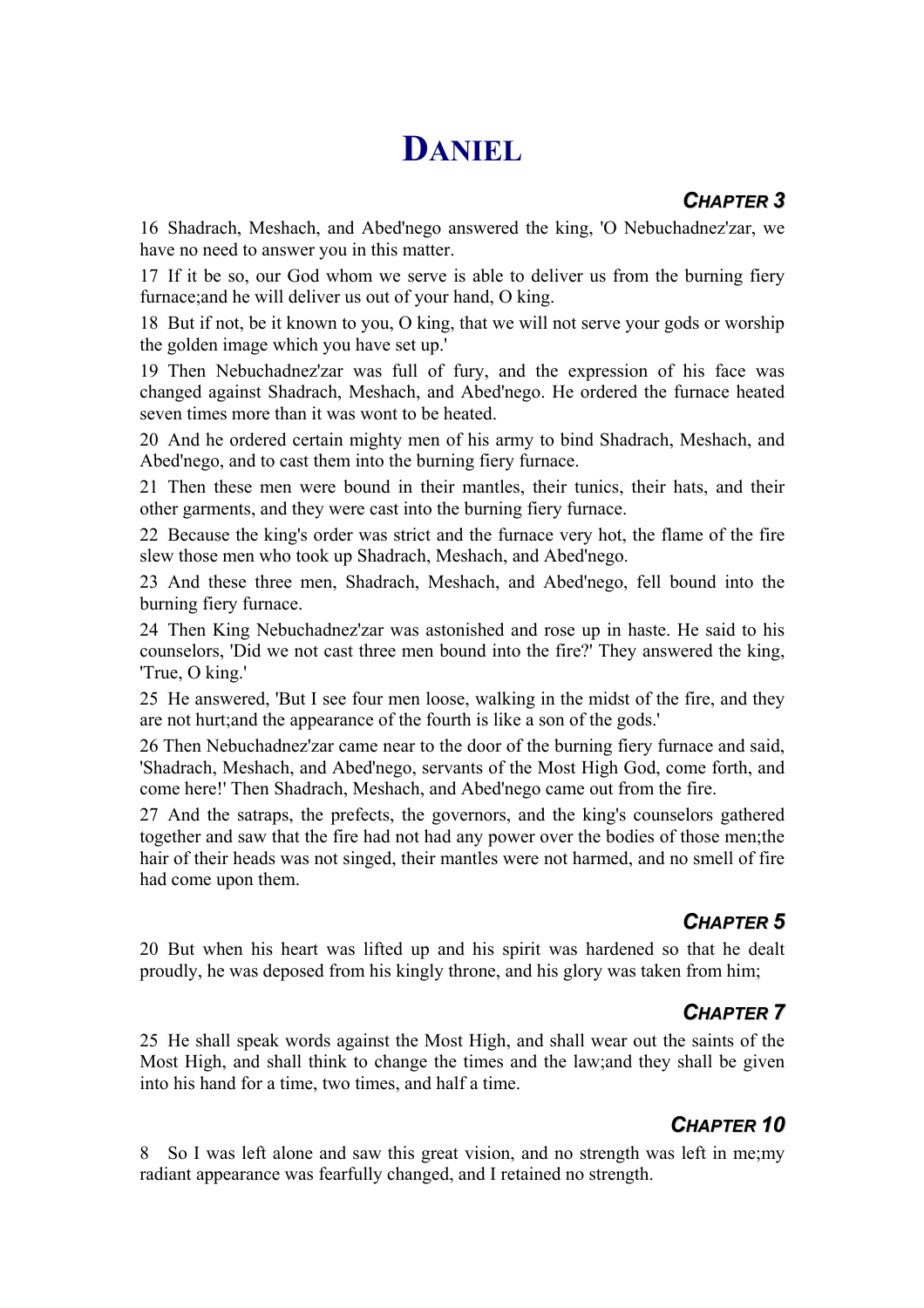18 Again one having the appearance of a man touched me and strengthened me.

19 And he said, 'O man greatly beloved, fear not, peace be with you;be strong and of good courage.' And when he spoke to me, I was strengthened and said, 'Let my lord speak, for you have strengthened me.'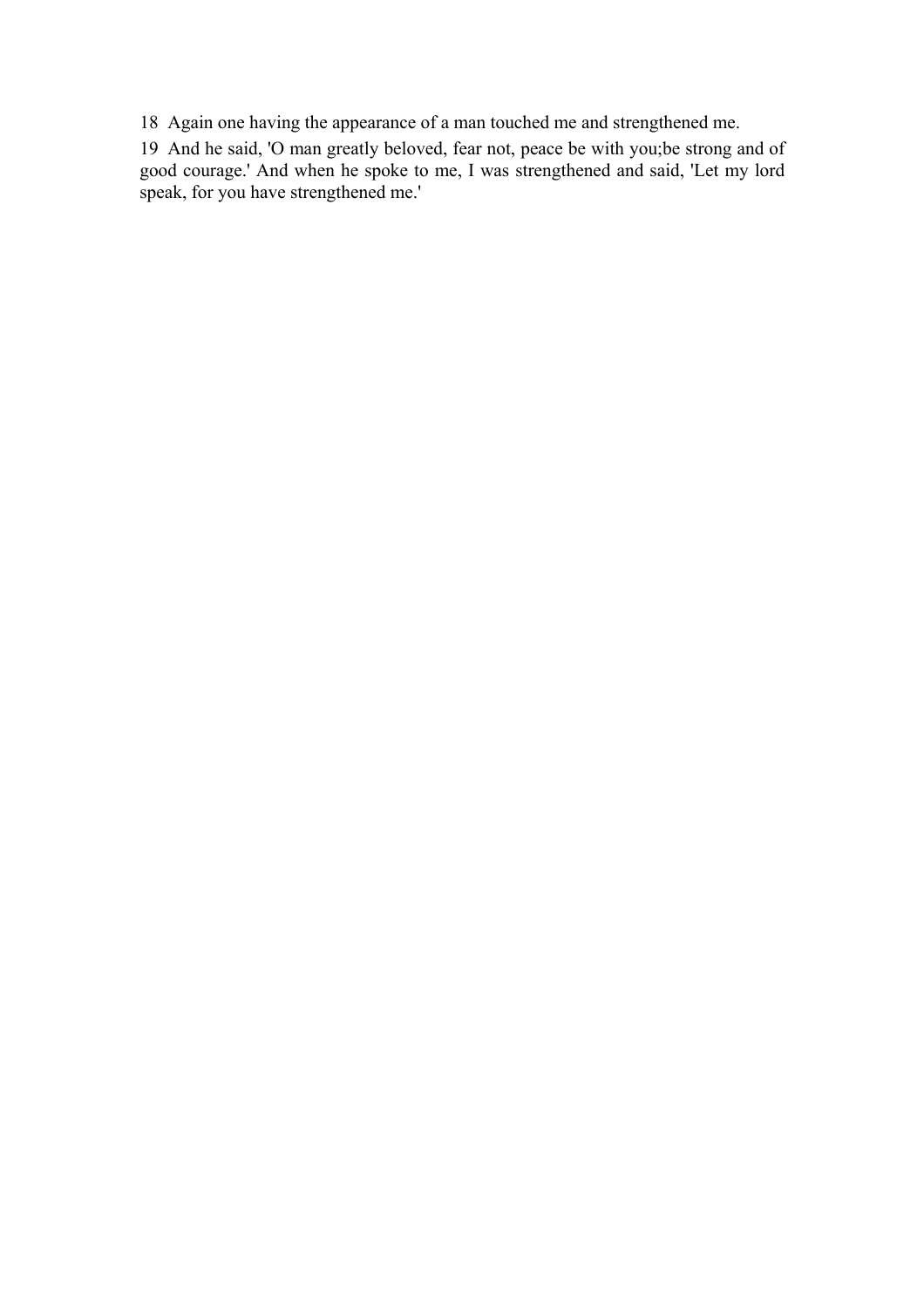# **HOSEA**

#### *CHAPTER 4*

6 My people are destroyed for lack of knowledge;because you have rejected knowledge, I reject you from being a priest to me. And since you have forgotten the law of your God, I also will forget your children.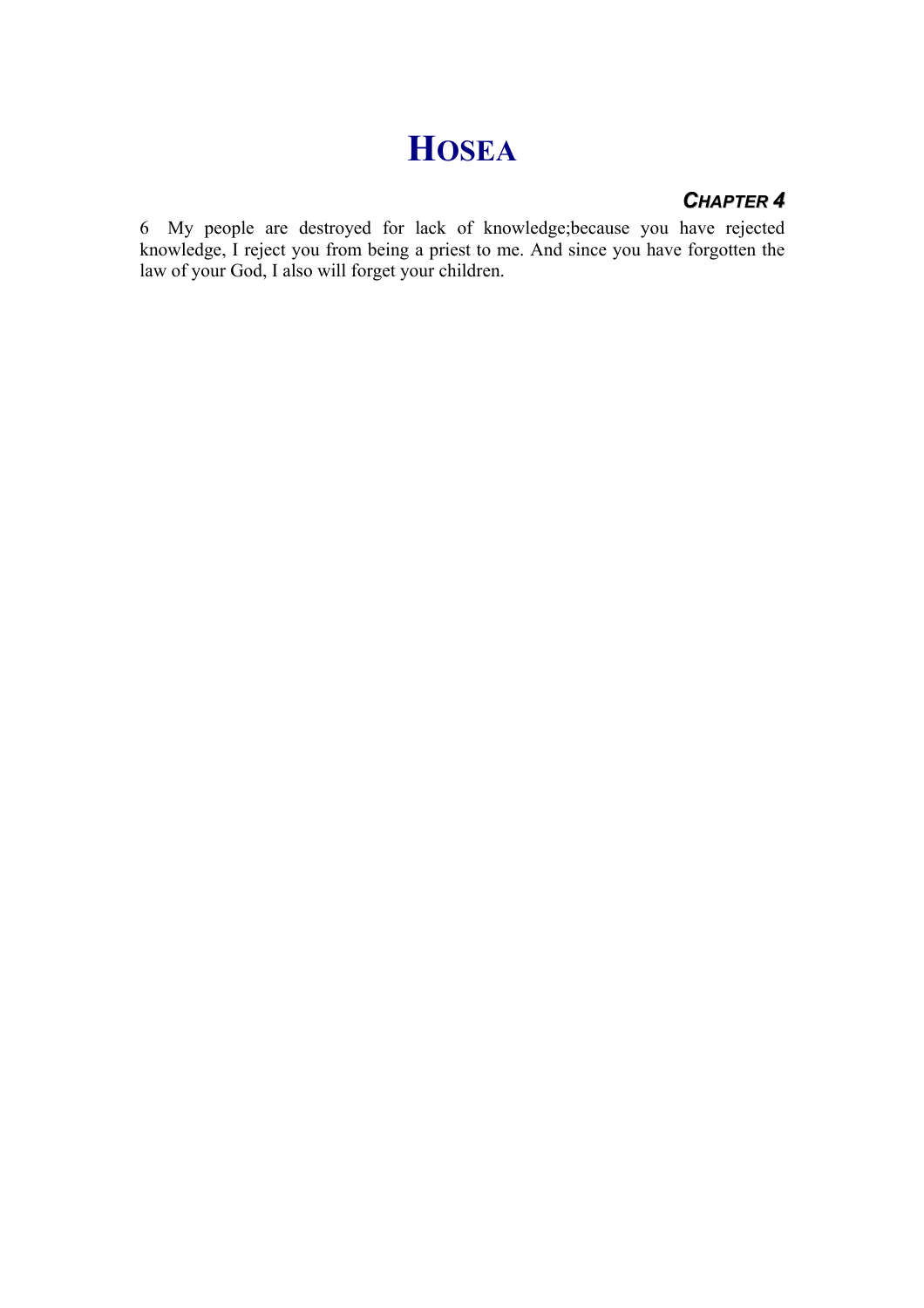# **AMOS**

### *CHAPTER 6*

8 The Lord GOD has sworn by himself (says the LORD, the God of hosts): 'I abhor the pride of Jacob, and hate his strongholds;and I will deliver up the city and all that is in it.'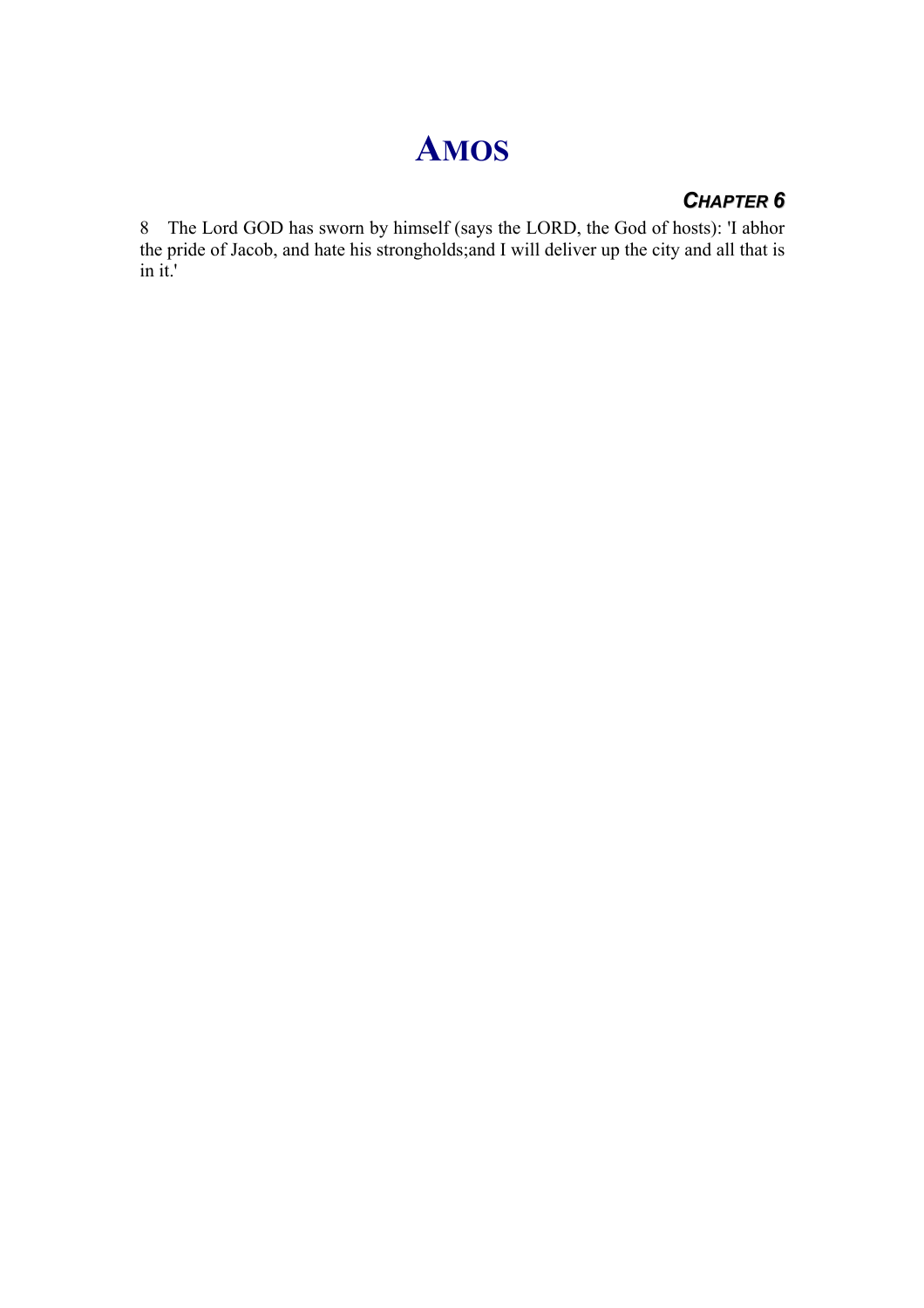# **JONAH**

### *CHAPTER 1*

3 But Jonah rose to flee to Tarshish from the presence of the LORD. He went down to Joppa and found a ship going to Tarshish;so he paid the fare, and went on board, to go with them to Tarshish, away from the presence of the LORD.

### *CHAPTER 2*

7 When my soul fainted within me, I remembered the LORD;and my prayer came to thee, into thy holy temple.

# *CHAPTER 4*

2 And he prayed to the LORD and said, 'I pray thee, LORD, is not thiswhat I said when I was yet in my country? That is why I made haste to flee to Tarshish;for I knew that thou art a gracious God and merciful, slow to anger, and abounding in steadfast love, and repentest of evil.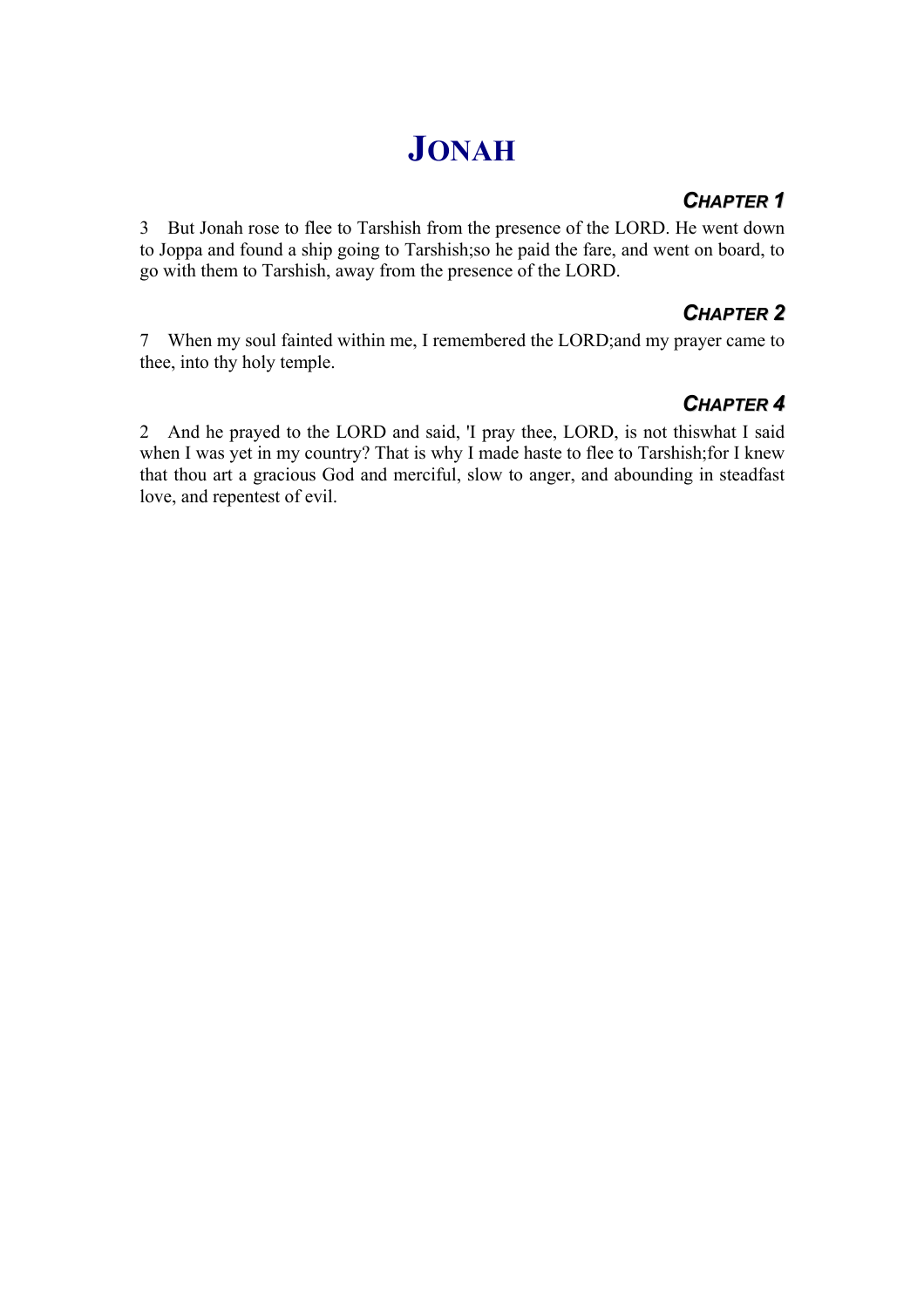# **MICAH**

### *CHAPTER 6*

7 Will the LORD be pleased with thousands of rams, with ten thousands of rivers of oil? Shall I give my first-born for my transgression, the fruit of my body for the sin of my soul?'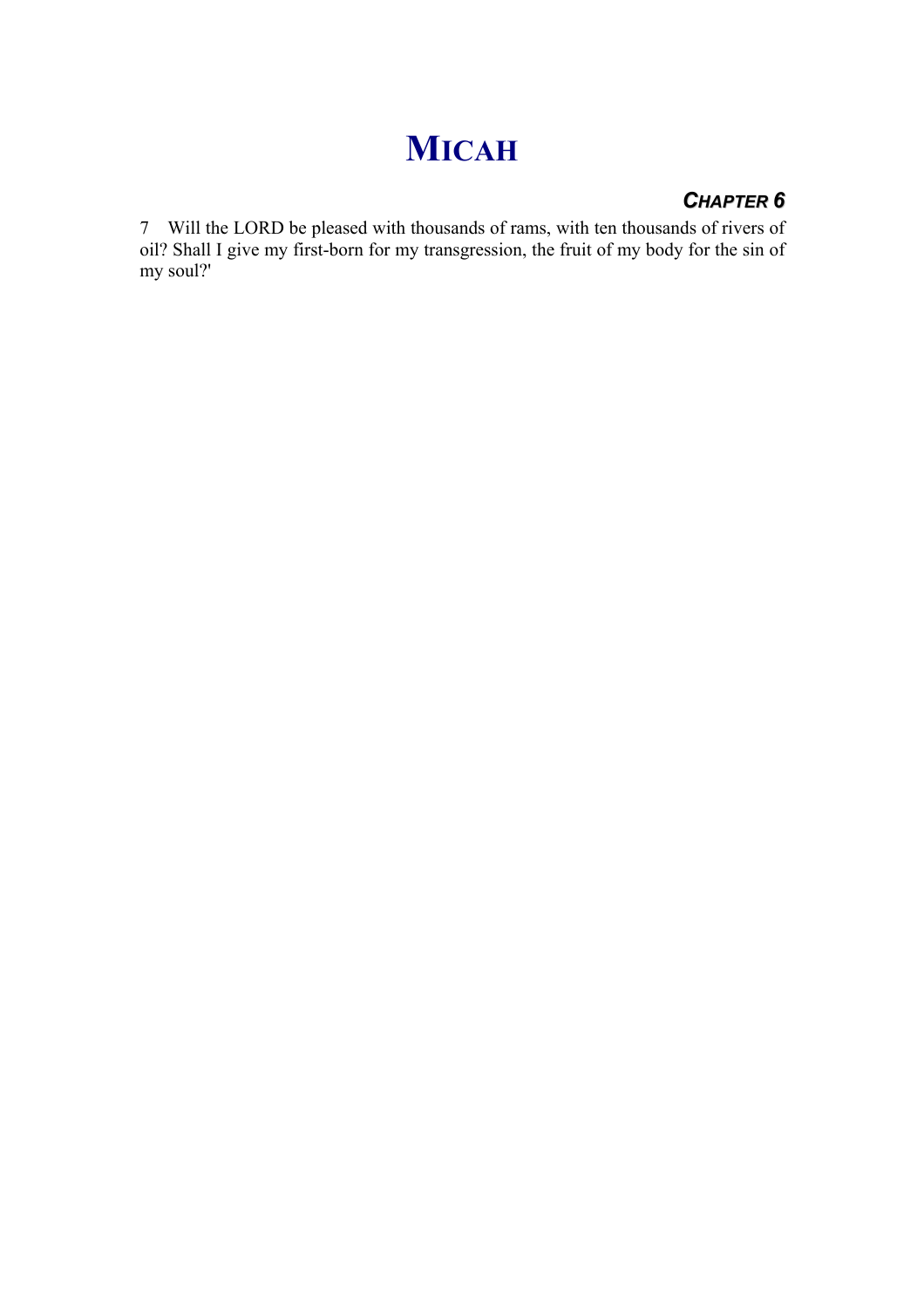# **ZECHARIAH**

#### *CHAPTER 12*

1 An Oracle The word of the LORD concerning Israel: Thus says the LORD, who stretched out the heavens and founded the earth and formed the spirit of man within him:

10 'And I will pour out on the house of David and the inhabitants of Jerusalem a spirit of compassion and supplication, so that, when they look on him whom they have pierced, they shall mourn for him, as one mourns for an only child, and weep bitterly over him, as one weeps over a first-born.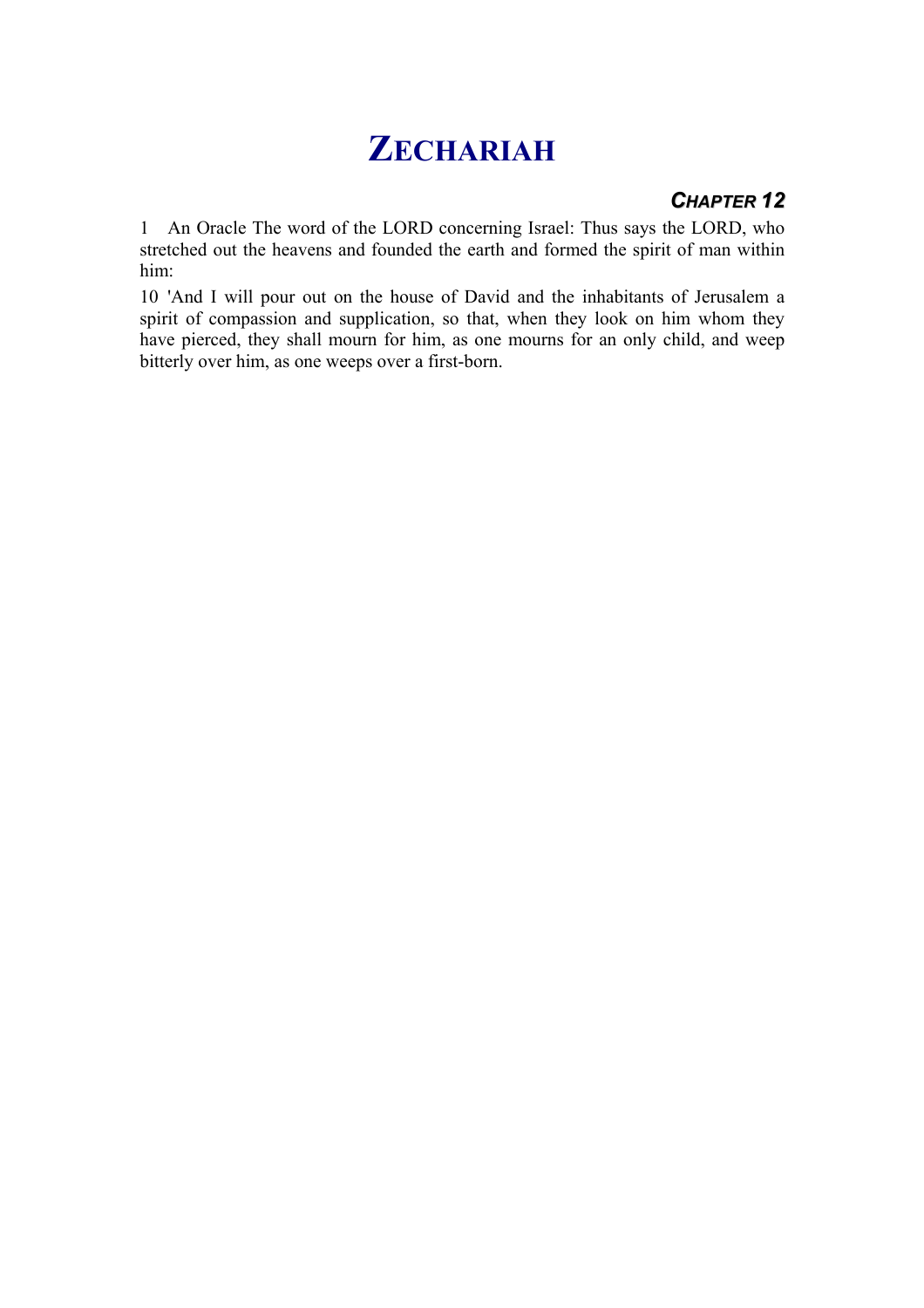## **MALACHI**

#### *CHAPTER 4*

2 But for you who fear my name the sun of righteousness shall rise, with healing in its wings. You shall go forth leaping like calves from the stall.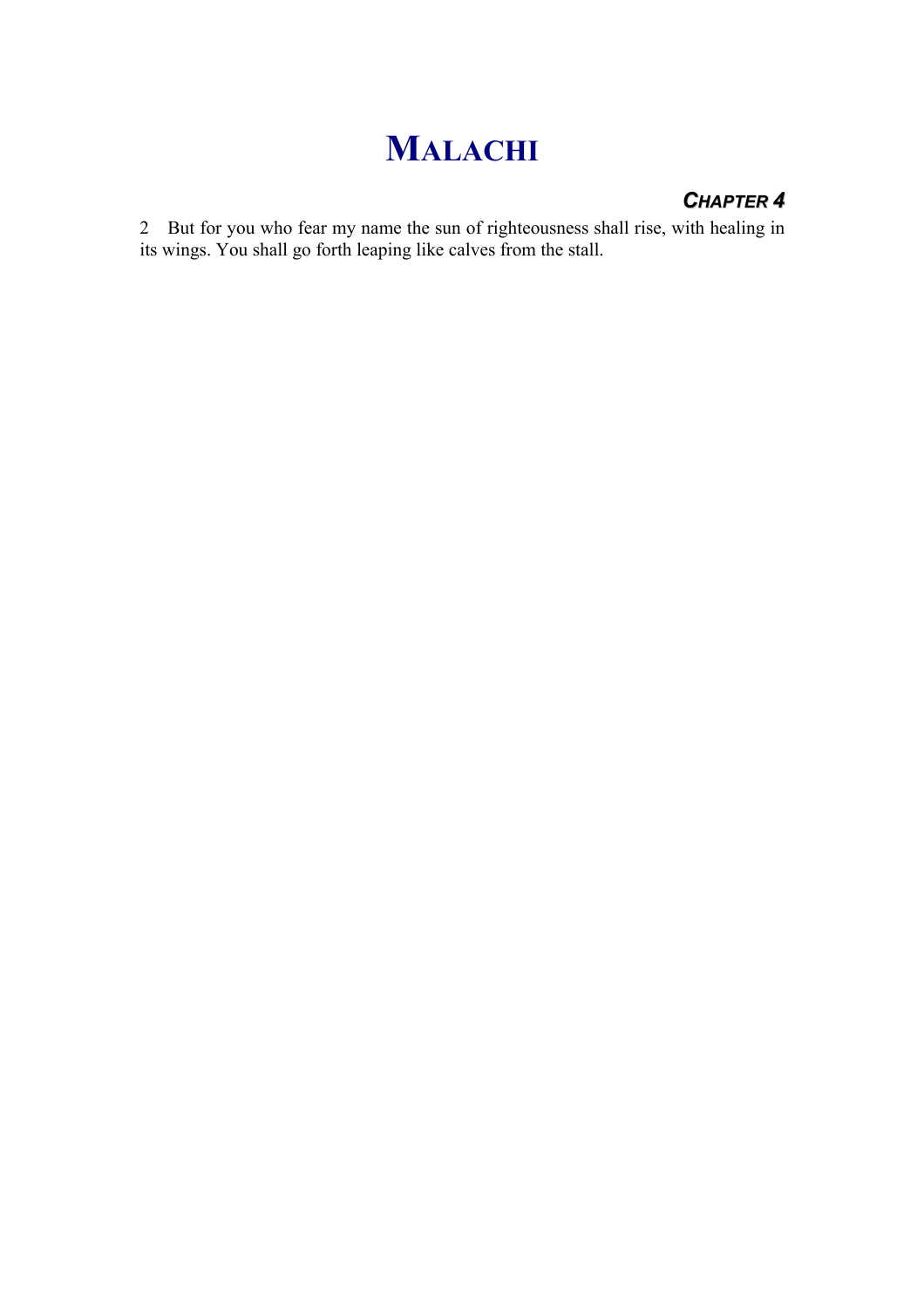## **MATTHEW**

## *CHAPTER 1*

21 she will bear a son, and you shall call his name Jesus, for he will save his people from their sins.'

## *CHAPTER 2*

20 'Rise, take the child and his mother, and go to the land of Israel, for those who sought the child's life are dead.'

## *CHAPTER 4*

4 But he answered, 'It is written, Man shall not live by bread alone, but by every word that proceeds from the mouth of God.''

## *CHAPTER 5*

3 'Blessed are the poor in spirit, for theirs is the kingdom of heaven.

39 But I say to you, Do not resist one who is evil. But if any one strikes you on the right cheek, turn to him the other also;

## *CHAPTER 6*

10 Thy kingdom come. Thy will be done, On earth as it is in heaven.

25 'Therefore I tell you, do not be anxious about your life, what you shall eat or what you shall drink, nor about your body, what you shall put on. Is not life more than food, and the body more than clothing?

## *CHAPTER 8*

1 When he came down from the mountain, great crowds followed him;

2 and behold, a leper came to him and knelt before him, saying, 'Lord, if you will, you can make me clean.'

3 And he stretched out his hand and touched him, saying, 'I will;be clean.' And immediately his leprosy was cleansed.

13 And to the centurion Jesus said, 'Go;be it done for you as you have believed.' And the servant was healed at that very moment.

17 This was to fulfil what was spoken by the prophet Isaiah, 'He took our infirmities and bore our diseases.'

## *CHAPTER 9*

5 For which is easier, to say, Your sins are forgiven,' or to say, Rise and walk'?

## *CHAPTER 10*

1 And he called to him his twelve disciples and gave them authority over unclean spirits, to cast them out, and to heal every disease and every infirmity.

20 for it is not you who speak, but the Spirit of your Father speaking through you.

37 He who loves father or mother more than me is not worthy of me;and he who loves son or daughter more than me is not worthy of me;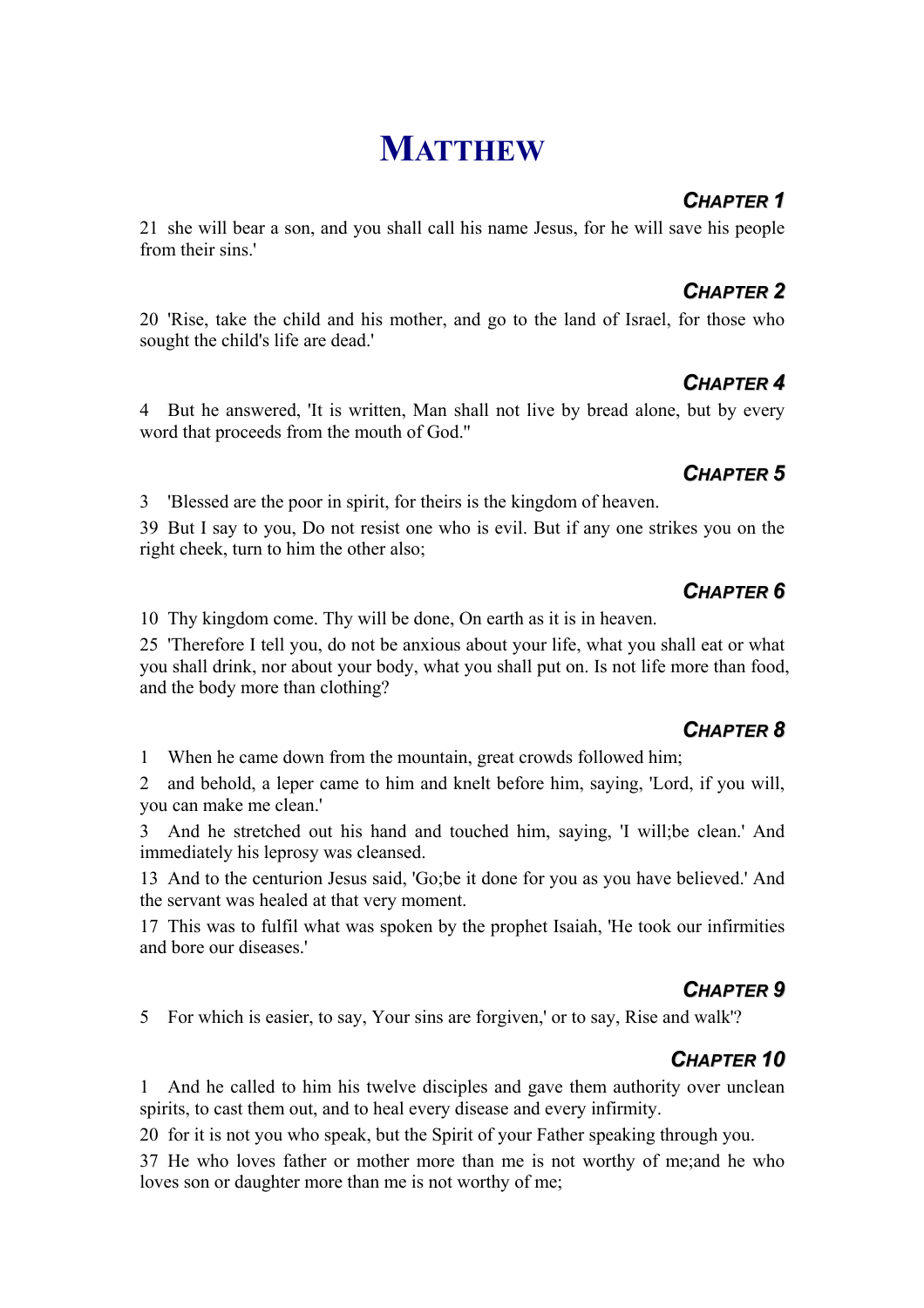38 and he who does not take his cross and follow me is not worthy of me.

39 He who finds his life will lose it, and he who loses his life for my sake will find it.

#### *CHAPTER 11*

27 All things have been delivered to me by my Father;and no one knows the Son except the Father, and no one knows the Father except the Son and any one to whom the Son chooses to reveal him.

29 Take my yoke upon you, and learn from me;for I am gentle and lowly in heart, and you will find rest for your souls.

30 For my yoke is easy, and my burden is light.'

#### *CHAPTER 12*

18 'Behold, my servant whom I have chosen, my beloved with whom my soul is well pleased. I will put my Spirit upon him, and he shall proclaim justice to the Gentiles.

#### *CHAPTER 13*

23 As for what was sown on good soil, this is he who hears the word and understands it;he indeed bears fruit, and yields, in one case a hundredfold, in another sixty, and in another thirty.'

#### *CHAPTER 16*

24 Then Jesus told his disciples, 'If any man would come after me, let him deny himself and take up his cross and follow me.

25 For whoever would save his life will lose it, and whoever loses his life for my sake will find it.

26 For what will it profit a man, if he gains the whole world and forfeits his life? Or what shall a man give in return for his life?

#### *CHAPTER 20*

28 even as the Son of man came not to be served but to serve, and to give his life as a ransom for many.'

#### *CHAPTER 21*

1 And when they drew near to Jerusalem and came to Beth'phage, to the Mount of Olives, then Jesus sent two disciples,

#### *CHAPTER 22*

37 And he said to him, 'You shall love the Lord your God with all your heart, and with all your soul, and with all your mind.

#### *CHAPTER 25*

15 to one he gave five talents, to another two, to another one, to each according to his ability. Then he went away.

#### *CHAPTER 26*

38 Then he said to them, 'My soul is very sorrowful, even to death;remain here, and watch with me'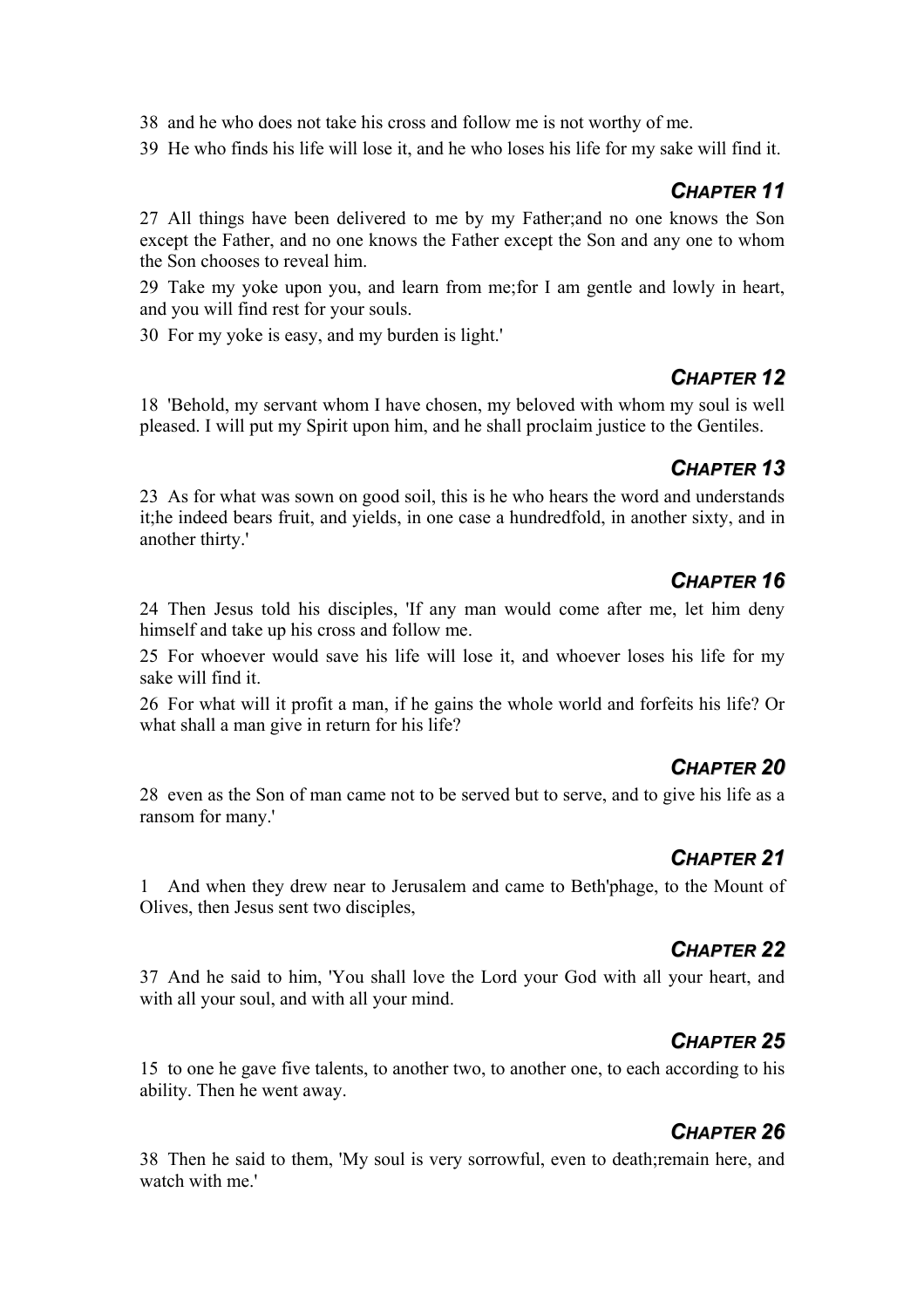41 Watch and pray that you may not enter into temptation;the spirit indeed is willing, but the flesh is weak.'

#### *CHAPTER 27*

1 When morning came, all the chief priests and the elders of the people took counsel against Jesus to put him to death;

46 And about the ninth hour Jesus cried with a loud voice, 'Eli, Eli, la'ma sabachtha'ni?' that is, 'My God, my God, why hast thou forsaken me?'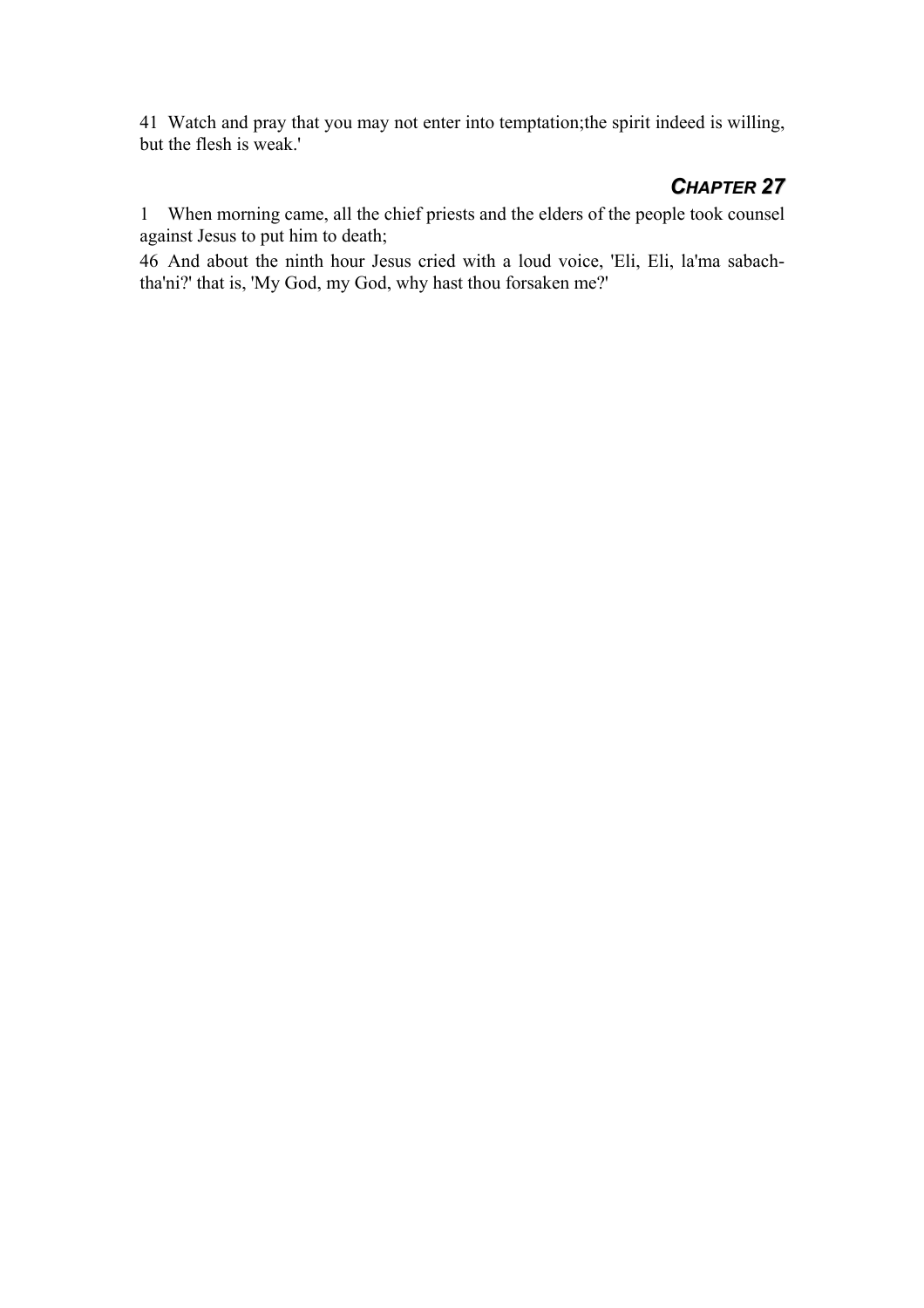## **MARK**

#### *CHAPTER 1*

40 And a leper came to him beseeching him, and kneeling said to him, 'If you will, you can make me clean.'

41 Moved with pity, he stretched out his hand and touched him, and said to him, 'I will;be clean.'

## *CHAPTER 2*

8 And immediately Jesus, perceiving in his spirit that they thus questioned within themselves, said to them, 'Why do you question thus in your hearts?

9 Which is easier, to say to the paralytic, Your sins are forgiven,' or to say, Rise, take up your pallet and walk'?

## *CHAPTER 3*

4 And he said to them, 'Is it lawful on the sabbath to do good or to do harm, to save life or to kill?' But they were silent.

## *CHAPTER 8*

12 And he sighed deeply in his spirit, and said, 'Why does this generation seek a sign? Truly, I say to you, no sign shall be given to this generation.'

16 And they discussed it with one another, saying, 'We have no bread.'

#### *CHAPTER 9*

21 And Jesus asked his father, 'How long has he had this?' And he said, 'From childhood.

22 And it has often cast him into the fire and into the water, to destroy him;but if you can do anything, have pity on us and help us.'

23 And Jesus said to him, 'If you can! All things are possible to him who believes.'

## *CHAPTER 12*

30 and you shall love the Lord your God with all your heart, and with all your soul, and with all your mind, and with all your strength.'

#### *CHAPTER 15*

38 And the curtain of the temple was torn in two, from top to bottom.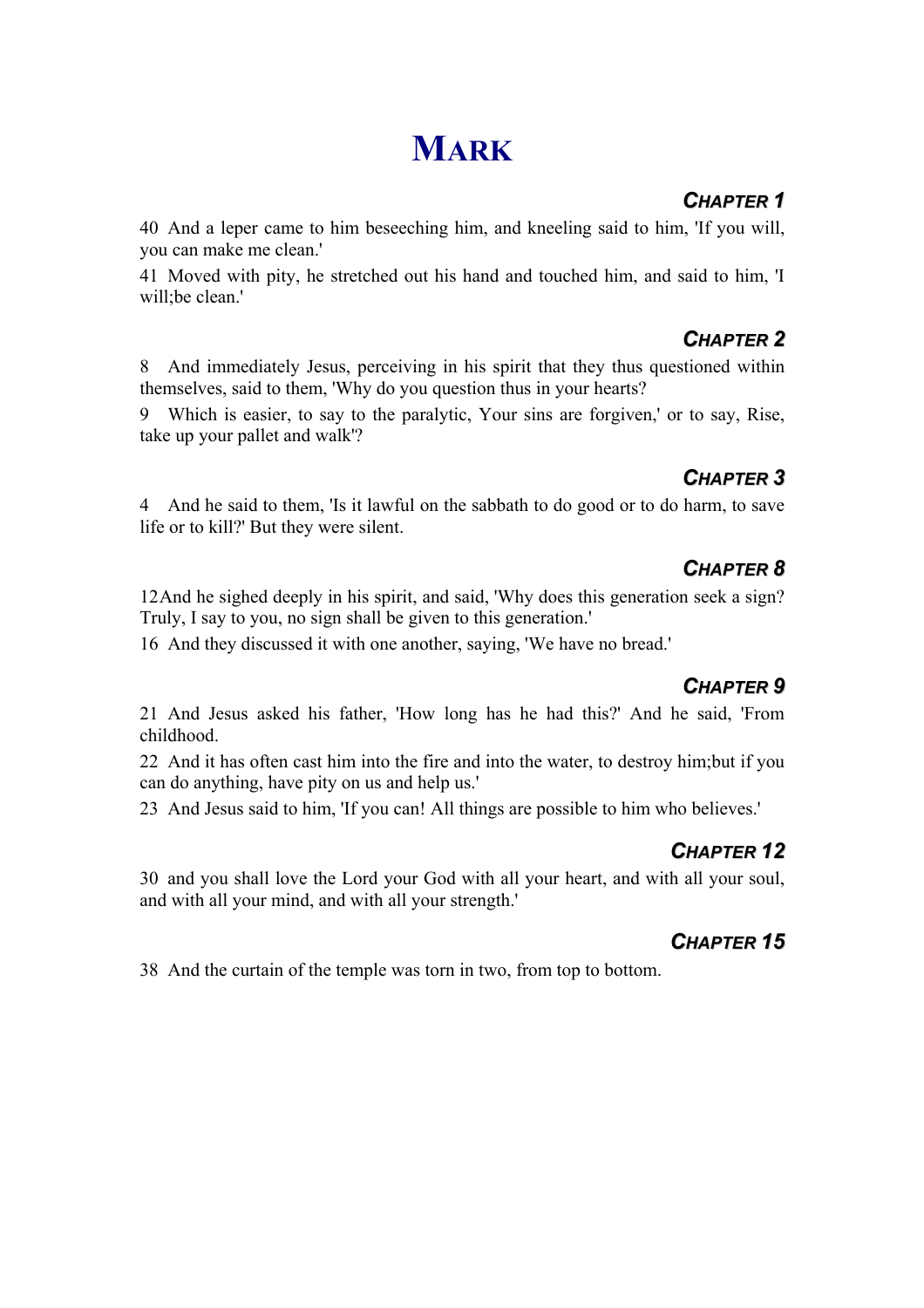## **LUKE**

#### *CHAPTER 1*

46 And Mary said, 'My soul magnifies the Lord,

47 and my spirit rejoices in God my Savior,

80 And the child grew and became strong in spirit, and he was in the wilderness till the day of his manifestation to Israel.

## *CHAPTER 2*

26 And it had been revealed to him by the Holy Spirit that he should not see death before he had seen the Lord's Christ.

35 (and a sword will pierce through your own soul also), that thoughts out of many hearts may be revealed.'

## *CHAPTER 3*

16 John answered them all, 'I baptize you with water;but he who is mightier than I is coming, the thong of whose sandals I am not worthy to untie;he will baptize you with the Holy Spirit and with fire.

## *CHAPTER 4*

29 And they rose up and put him out of the city, and led him to the brow of the hill on which their city was built, that they might throw him down headlong.

30 But passing through the midst of them he went away.

31 And he went down to Caper'na-um, a city of Galilee. And he was teaching them on the sabbath;

32 and they were astonished at his teaching, for his word was with authority.

33 And in the synagogue there was a man who had the spirit of an unclean demon;and he cried out with a loud voice,

34 'Ah! What have you to do with us, Jesus of Nazareth? Have you come to destroy us? I know who you are, the Holy One of God.'

35 But Jesus rebuked him, saying, 'Be silent, and come out of him!' And when the demon had thrown him down in the midst, he came out of him, having done him no harm.

36 And they were all amazed and said to one another, 'What is this word? For with authority and power he commands the unclean spirits, and they come out.'

37 And reports of him went out into every place in the surrounding region.

38 And he arose and left the synagogue, and entered Simon's house. Now Simon's mother-in-law was ill with a high fever, and they besought him for her.

39 And he stood over her and rebuked the fever, and it left her;and immediately she rose and served them.

40 Now when the sun was setting, all those who had any that were sick with various diseases brought them to him;and he laid his hands on every one of them and healed them.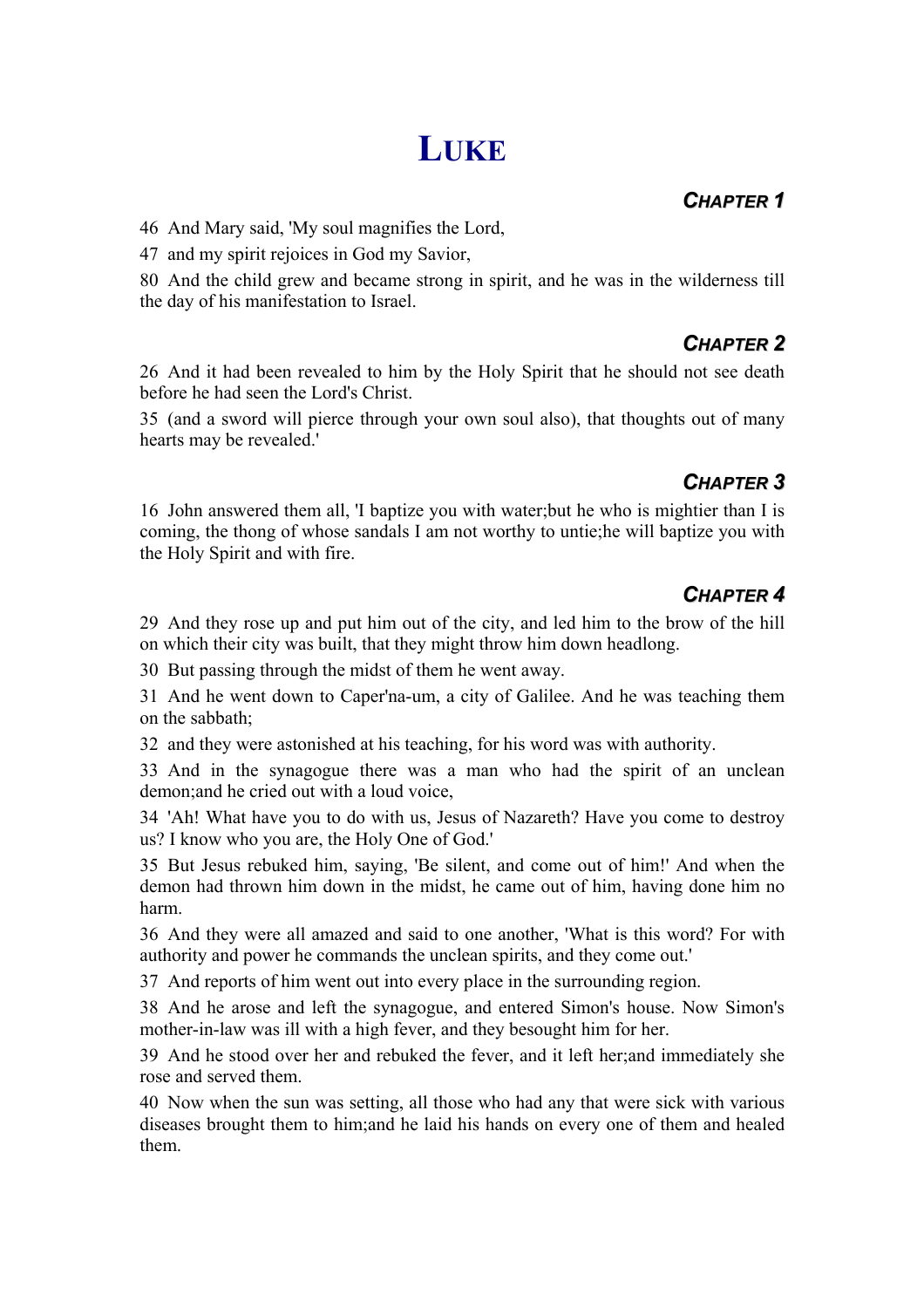41 And demons also came out of many, crying, 'You are the Son of God!' But he rebuked them, and would not allow them to speak, because they knew that he was the Christ.

#### *CHAPTER 5*

20 And when he saw their faith he said, 'Man, your sins are forgiven you.'

24 But that you may know that the Son of man has authority on earth to forgive sins' -- he said to the man who was paralyzed -- 'I say to you, rise, take up your bed and go home.'

## *CHAPTER 6*

9 And Jesus said to them, 'I ask you, is it lawful on the sabbath to do good or to do harm, to save life or to destroy it?'

## *CHAPTER 8*

12 The ones along the path are those who have heard;then the devil comes and takes away the word from their hearts, that they may not believe and be saved.

## *CHAPTER 9*

25 For what does it profit a man if he gains the whole world and loses or forfeits himself?

45 But they did not understand this saying, and it was concealed from them, that they should not perceive it;and they were afraid to ask him about this saying.

46 And an argument arose among them as to which of them was the greatest.

## *CHAPTER 10*

14 But it shall be more tolerable in the judgment for Tyre and Sidon than for you.

## *CHAPTER 12*

19 And I will say to my soul, Soul, you have ample goods laid up for many years;take your ease, eat, drink, be merry.'

20 But God said to him, Fool! This night your soul is required of you;and the things you have prepared, whose will they be?'

21 So is he who lays up treasure for himself, and is not rich toward God.'

22 And he said to his disciples, 'Therefore I tell you, do not be anxious about your life, what you shall eat, nor about your body, what you shall put on.

23 For life is more than food, and the body more than clothing.

## *CHAPTER 13*

2 And he answered them, 'Do you think that these Galileans were worse sinners than all the other Galileans, because they suffered thus?

16 And ought not this woman, a daughter of Abraham whom Satan bound for eighteen years, be loosed from this bond on the sabbath day?'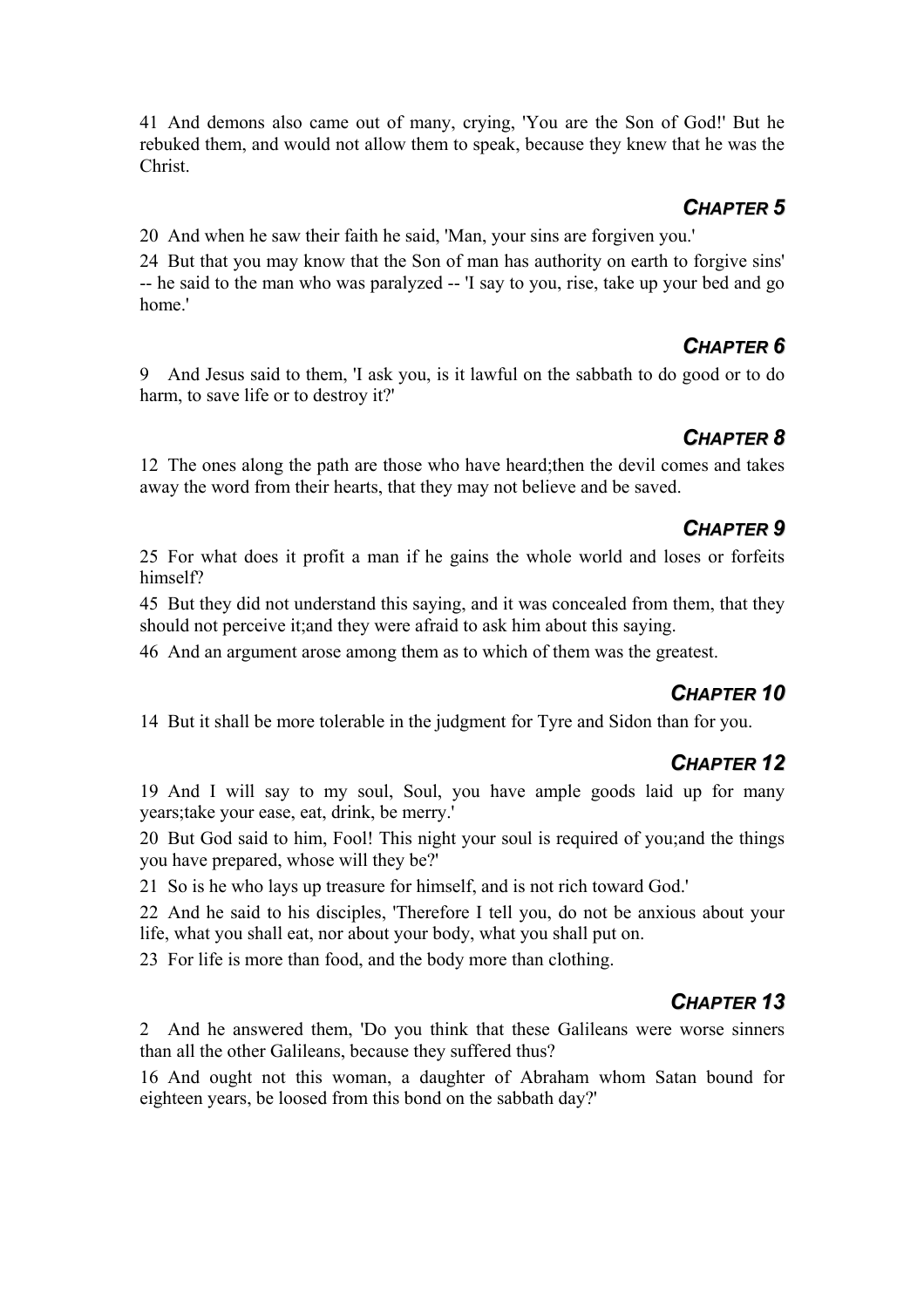#### *CHAPTER 14*

26 'If any one comes to me and does not hate his own father and mother and wife and children and brothers and sisters, yes, and even his own life, he cannot be my disciple. 27 Whoever does not bear his own cross and come after me, cannot be my disciple.

#### *CHAPTER 17*

3 Take heed to yourselves;if your brother sins, rebuke him, and if he repents, forgive him;

32 Remember Lot's wife.

33 Whoever seeks to gain his life will lose it, but whoever loses his life will preserve it.

#### *CHAPTER 18*

11 The Pharisee stood and prayed thus with himself, God, I thank thee that I am not like other men, extortioners, unjust, adulterers, or even like this tax collector.

12 I fast twice a week, I give tithes of all that I get.'

## *CHAPTER 22*

42 'Father, if thou art willing, remove this cup from me;nevertheless not my will, but thine, be done.'

## *CHAPTER 23*

46 Then Jesus, crying with a loud voice, said, 'Father, into thy hands I commit my spirit!' And having said this he breathed his last.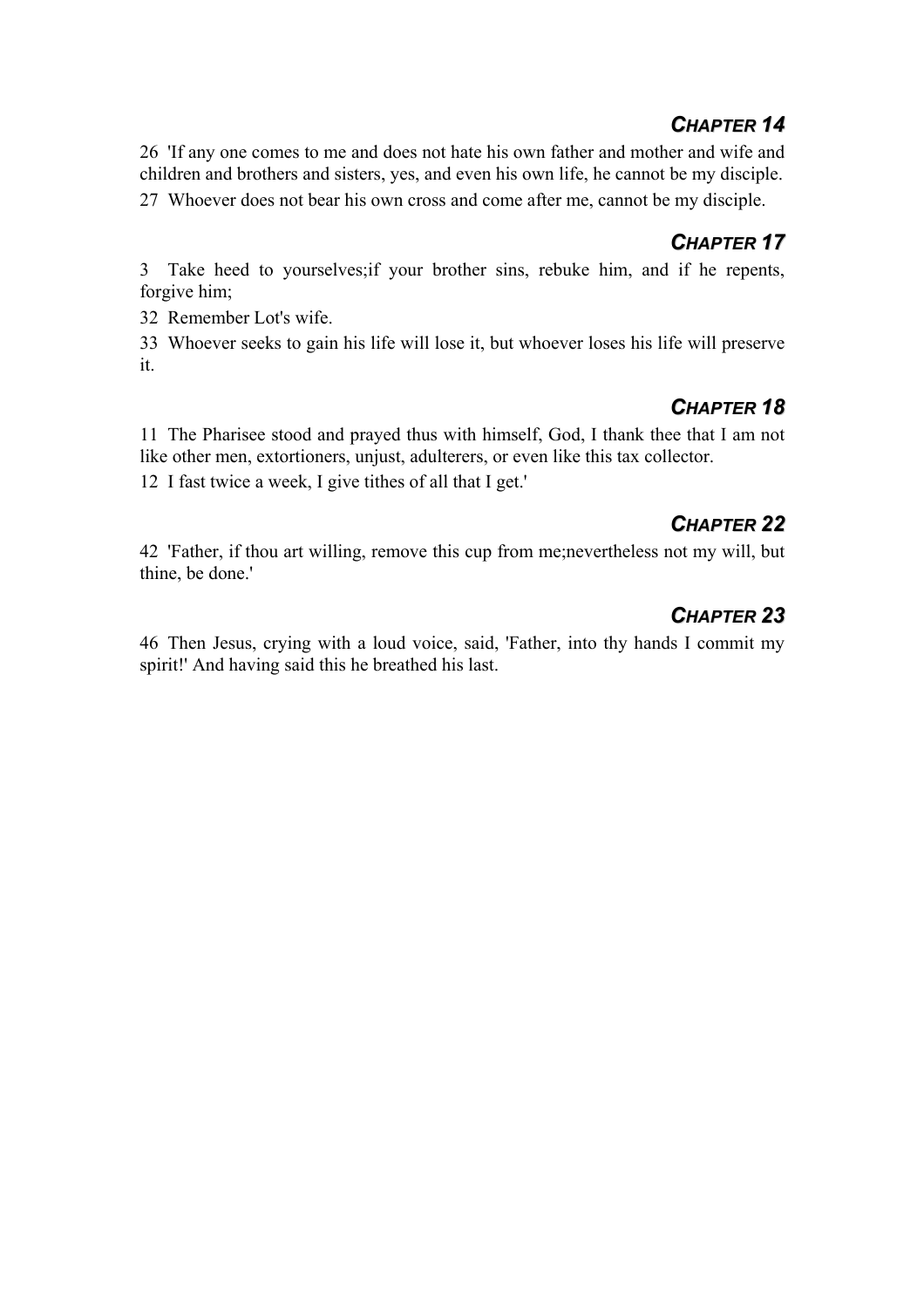## **JOHN**

## *CHAPTER 1*

12 But to all who received him, who believed in his name, he gave power to become children of God;

13 who were born, not of blood nor of the will of the flesh nor of the will of man, but of God.

14 And the Word became flesh and dwelt among us, full of grace and truth;we have beheld his glory, glory as of the only Son from the Father.

## *CHAPTER 3*

1 Now there was a man of the Pharisees, named Nicode'mus, a ruler of the Jews.

3 Jesus answered him, 'Truly, truly, I say to you, unless one is born anew, he cannot see the kingdom of God.'

6 That which is born of the flesh is flesh, and that which is born of the Spirit is spirit.

8 The wind blows where it wills, and you hear the sound of it, but you do not know whence it comes or whither it goes; so it is with every one who is born of the Spirit.'

11 Truly, truly, I say to you, we speak of what we know, and bear witness to what we have seen;but you do not receive our testimony.

14 And as Moses lifted up the serpent in the wilderness, so must the Son of man be lifted up,

15 that whoever believes in him may have eternal life.'

## *CHAPTER 4*

23 But the hour is coming, and now is, when the true worshipers will worship the Father in spirit and truth, for such the Father seeks to worship him.

24 God is spirit, and those who worship him must worship in spirit and truth.'

34 Jesus said to them, 'My food is to do the will of him who sent me, and to accomplish his work.

## *CHAPTER 5*

1 After this there was a feast of the Jews, and Jesus went up to Jerusalem.

24 Truly, truly, I say to you, he who hears my word and believes him who sent me, has eternal life;he does not come into judgment, but has passed from death to life.

30 'I can do nothing on my own authority;as I hear, I judge;and my judgment is just, because I seek not my own will but the will of him who sent me.

40 yet you refuse to come to me that you may have life.

## *CHAPTER 6*

38 For I have come down from heaven, not to do my own will, but the will of him who sent me;

54 he who eats my flesh and drinks my blood has eternal life, and I will raise him up at the last day.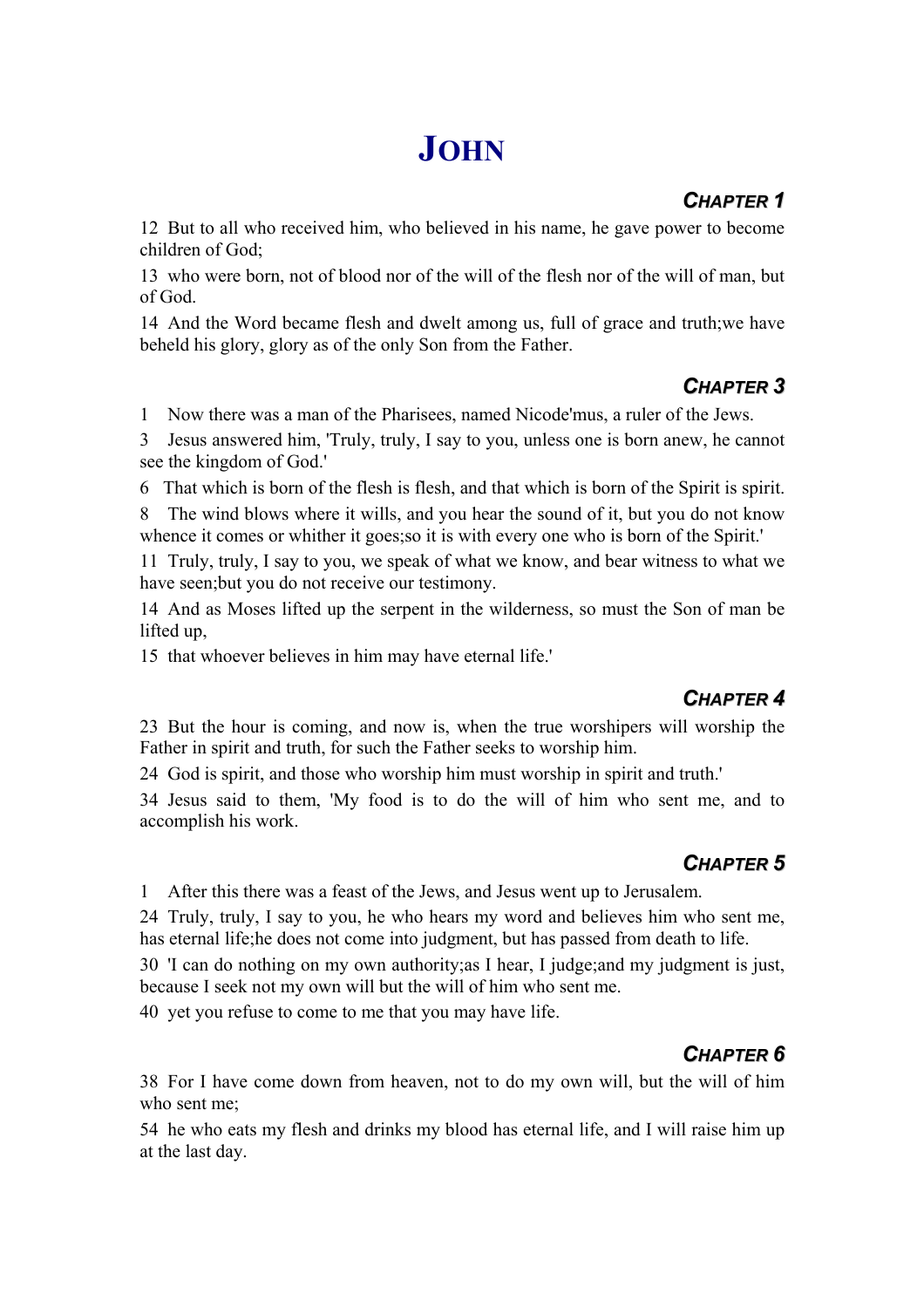57 As the living Father sent me, and I live because of the Father, so he who eats me will live because of me.

58 This is the bread which came down from heaven, not such as the fathers ate and died;he who eats this bread will live for ever.'

63 It is the spirit that gives life, the flesh is of no avail;the words that I have spoken to you are spirit and life.

#### *CHAPTER 7*

1 After this Jesus went about in Galilee;he would not go about in Judea, because the Jews sought to kill him.

17 if any man's will is to do his will, he shall know whether the teaching is from God or whether I am speaking on my own authority.

38 He who believes in me, as the scripture has said, Out of his heart shall flow rivers of living water.''

#### *CHAPTER 8*

16 Yet even if I do judge, my judgment is true, for it is not I alone that judge, but I and he who sent me.

29 And he who sent me is with me;he has not left me alone, for I always do what is pleasing to him.'

44 You are of your father the devil, and your will is to do your father's desires. He was a murderer from the beginning, and has nothing to do with the truth, because there is no truth in him. When he lies, he speaks according to his own nature, for he is a liar and the father of lies.

59 So they took up stones to throw at him;but Jesus hid himself, and went out of the temple.

#### *CHAPTER 9*

1 As he passed by, he saw a man blind from his birth.

3 Jesus answered, 'It was not that this man sinned, or his parents, but that the works of God might be made manifest in him.

## *CHAPTER 10*

10 The thief comes only to steal and kill and destroy;I came that they may have life, and have it abundantly.

11 I am the good shepherd. The good shepherd lays down his life for the sheep.

14 I am the good shepherd;I know my own and my own know me,

15 as the Father knows me and I know the Father;and I lay down my life for the sheep.

16 And I have other sheep, that are not of this fold;I must bring them also, and they will heed my voice. So there shall be one flock, one shepherd.

17 For this reason the Father loves me, because I lay down my life, that I may take it again.

30 I and the Father are one.'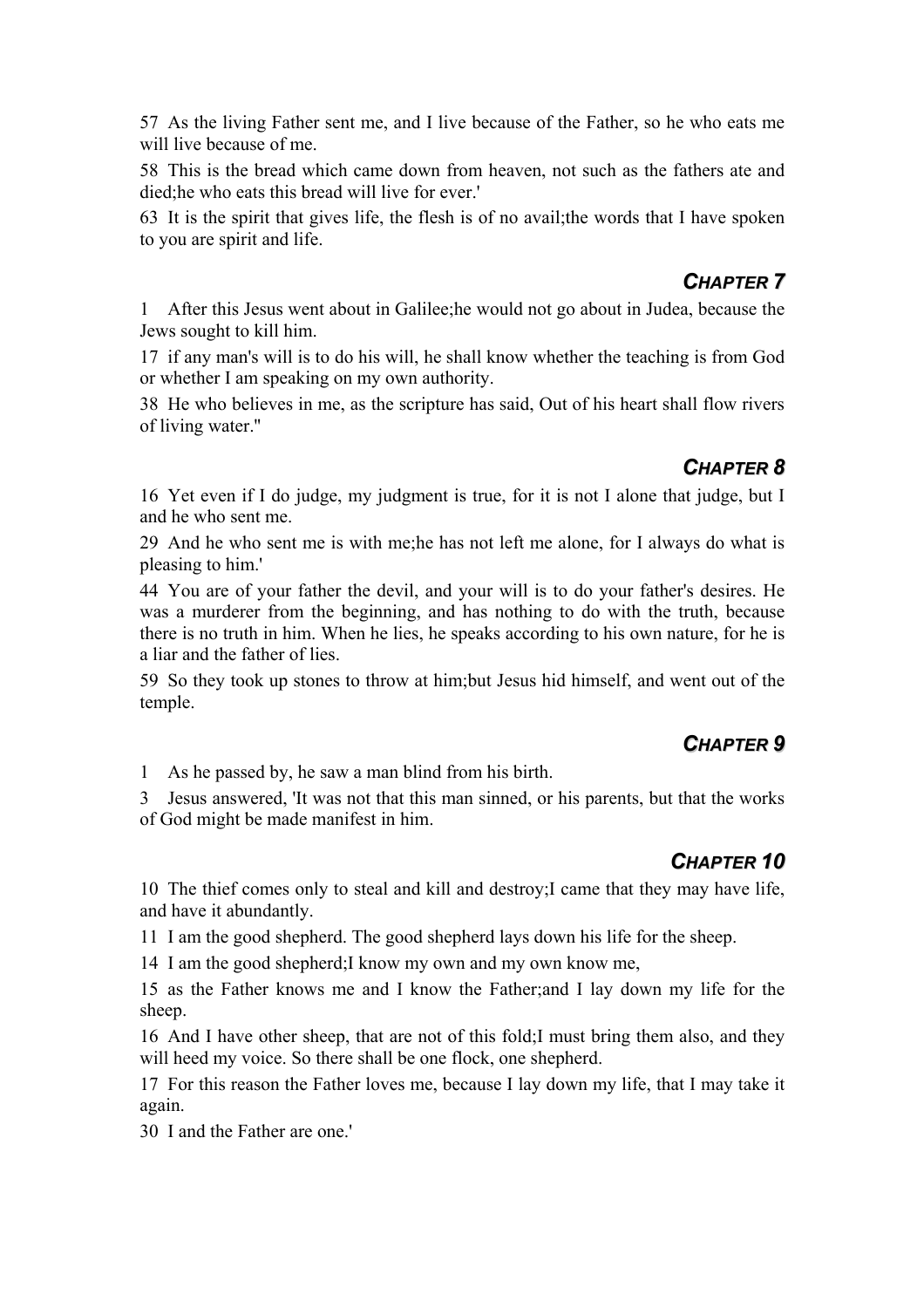25 Jesus said to her, 'I am the resurrection and the life;he who believes in me, though he die, yet shall he live,

26 and whoever lives and believes in me shall never die. Do you believe this?'

33 When Jesus saw her weeping, and the Jews who came with her also weeping, he was deeply moved in spirit and troubled;

41 So they took away the stone. And Jesus lifted up his eyes and said, 'Father, I thank thee that thou hast heard me.

42 I knew that thou hearest me always, but I have said this on account of the people standing by, that they may believe that thou didst send me.'

#### *CHAPTER 12*

1 Six days before the Passover, Jesus came to Bethany, where Laz'arus was, whom Jesus had raised from the dead.

24 Truly, truly, I say to you, unless a grain of wheat falls into the earth and dies, it remains alone;but if it dies, it bears much fruit.

25 He who loves his life loses it, and he who hates his life in this world will keep it for eternal life.

27 'Now is my soul troubled. And what shall I say? Father, save me from this hour'? No, for this purpose I have come to this hour.

32 and I, when I am lifted up from the earth, will draw all men to myself.'

#### *CHAPTER 13*

2 And during supper, when the devil had already put it into the heart of Judas Iscariot, Simon's son, to betray him,

21 When Jesus had thus spoken, he was troubled in spirit, and testified, 'Truly, truly, I say to you, one of you will betray me.'

#### *CHAPTER 14*

17 even the Spirit of truth, whom the world cannot receive, because it neither sees him nor knows him;you know him, for he dwells with you, and will be in you.

26 But the Counselor, the Holy Spirit, whom the Father will send in my name, he will teach you all things, and bring to your remembrance all that I have said to you.

#### *CHAPTER 15*

1 'I am the true vine, and my Father is the vinedresser.

7 If you abide in me, and my words abide in you, ask whatever you will, and it shall be done for you.

## *CHAPTER 16*

8 And when he comes, he will convince the world concerning sin and righteousness and judgment:

## *CHAPTER 17*

3 And this is eternal life, that they know thee the only true God, and Jesus Christ whom thou hast sent.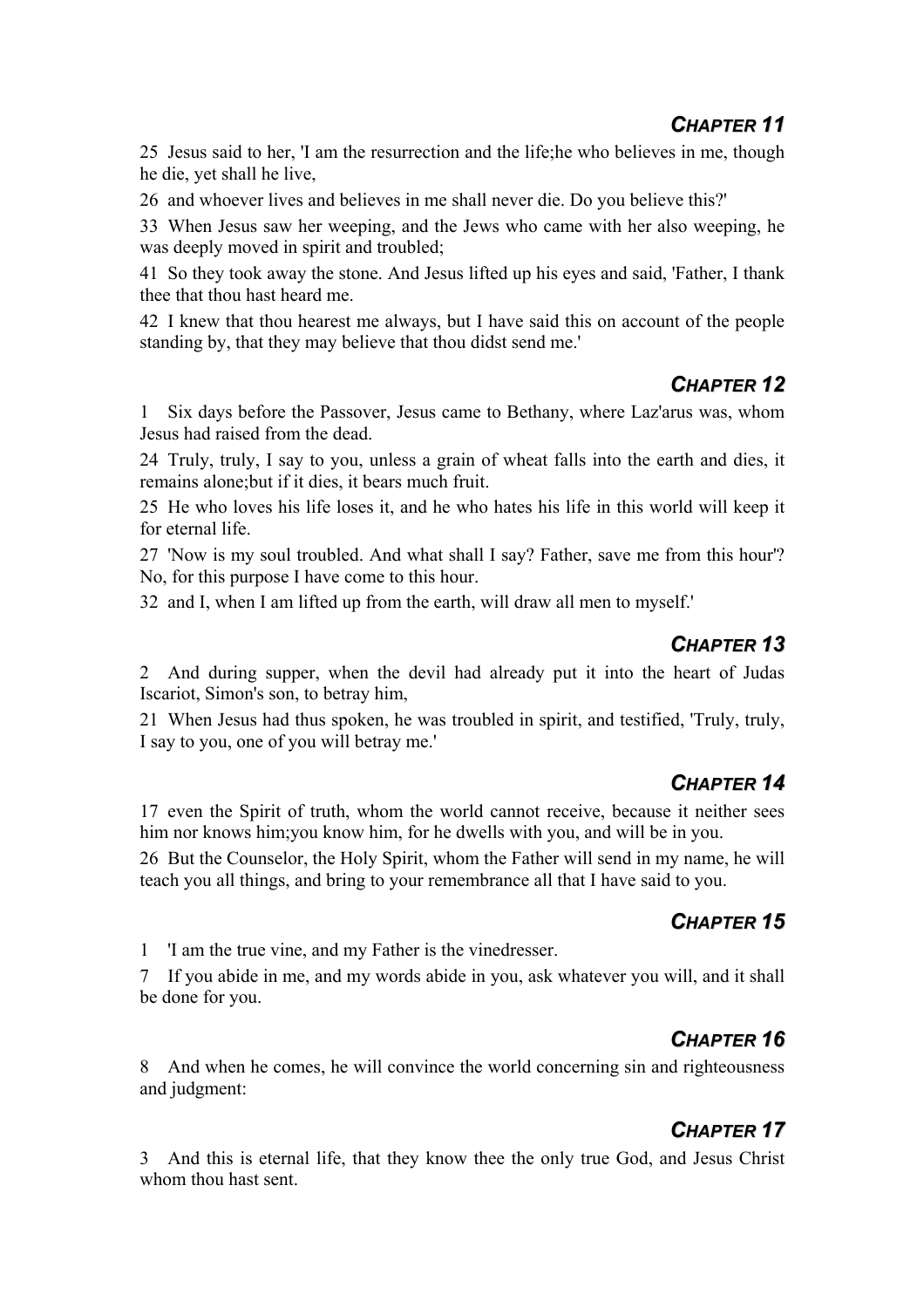#### *CHAPTER 19*

23 When the soldiers had crucified Jesus they took his garments and made four parts, one for each soldier;also his tunic. But the tunic was without seam, woven from top to bottom;

28 After this Jesus, knowing that all was now finished, said (to fulfil the scripture), 'I thirst.'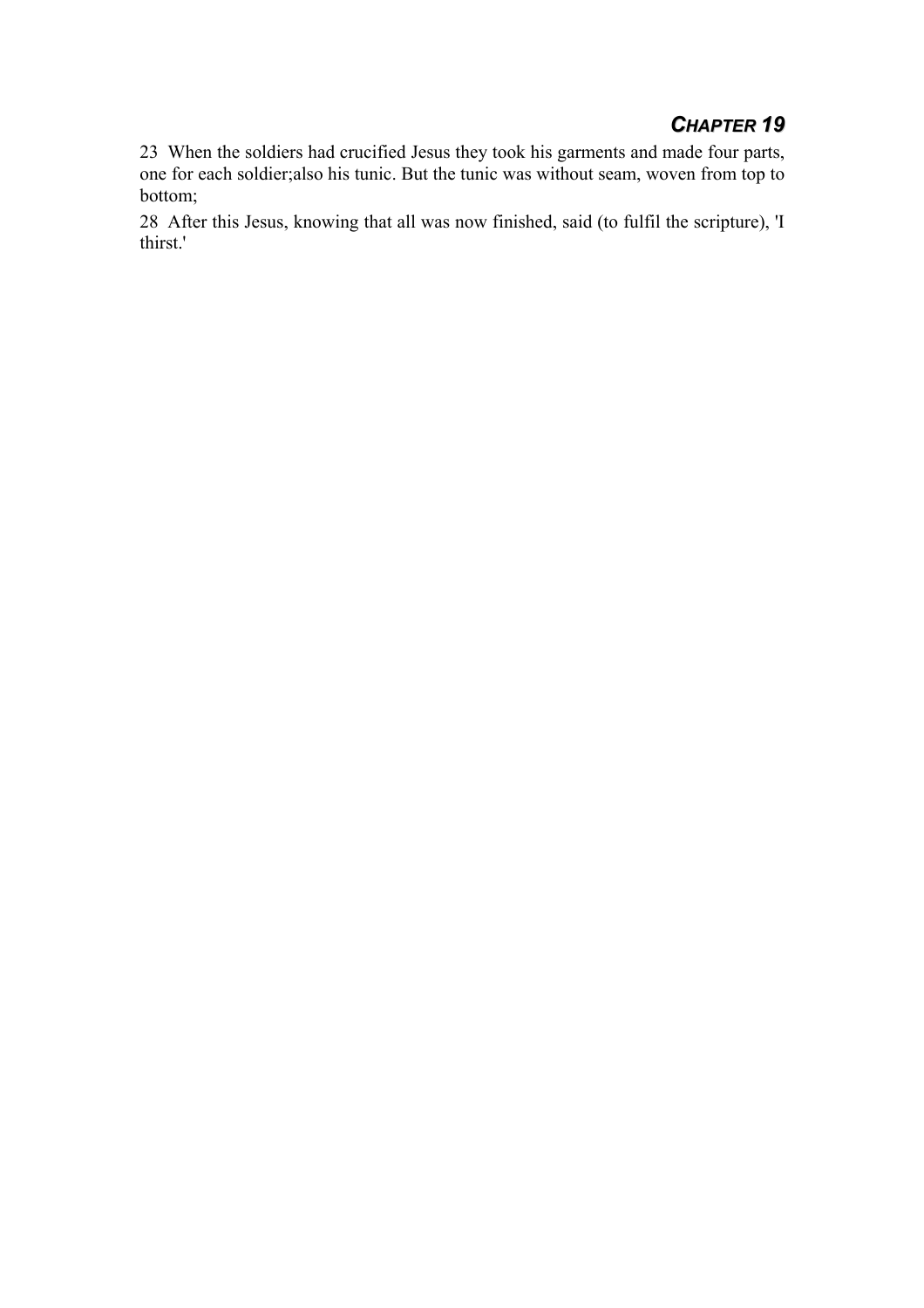# **ACTS**

### *CHAPTER 2*

1 When the day of Pentecost had come, they were all together in one place.

4 And they were all filled with the Holy Spirit and began to speak in other tongues, as the Spirit gave them utterance.

#### *CHAPTER 5*

1 But a man named Anani'as with his wife Sapphi'ra sold a piece of property,

29 But Peter and the apostles answered, 'We must obey God rather than men.

32 And we are witnesses to these things, and so is the Holy Spirit whom God has given to those who obey him.'

## *CHAPTER 9*

17 So Anani'as departed and entered the house. And laying his hands on him he said, 'Brother Saul, the Lord Jesus who appeared to you on the road by which you came, has sent me that you may regain your sight and be filled with the Holy Spirit.'

18 And immediately something like scales fell from his eyes and he regained his sight. Then he rose and was baptized,

## *CHAPTER 10*

19 And while Peter was pondering the vision, the Spirit said to him, 'Behold, three men are looking for you.

34 And Peter opened his mouth and said: 'Truly I perceive that God shows no partiality,

38 how God anointed Jesus of Nazareth with the Holy Spirit and with power;how he went about doing good and healing all that were oppressed by the devil, for God was with him.

## *CHAPTER 11*

18 When they heard this they were silenced. And they glorified God, saying, 'Then to the Gentiles also God has granted repentance unto life.'

## *CHAPTER 13*

4 So, being sent out by the Holy Spirit, they went down to Seleu'cia;and from there they sailed to Cyprus.

#### *CHAPTER 15*

26 men who have risked their lives for the sake of our Lord Jesus Christ.

## *CHAPTER 16*

6 And they went through the region of Phry'gia and Galatia, having been forbidden by the Holy Spirit to speak the word in Asia.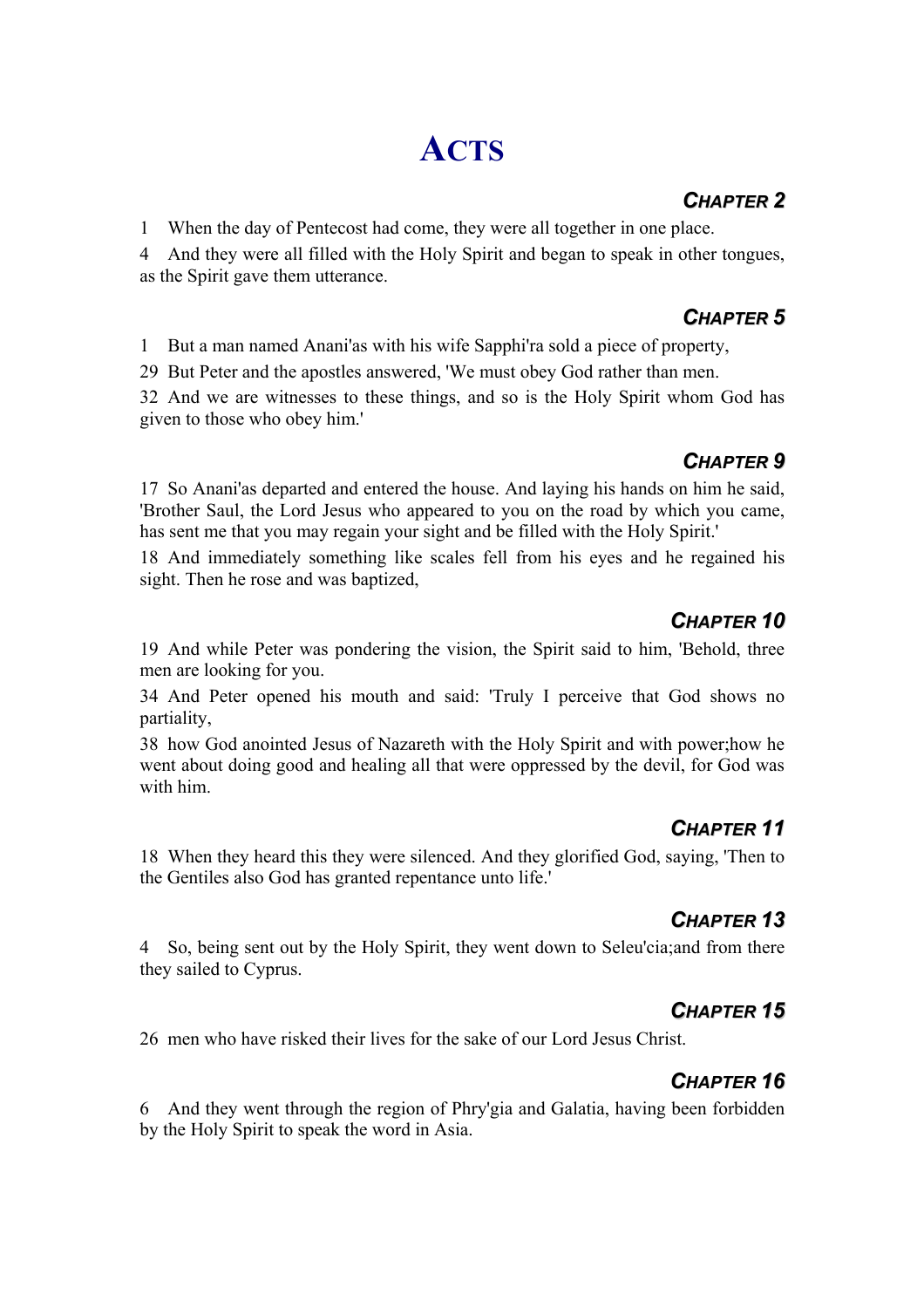#### *CHAPTER 17*

16 Now while Paul was waiting for them at Athens, his spirit was provoked within him as he saw that the city was full of idols.

#### *CHAPTER 18*

5 When Silas and Timothy arrived from Macedo'nia, Paul was occupied with preaching, testifying to the Jews that the Christ was Jesus.

25 He had been instructed in the way of the Lord;and being fervent in spirit, he spoke and taught accurately the things concerning Jesus, though he knew only the baptism of John.

## *CHAPTER 20*

22 And now, behold, I am going to Jerusalem, bound in the Spirit, not knowing what shall befall me there;

24 But I do not account my life of any value nor as precious to myself, if only I may accomplish my course and the ministry which I received from the Lord Jesus, to testify to the gospel of the grace of God.

## *CHAPTER 23*

1 And Paul, looking intently at the council, said, 'Brethren, I have lived before God in all good conscience up to this day.'

#### *CHAPTER 24*

16 So I always take pains to have a clear conscience toward God and toward men.

#### *CHAPTER 27*

37 (We were in all two hundred and seventy-six persons in the ship.)

#### *CHAPTER 28*

3 Paul had gathered a bundle of sticks and put them on the fire, when a viper came out because of the heat and fastened on his hand.

4 When the natives saw the creature hanging from his hand, they said to one another, 'No doubt this man is a murderer. Though he has escaped from the sea, justice has not allowed him to live.'

5 He, however, shook off the creature into the fire and suffered no harm.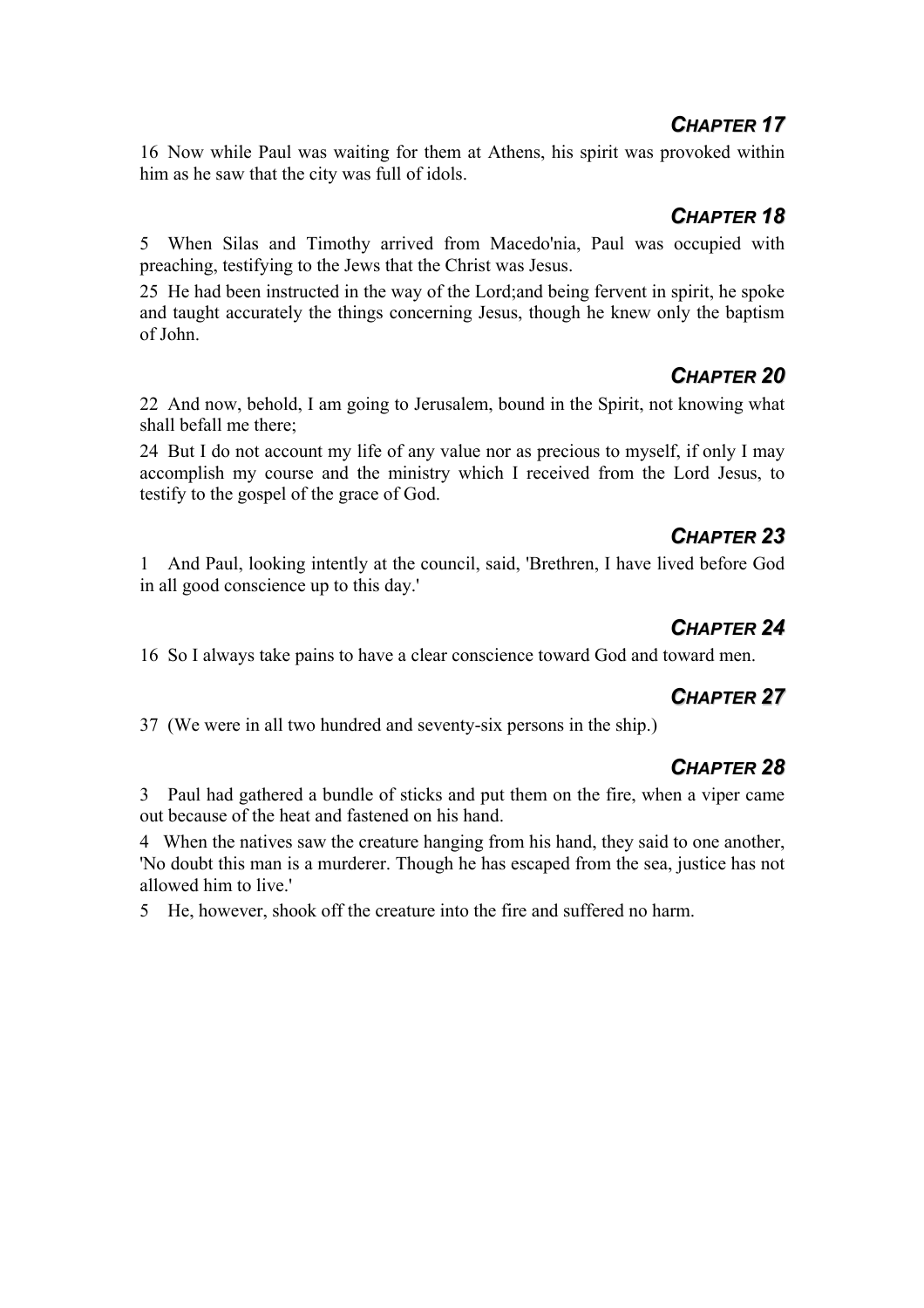## **ROMANS**

## *CHAPTER 1*

4 and designated Son of God in power according to the Spirit of holiness by his resurrection from the dead, Jesus Christ our Lord,

9 For God is my witness, whom I serve with my spirit in the gospel of his Son, that without ceasing I mention you always in my prayers,

## *CHAPTER 2*

9 There will be tribulation and distress for every human being who does evil, the Jew first and also the Greek,

## *CHAPTER 3*

20 For no human being will be justified in his sight by works of the law, since through the law comes knowledge of sin.

28 For we hold that a man is justified by faith apart from works of law.

#### *CHAPTER 4*

19 He did not weaken in faith when he considered his own body, which was as good as dead because he was about a hundred years old, or when he considered the barrenness of Sarah's womb.

## *CHAPTER 5*

5 and hope does not disappoint us, because God's love has been poured into our hearts through the Holy Spirit which has been given to us.

12 Therefore as sin came into the world through one man and death through sin, and so death spread to all men because all men sinned --

17 If, because of one man's trespass, death reigned through that one man, much more will those who receive the abundance of grace and the free gift of righteousness reign in life through the one man Jesus Christ.

## *CHAPTER 6*

1 What shall we say then? Are we to continue in sin that grace may abound?

2 By no means! How can we who died to sin still live in it?

5 For if we have been united with him in a death like his, we shall certainly be united with him in a resurrection like his.

6 We know that our old self was crucified with him so that the sinful body might be destroyed, and we might no longer be enslaved to sin.

7 For he who has died is freed from sin.

9 For we know that Christ being raised from the dead will never die again;death no longer has dominion over him.

11 So you also must consider yourselves dead to sin and alive to God in Christ Jesus.

12 Let not sin therefore reign in your mortal bodies, to make you obey their passions.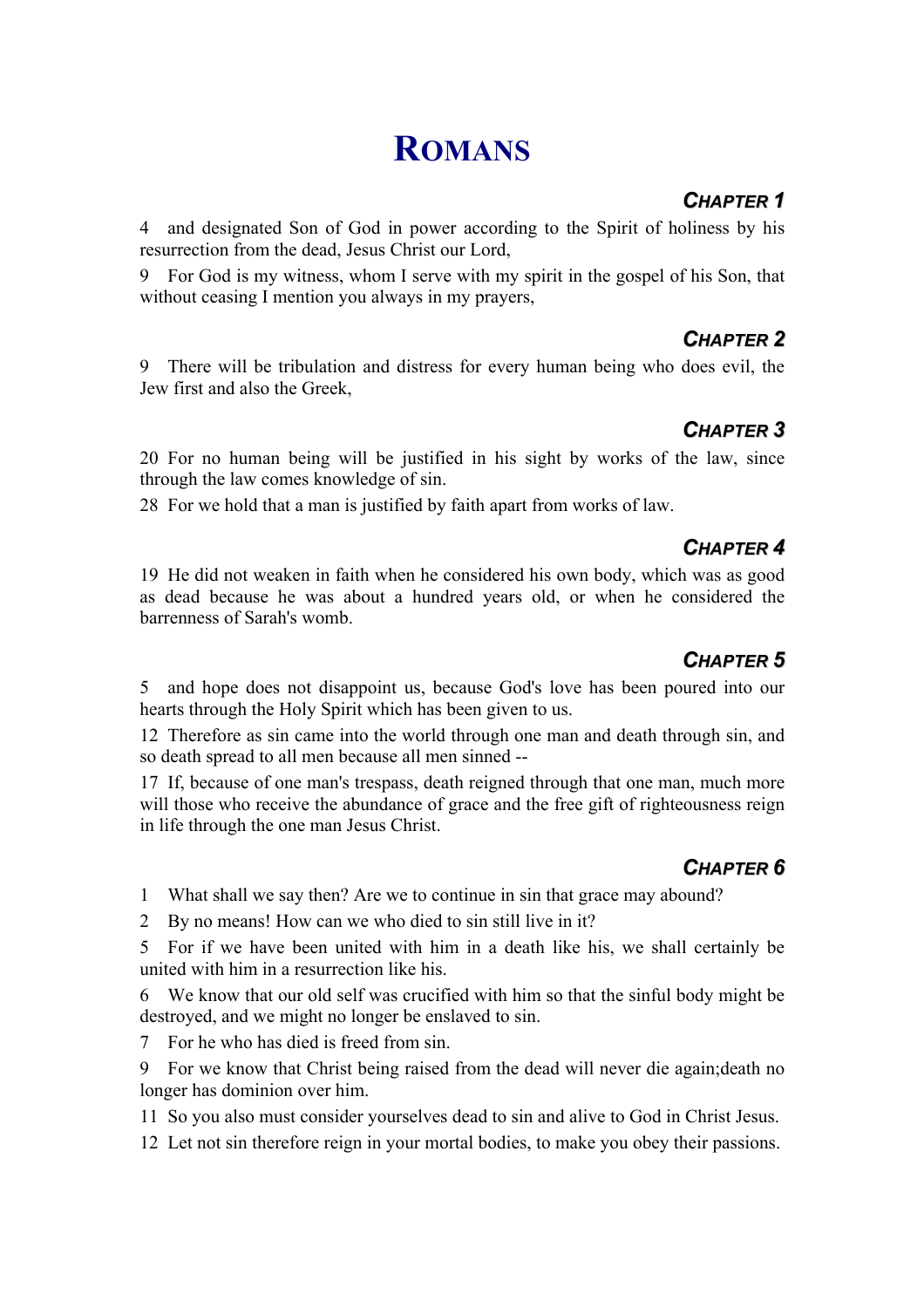13 Do not yield your members to sin as instruments of wickedness, but yield yourselves to God as men who have been brought from death to life, and your members to God as instruments of righteousness.

14 For sin will have no dominion over you, since you are not under law but under grace.

15 What then? Are we to sin because we are not under law but under grace? By no means!

16 Do you not know that if you yield yourselves to any one as obedient slaves, you are slaves of the one whom you obey, either of sin, which leads to death, or of obedience, which leads to righteousness?

23 For the wages of sin is death, but the free gift of God is eternal life in Christ Jesus our Lord.

#### *CHAPTER 7*

4 Likewise, my brethren, you have died to the law through the body of Christ, so that you may belong to another, to him who has been raised from the dead in order that we may bear fruit for God.

5 While we were living in the flesh, our sinful passions, aroused by the law, were at work in our members to bear fruit for death.

6 But now we are discharged from the law, dead to that which held us captive, so that we serve not under the old written code but in the new life of the Spirit.

11 For sin, finding opportunity in the commandment, deceived me and by it killed me.

13 Did that which is good, then, bring death to me? By no means! It was sin, working death in me through what is good, in order that sin might be shown to be sin, and through the commandment might become sinful beyond measure.

14 We know that the law is spiritual;but I am carnal, sold under sin.

15 I do not understand my own actions. For I do not do what I want, but I do the very thing I hate.

16 Now if I do what I do not want, I agree that the law is good.

17 So then it is no longer I that do it, but sin which dwells within me.

18 For I know that nothing good dwells within me, that is, in my flesh. I can will what is right, but I cannot do it.

19 For I do not do the good I want, but the evil I do not want is what I do.

20 Now if I do what I do not want, it is no longer I that do it, but sin which dwells within me.

21 So I find it to be a law that when I want to do right, evil lies close at hand.

22 For I delight in the law of God, in my inmost self,

23 but I see in my members another law at war with the law of my mind and making me captive to the law of sin which dwells in my members.

24 Wretched man that I am! Who will deliver me from this body of death?

25 Thanks be to God through Jesus Christ our Lord! So then, I of myself serve the law of God with my mind, but with my flesh I serve the law of sin.

#### *CHAPTER 8*

1 There is therefore now no condemnation for those who are in Christ Jesus.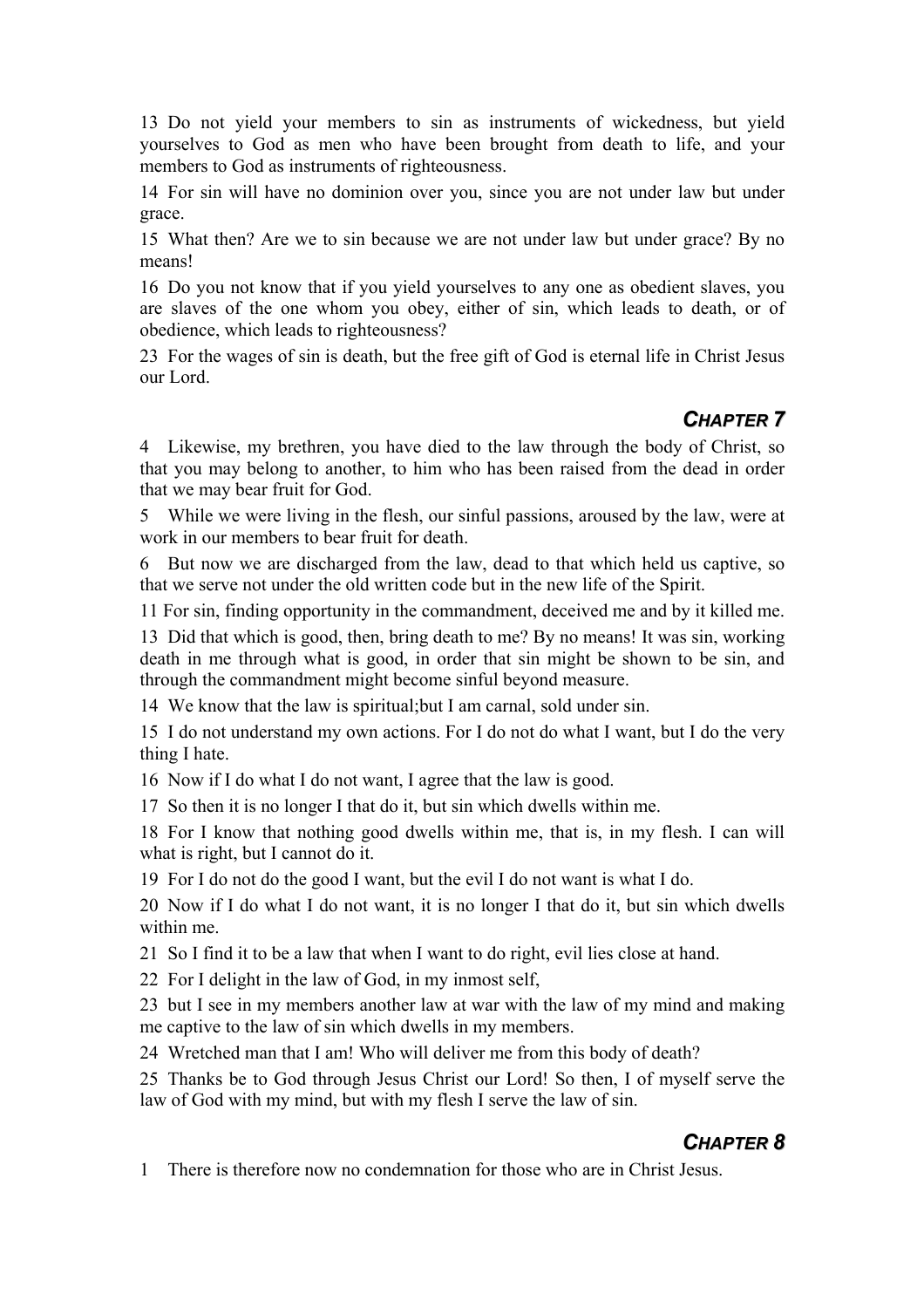2 For the law of the Spirit of life in Christ Jesus has set me free from the law of sin and death.

3 For God has done what the law, weakened by the flesh, could not do: sending his own Son in the likeness of sinful flesh and for sin, he condemned sin in the flesh,

4 in order that the just requirement of the law might be fulfilled in us, who walk not according to the flesh but according to the Spirit.

5 For those who live according to the flesh set their minds on the things of the flesh, but those who live according to the Spirit set their minds on the things of the Spirit.

6 To set the mind on the flesh is death, but to set the mind on the Spirit is life and peace.

7 For the mind that is set on the flesh is hostile to God;it does not submit to God's law, indeed it cannot;

8 and those who are in the flesh cannot please God.

9 But you are not in the flesh, you are in the Spirit, if in fact the Spirit of God dwells in you. Any one who does not have the Spirit of Christ does not belong to him.

10 But if Christ is in you, although your bodies are dead because of sin, your spirits are alive because of righteousness.

11 If the Spirit of him who raised Jesus from the dead dwells in you, he who raised Christ Jesus from the dead will give life to your mortal bodies also through his Spirit which dwells in you.

12 So then, brethren, we are debtors, not to the flesh, to live according to the flesh --

13 for if you live according to the flesh you will die, but if by the Spirit you put to death the deeds of the body you will live.

14 For all who are led by the Spirit of God are sons of God.

15 For you did not receive the spirit of slavery to fall back into fear, but you have received the spirit of sonship. When we cry, 'Abba! Father!'

16 it is the Spirit himself bearing witness with our spirit that we are children of God,

23 and not only the creation, but we ourselves, who have the first fruits of the Spirit, groan inwardly as we wait for adoption as sons, the redemption of our bodies.

26 Likewise the Spirit helps us in our weakness;for we do not know how to pray as we ought, but the Spirit himself intercedes for us with sighs too deep for words.

33 Who shall bring any charge against God's elect? It is God who justifies;

34 who is to condemn? Is it Christ Jesus, who died, yes, who was raised from the dead, who is at the right hand of God, who indeed intercedes for us?

#### *CHAPTER 9*

1 I am speaking the truth in Christ, I am not lying;my conscience bears me witness in the Holy Spirit,

8 This means that it is not the children of the flesh who are the children of God, but the children of the promise are reckoned as descendants.

#### *CHAPTER 10*

3 For, being ignorant of the righteousness that comes from God, and seeking to establish their own, they did not submit to God's righteousness.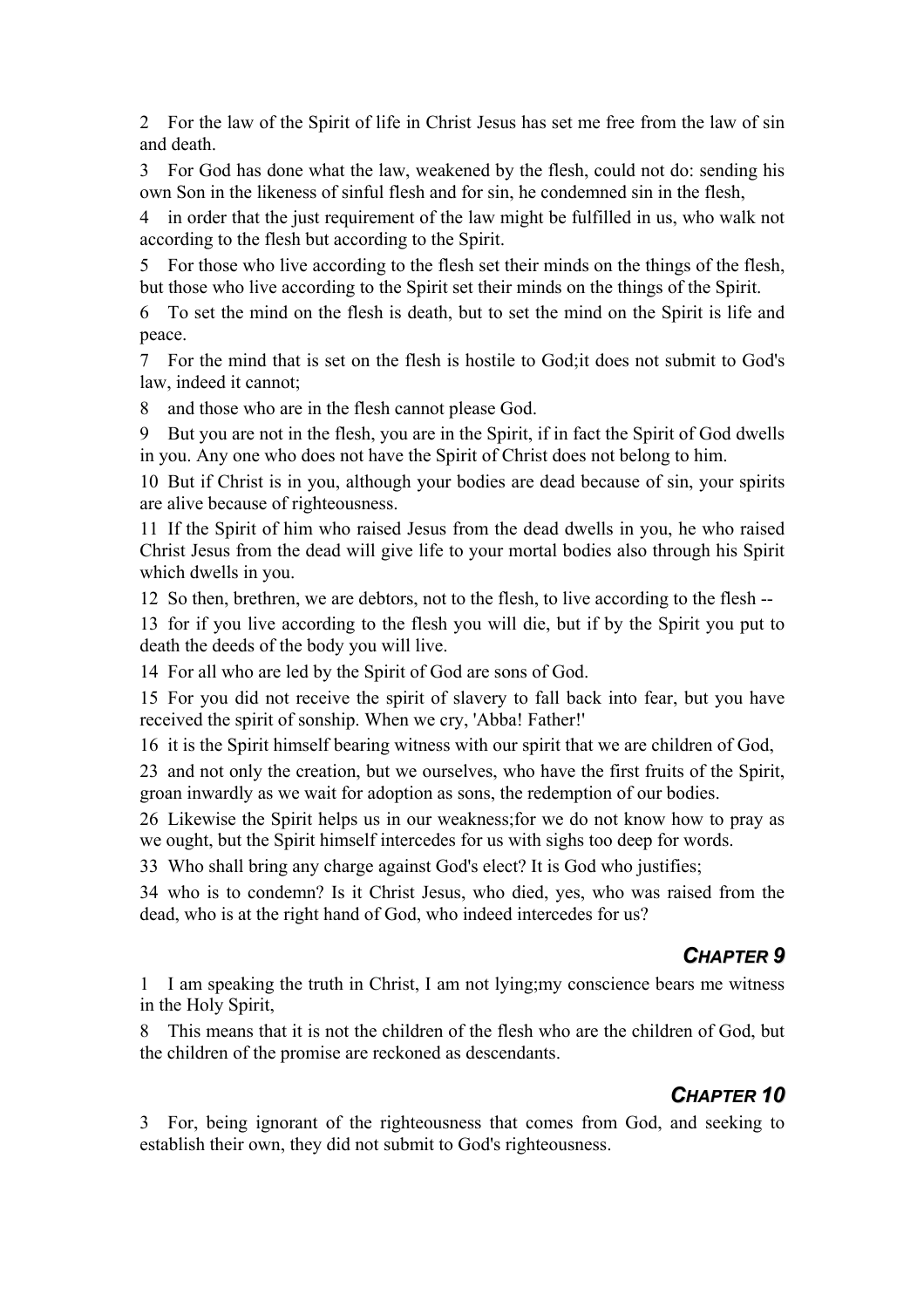10 For man believes with his heart and so is justified, and he confesses with his lips and so is saved.

#### *CHAPTER 11*

6 But if it is by grace, it is no longer on the basis of works;otherwise grace would no longer be grace.

## *CHAPTER 12*

2 Do not be conformed to this world but be transformed by the renewal of your mind, that you may prove what is the will of God, what is good and acceptable and perfect.

5 so we, though many, are one body in Christ, and individually members one of another.

11 Never flag in zeal, be aglow with the Spirit, serve the Lord.

## *CHAPTER 13*

14 But put on the Lord Jesus Christ, and make no provision for the flesh, to gratify its desires.

## *CHAPTER 14*

17 For the kingdom of God is not food and drink but righteousness and peace and joy in the Holy Spirit;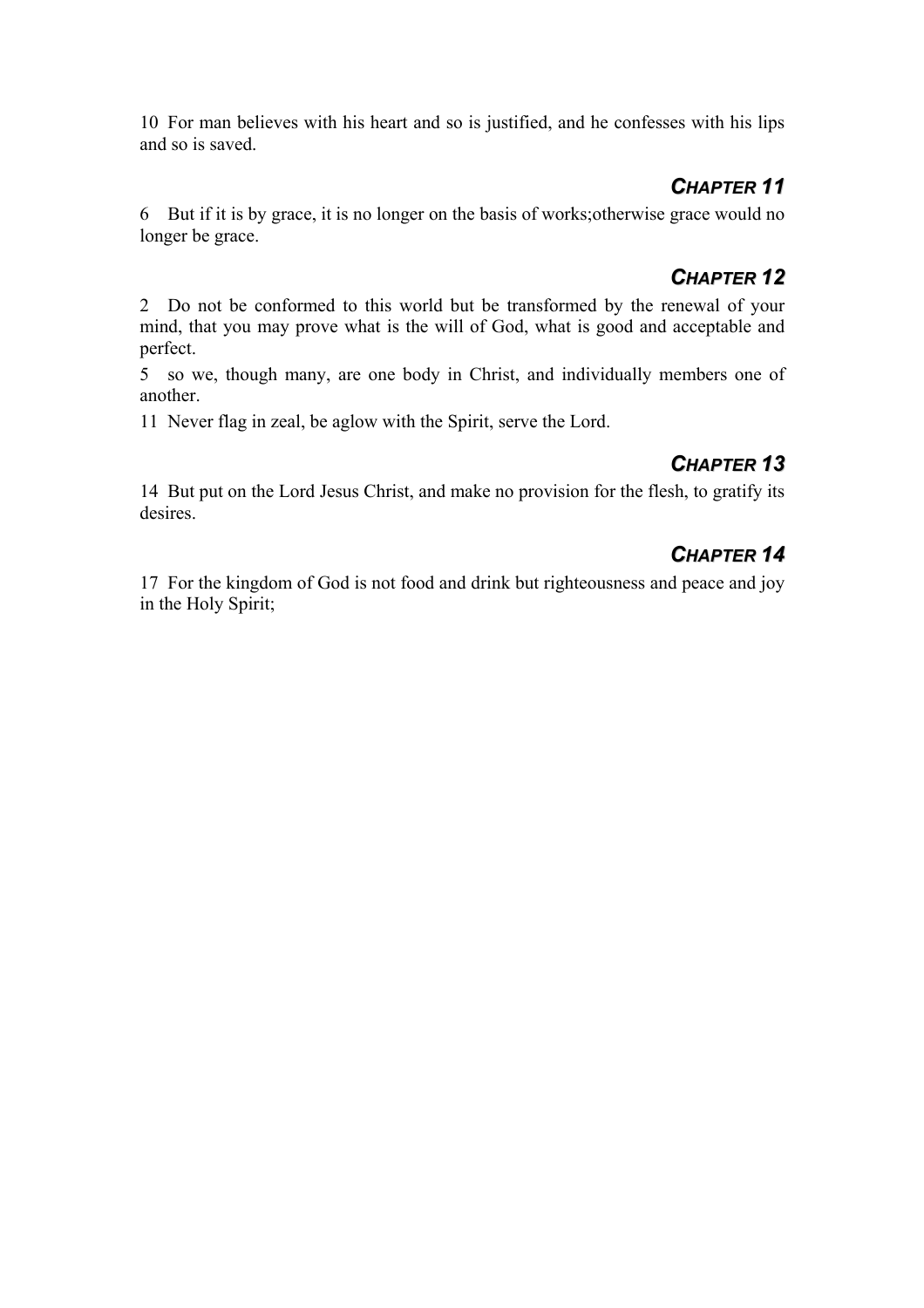# **1 CORINTHIANS**

### *CHAPTER 1*

5 that in every way you were enriched in him with all speech and all knowledge --

7 so that you are not lacking in any spiritual gift, as you wait for the revealing of our Lord Jesus Christ;

12 What I mean is that each one of you says, 'I belong to Paul,' or 'I belong to Apol'los,' or 'I belong to Cephas,' or 'I belong to Christ.'

18 For the word of the cross is folly to those who are perishing, but to us who are being saved it is the power of God.

19 For it is written, 'I will destroy the wisdom of the wise, and the cleverness of the clever I will thwart.'

20 Where is the wise man? Where is the scribe? Where is the debater of this age? Has not God made foolish the wisdom of the world?

21 For since, in the wisdom of God, the world did not know God through wisdom, it pleased God through the folly of what we preach to save those who believe.

22 For Jews demand signs and Greeks seek wisdom,

23 but we preach Christ crucified, a stumbling block to Jews and folly to Gentiles,

24 but to those who are called, both Jews and Greeks, Christ the power of God and the wisdom of God.

25 For the foolishness of God is wiser than men, and the weakness of God is stronger than men.

## *CHAPTER 2*

3 And I was with you in weakness and in much fear and trembling;

7 But we impart a secret and hidden wisdom of God, which God decreed before the ages for our glorification.

9 But, as it is written, 'What no eye has seen, nor ear heard, nor the heart of man conceived, what God has prepared for those who love him,'

10 God has revealed to us through the Spirit. For the Spirit searches everything, even the depths of God.

11 For what person knows a man's thoughts except the spirit of the man which is in him? So also no one comprehends the thoughts of God except the Spirit of God.

12 Now we have received not the spirit of the world, but the Spirit which is from God, that we might understand the gifts bestowed on us by God.

13 And we impart this in words not taught by human wisdom but taught by the Spirit, interpreting spiritual truths to those who possess the Spirit.

14 The unspiritual man does not receive the gifts of the Spirit of God, for they are folly to him, and he is not able to understand them because they are spiritually discerned.

15 The spiritual man judges all things, but is himself to be judged by no one.

16 'For who has known the mind of the Lord so as to instruct him?' But we have the mind of Christ.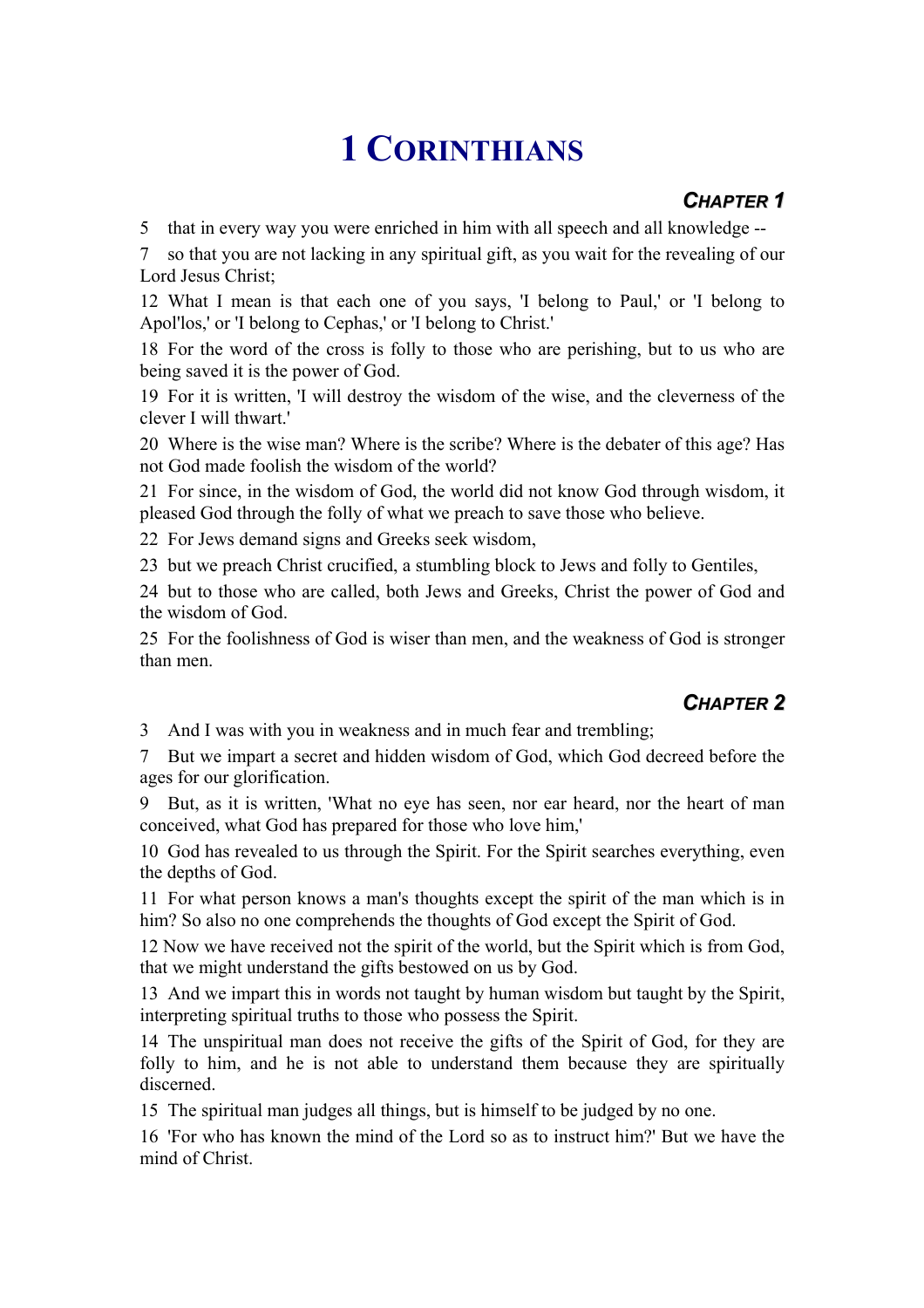1 But I, brethren, could not address you as spiritual men, but as men of the flesh, as babes in Christ.

2 I fed you with milk, not solid food;for you were not ready for it;and even yet you are not ready,

3 for you are still of the flesh. For while there is jealousy and strife among you, are you not of the flesh, and behaving like ordinary men?

13 each man's work will become manifest;for the Day will disclose it, because it will be revealed with fire, and the fire will test what sort of work each one has done.

15 If any man's work is burned up, he will suffer loss, though he himself will be saved, but only as through fire.

16 Do you not know that you are God's temple and that God's Spirit dwells in you?

18 Let no one deceive himself. If any one among you thinks that he is wise in this age, let him become a fool that he may become wise.

19 For the wisdom of this world is folly with God. For it is written, 'He catches the wise in their craftiness,'

20 and again, 'The Lord knows that the thoughts of the wise are futile.'

## *CHAPTER 5*

3 For though absent in body I am present in spirit, and as if present, I have already pronounced judgment

4 in the name of the Lord Jesus on the man who has done such a thing. When you are assembled, and my spirit is present, with the power of our Lord Jesus,

5 you are to deliver this man to Satan for the destruction of the flesh, that his spirit may be saved in the day of the Lord Jesus.

## *CHAPTER 6*

9 Do you not know that the unrighteous will not inherit the kingdom of God? Do not be deceived;neither the immoral, nor idolaters, nor adulterers, nor sexual perverts,

10 nor thieves, nor the greedy, nor drunkards, nor revilers, nor robbers will inherit the kingdom of God.

12 'All things are lawful for me,' but not all things are helpful. 'All things are lawful for me,' but I will not be enslaved by anything.

13 'Food is meant for the stomach and the stomach for food' -- and God will destroy both one and the other. The body is not meant for immorality, but for the Lord, and the Lord for the body.

14 And God raised the Lord and will also raise us up by his power.

15 Do you not know that your bodies are members of Christ? Shall I therefore take the members of Christ and make them members of a prostitute? Never!

16 Do you not know that he who joins himself to a prostitute becomes one body with her? For, as it is written. 'The two shall become one flesh.'

17 But he who is united to the Lord becomes one spirit with him.

18 Shun immorality. Every other sin which a man commits is outside the body;but the immoral man sins against his own body.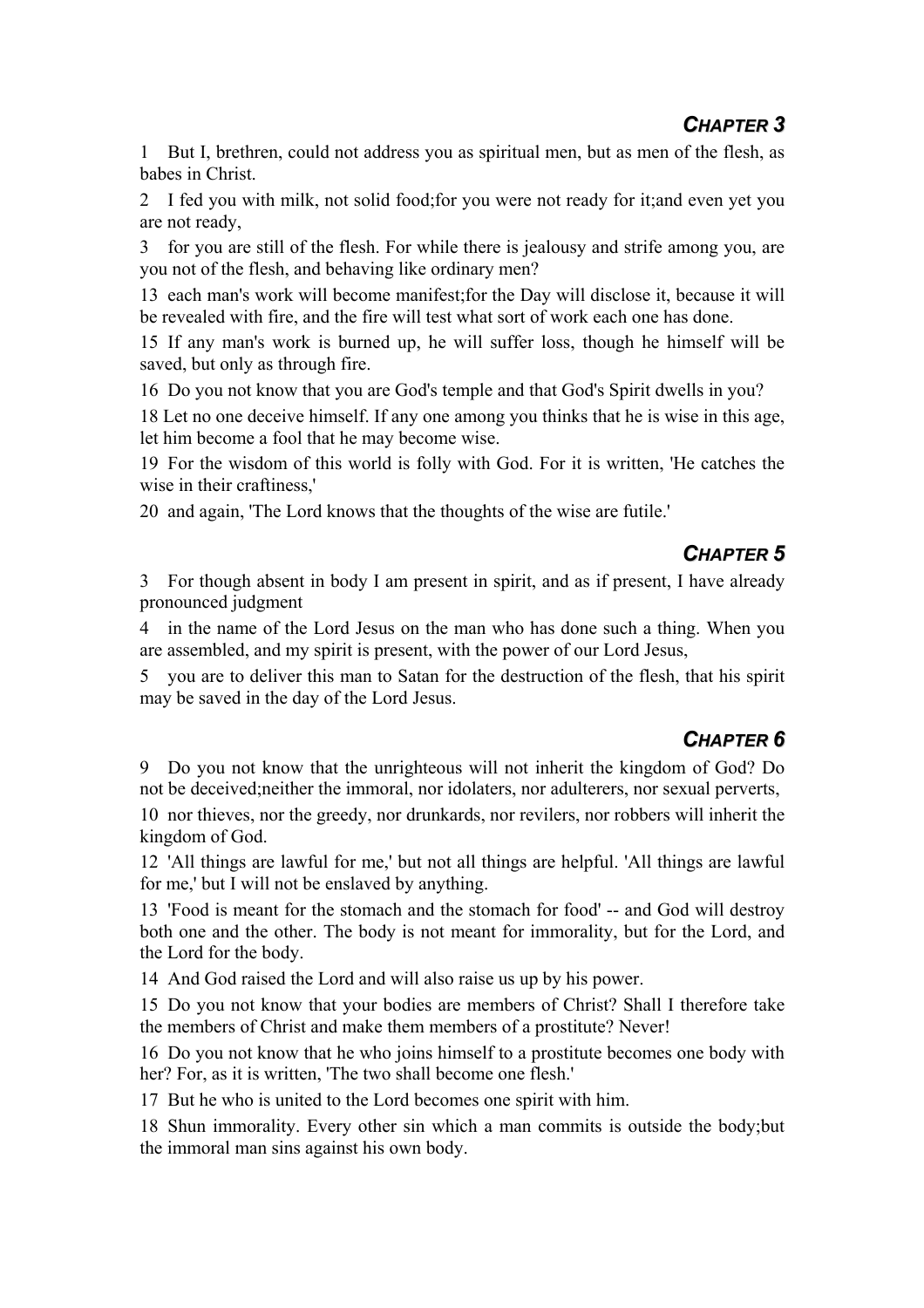19 Do you not know that your body is a temple of the Holy Spirit within you, which you have from God? You are not your own;

20 you were bought with a price. So glorify God in your body.

## *CHAPTER 7*

34 and his interests are divided. And the unmarried woman or girl is anxious about the affairs of the Lord, how to be holy in body and spirit;but the married woman is anxious about worldly affairs, how to please her husband.

#### *CHAPTER 8*

4 Hence, as to the eating of food offered to idols, we know that 'an idol has no real existence,' and that 'there is no God but one.'

7 However, not all possess this knowledge. But some, through being hitherto accustomed to idols, eat food as really offered to an idol;and their conscience, being weak, is defiled.

10 For if any one sees you, a man of knowledge, at table in an idol's temple, might he not be encouraged, if his conscience is weak, to eat food offered to idols?

11 And so by your knowledge this weak man is destroyed, the brother for whom Christ died.

## *CHAPTER 9*

27 but I pommel my body and subdue it, lest after preaching to others I myself should be disqualified.

## *CHAPTER 10*

31 So, whether you eat or drink, or whatever you do, do all to the glory of God.

## *CHAPTER 11*

1 Be imitators of me, as I am of Christ.

27 Whoever, therefore, eats the bread or drinks the cup of the Lord in an unworthy manner will be guilty of profaning the body and blood of the Lord.

30 That is why many of you are weak and ill, and some have died.

31 But if we judged ourselves truly, we should not be judged.

32 But when we are judged by the Lord, we are chastened so that we may not be condemned along with the world.

#### *CHAPTER 12*

12 For just as the body is one and has many members, and all the members of the body, though many, are one body, so it is with Christ.

13 For by one Spirit we were all baptized into one body -- Jews or Greeks, slaves or free -- and all were made to drink of one Spirit.

27 Now you are the body of Christ and individually members of it.

## *CHAPTER 14*

14 For if I pray in a tongue, my spirit prays but my mind is unfruitful.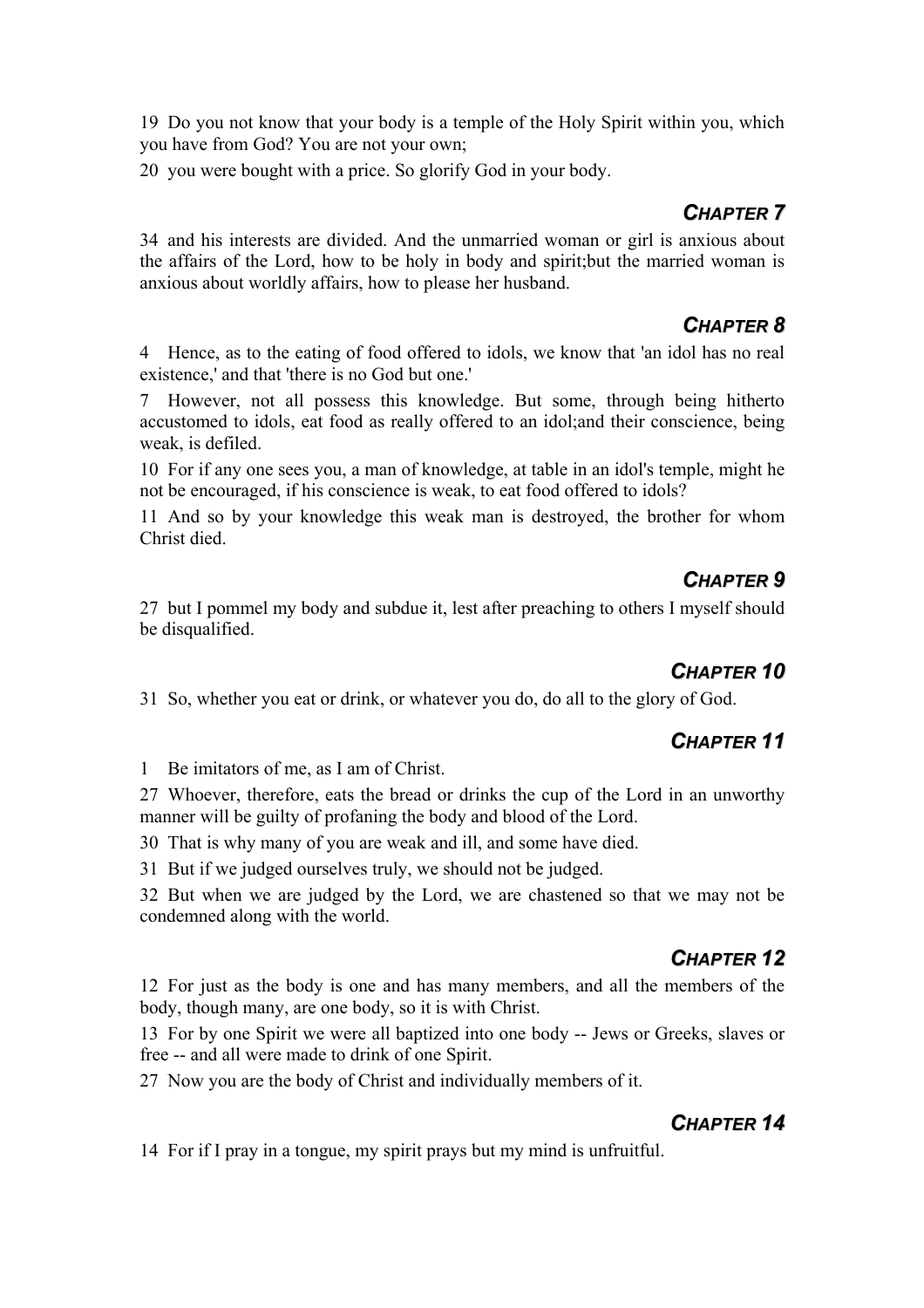15 What am I to do? I will pray with the spirit and I will pray with the mind also;I will sing with the spirit and I will sing with the mind also.

16 Otherwise, if you bless with the spirit, how can any one in the position of an outsider say the 'Amen' to your thanksgiving when he does not know what you are saying?

29 Let two or three prophets speak, and let the others weigh what is said.

32 and the spirits of prophets are subject to prophets.

#### *CHAPTER 15*

22 For as in Adam all die, so also in Christ shall all be made alive.

23 But each in his own order: Christ the first fruits, then at his coming those who belong to Christ.

26 The last enemy to be destroyed is death.

42 So is it with the resurrection of the dead. What is sown is perishable, what is raised is imperishable.

43 It is sown in dishonor, it is raised in glory. It is sown in weakness, it is raised in power.

44 It is sown a physical body, it is raised a spiritual body. If there is a physical body, there is also a spiritual body.

45 Thus it is written, 'The first man Adam became a living being';the last Adam became a life-giving spirit.

47 The first man was from the earth, a man of dust;the second man is from heaven.

51 Lo! I tell you a mystery. We shall not all sleep, but we shall all be changed,

52 in a moment, in the twinkling of an eye, at the last trumpet. For the trumpet will sound, and the dead will be raised imperishable, and we shall be changed.

53 For this perishable nature must put on the imperishable, and this mortal nature must put on immortality.

54 When the perishable puts on the imperishable, and the mortal puts on immortality, then shall come to pass the saying that is written: 'Death is swallowed up in victory.'

55 'O death, where is thy victory? O death, where is thy sting?'

56 The sting of death is sin, and the power of sin is the law.

57 But thanks be to God, who gives us the victory through our Lord Jesus Christ.

#### *CHAPTER 16*

18 for they refreshed my spirit as well as yours. Give recognition to such men.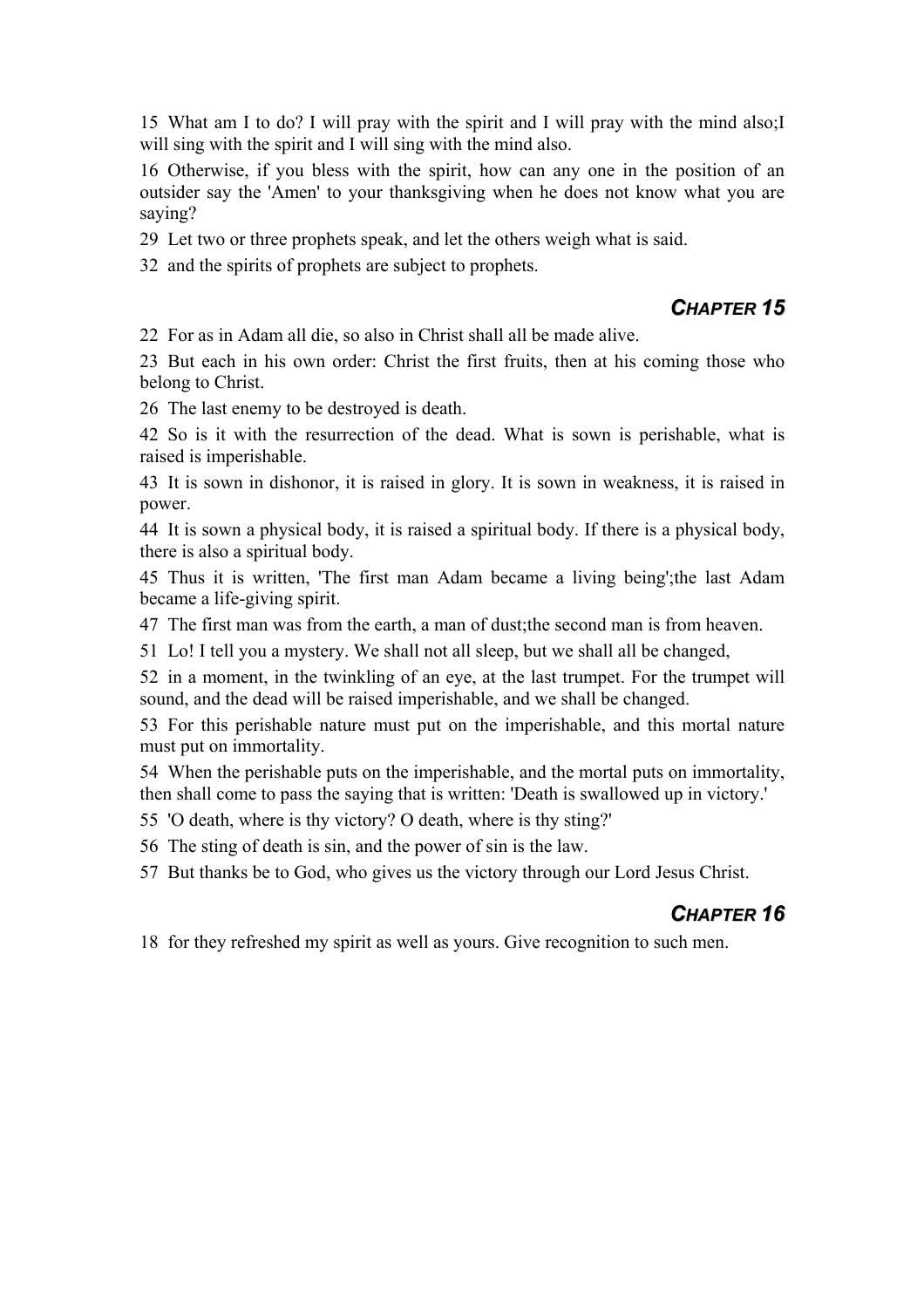# **2 CORINTHIANS**

#### *CHAPTER 1*

12 For our boast is this, the testimony of our conscience that we have behaved in the world, and still more toward you, with holiness and godly sincerity, not by earthly wisdom but by the grace of God.

17 Was I vacillating when I wanted to do this? Do I make my plans like a worldly man, ready to say Yes and No at once?

## *CHAPTER 2*

6 For such a one this punishment by the majority is enough;

7 so you should rather turn to forgive and comfort him, or he may be overwhelmed by excessive sorrow.

## *CHAPTER 3*

14 But their minds were hardened;for to this day, when they read the old covenant, that same veil remains unlifted, because only through Christ is it taken away.

## *CHAPTER 4*

4 In their case the god of this world has blinded the minds of the unbelievers, to keep them from seeing the light of thegospel of the glory of Christ, who is the likeness of God.

7 But we have this treasure in earthen vessels, to show that the transcendent power belongs to God and not to us.

13 Since we have the same spirit of faith as he had who wrote, 'I believed, and so I spoke,' we too believe, and so we speak,

## *CHAPTER 5*

1 For we know that if the earthly tent we live in is destroyed, we have a building from God, a house not made with hands,eternal in the heavens.

4 For while we are still in this tent, we sigh with anxiety;not that we would be unclothed, but that we would be furtherclothed, so that what is mortal may be swallowed up by life.

5 He who has prepared us for this very thing is God, who has given us the Spirit as a guarantee.

7 for we walk by faith, not by sight.

## *CHAPTER 7*

1 Since we have these promises, beloved, let us cleanse ourselves from every defilement of body and spirit, and make holiness perfect in the fear of God.

13 Therefore we are comforted. And besides our own comfort we rejoiced still more at the joy of Titus, because his mind has been set at rest by you all.

#### *CHAPTER 10*

3 For though we live in the world we are not carrying on a worldly war,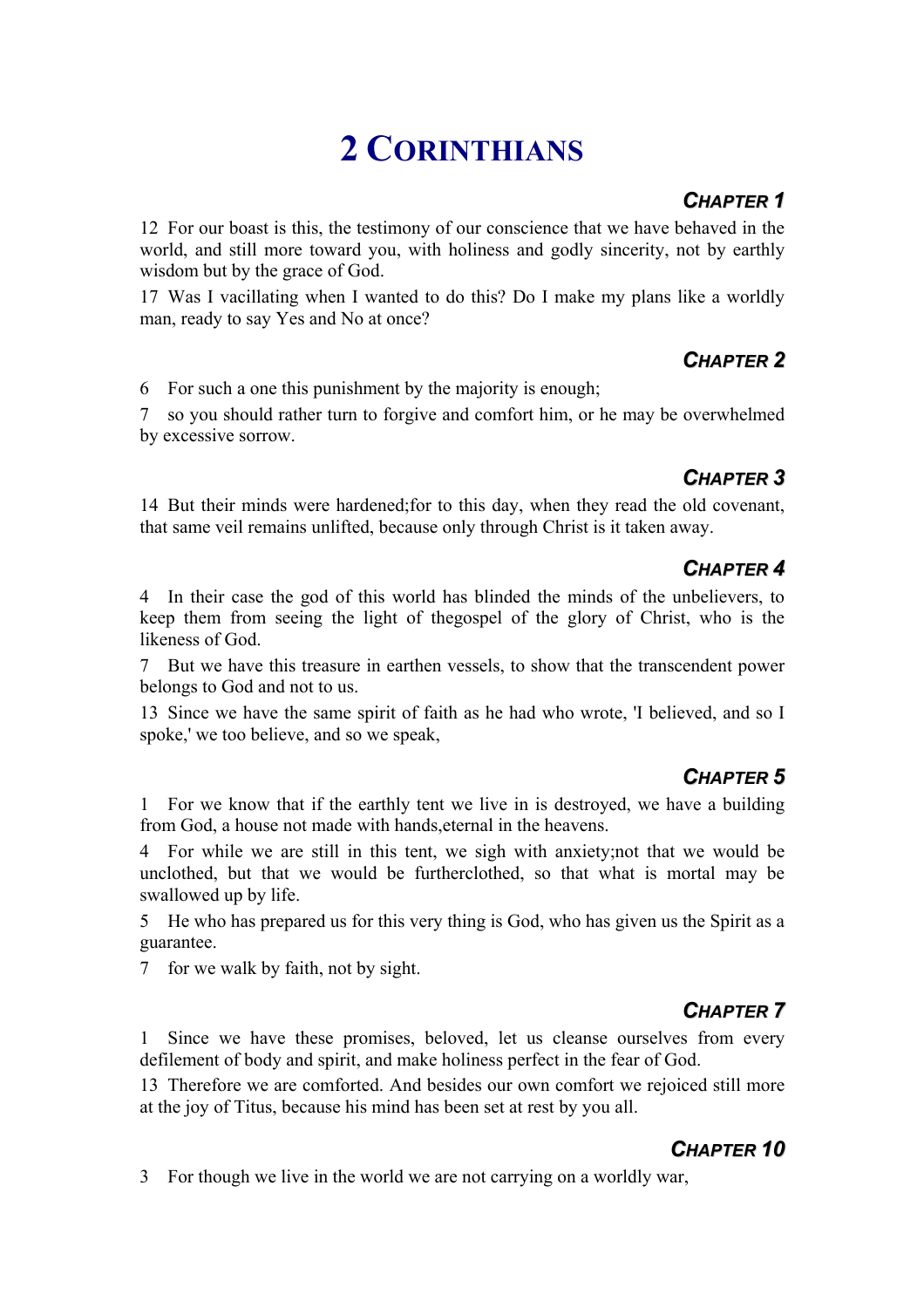4 for the weapons of our warfare are not worldly but have divine power to destroy strongholds.

5 We destroy arguments and every proud obstacle to the knowledge of God, and take every thought captive to obey Christ,

10 For they say, 'His letters are weighty and strong, but his bodily presence is weak, and his speech of no account.'

12 Not that we venture to class or compare ourselves with some of those who commend themselves. But when they measure themselves by one another, and compare themselves with one another, they are without understanding.

13 But we will not boast beyond limit, but will keep to the limits God has apportioned us, to reach even to you.

14 For we are not overextending ourselves, as though we did not reach you;we were the first to come all the way to you with the gospel of Christ.

15 We do not boast beyond limit, in other men's labors;but our hope is that as your faith increases, our field among you may be greatly enlarged,

16 so that we may preach the gospel in lands beyond you, without boasting of work already done in another's field.

17 'Let him who boasts, boast of the Lord.'

18 For it is not the man who commends himself that is accepted, but the man whom the Lord commends.

#### *CHAPTER 11*

3 But I am afraid that as the serpent deceived Eve by his cunning, your thoughts will be led astray from a sincere and pure devotion to Christ.

4 For if some one comes and preaches another Jesus than the one we preached, or if you receive a different spirit from the one you received, or if you accept a different gospel from the one you accepted, you submit to it readily enough.

#### *CHAPTER 12*

7 And to keep me from being too elated by the abundance of revelations, a thorn was given me in the flesh, a messenger ofSatan, to harass me, to keep me from being too elated.

9 but he said to me, 'My grace is sufficient for you, for my power is made perfect in weakness.' I will all the more gladly boast of my weaknesses, that the power of Christ may rest upon me.

10 For the sake of Christ, then, I am content with weaknesses, insults, hardships, persecutions, and calamities;for when I am weak, then I am strong.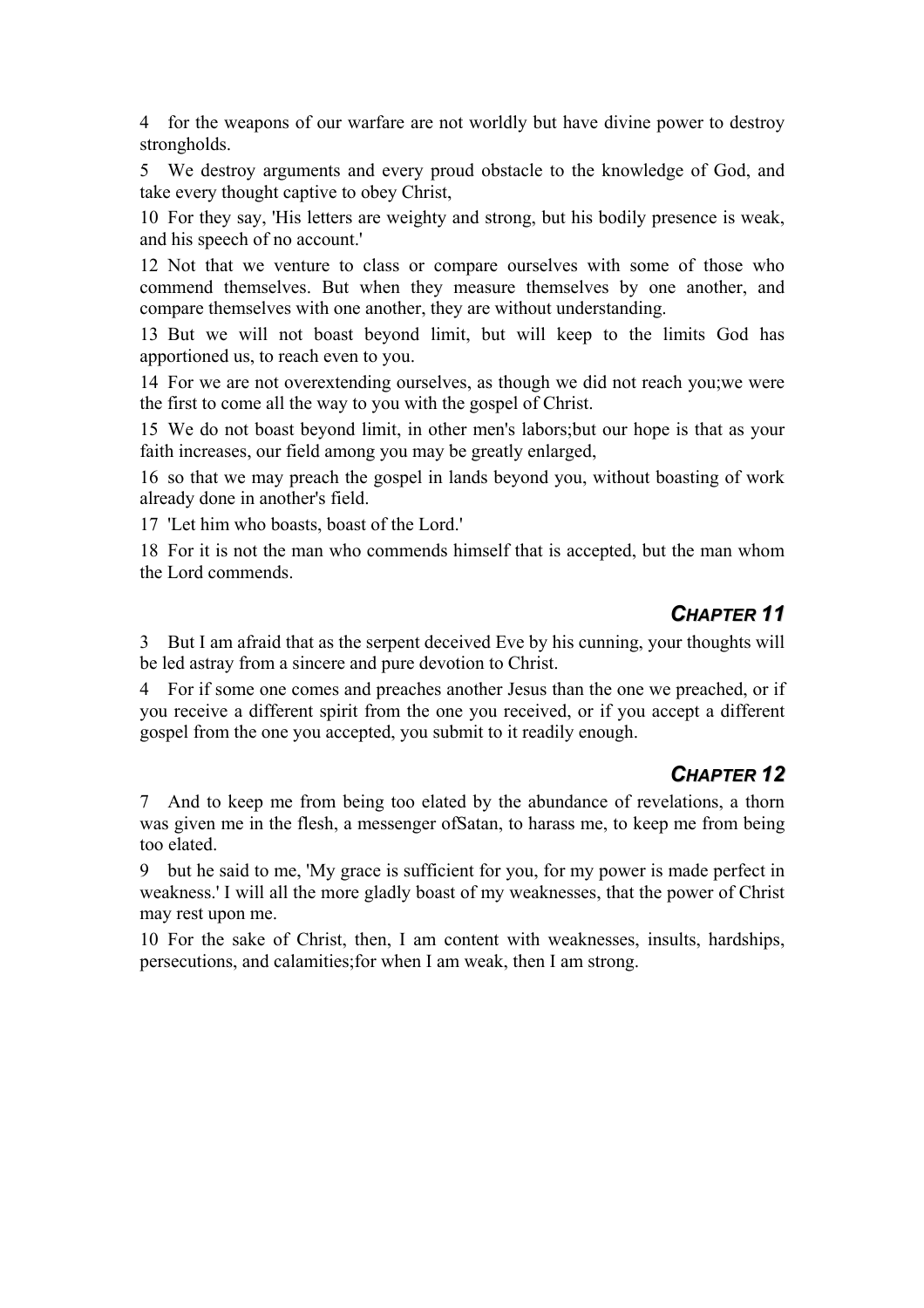# **GALATIANS**

## *CHAPTER 1*

16 was pleased to reveal his Son to me, in order that I might preach him among the Gentiles, I did not confer with flesh and blood,

17 nor did I go up to Jerusalem to those who were apostles before me, but I went away into Arabia;and again I returned toDamascus.

## *CHAPTER 2*

1 Then after fourteen years I went up again to Jerusalem with Barnabas, taking Titus along with me.

10 only they would have us remember the poor, which very thing I was eager to do.

16 yet who know that a man is not justified by works of the law but through faith in Jesus Christ, even we have believed in Christ Jesus, in order to be justified by faith in Christ, and not by works of the law, because by works of the law shall no one be justified.

17 But if, in our endeavor to be justified in Christ, we ourselves were found to be sinners, is Christ then an agent of sin? Certainly not!

18 But if I build up again those things which I tore down, then I prove myself a transgressor.

20 I have been crucified with Christ;it is no longer I who live, but Christ who lives in me;and the life I now live in the flesh I live by faith in the Son of God, who loved me and gave himself for me.

21 I do not nullify the grace of God;for if justification were through the law, then Christ died to no purpose.

## *CHAPTER 3*

12 but the law does not rest on faith, for 'He who does them shall live by them.'

13 Christ redeemed us from the curse of the law, having become a curse for us -- for it is written, 'Cursed be every one who hangs on a tree' --

14 that in Christ Jesus the blessing of Abraham might come upon the Gentiles, that we might receive the promise of the Spirit through faith.

## *CHAPTER 5*

1 For freedom Christ has set us free;stand fast therefore, and do not submit again to a yoke of slavery.

13 For you were called to freedom, brethren;only do not use your freedom as an opportunity for the flesh, but through love be servants of one another.

15 But if you bite and devour one another take heed that you are not consumed by one another.

16 But I say, walk by the Spirit, and do not gratify the desires of the flesh.

17 For the desires of the flesh are against the Spirit, and the desires of the Spirit are against the flesh;for these areopposed to each other, to prevent you from doing what you would.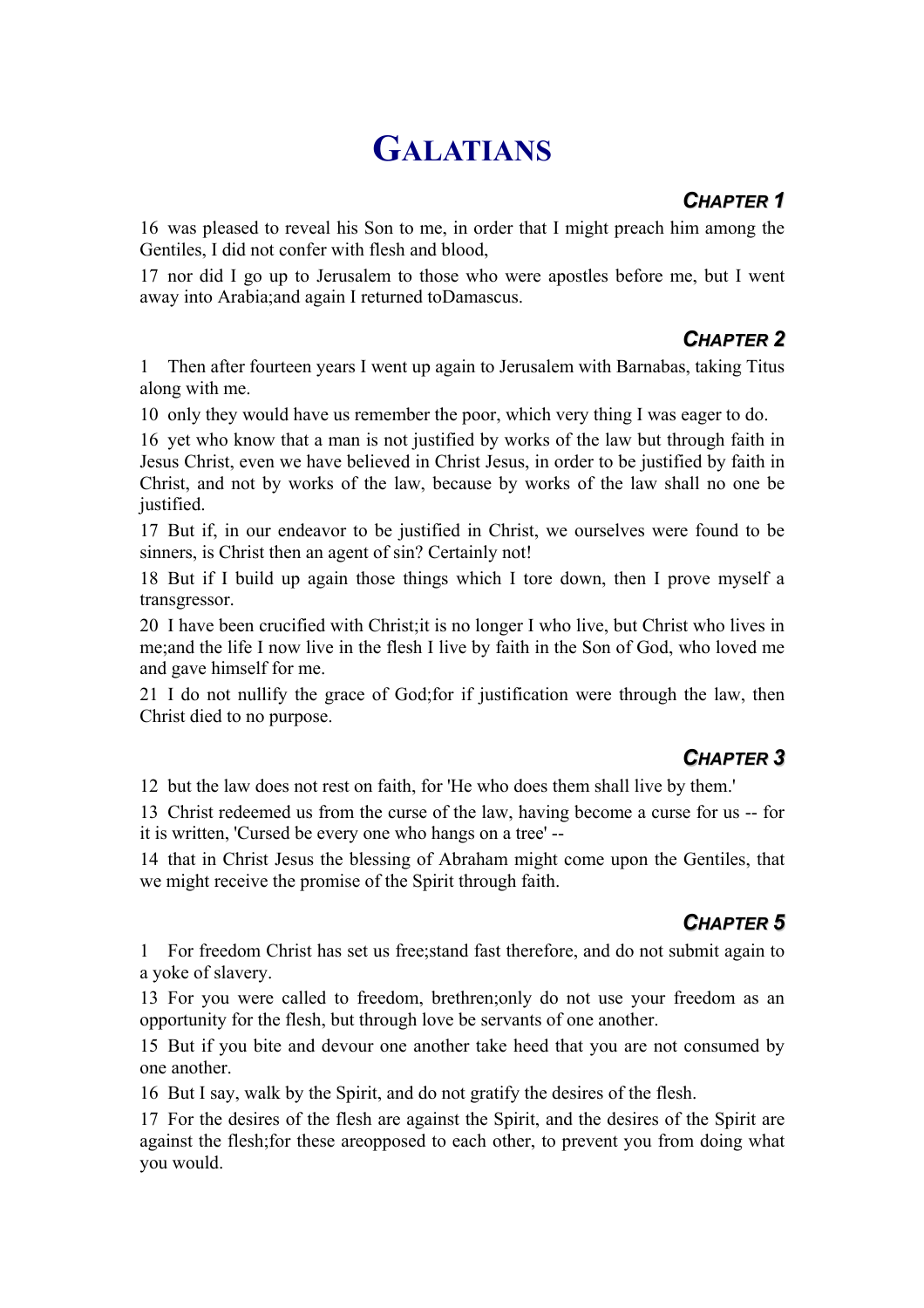19 Now the works of the flesh are plain: fornication, impurity, licentiousness,

20 idolatry, sorcery, enmity, strife, jealousy, anger, selfishness, dissension, party spirit,

21 envy, drunkenness, carousing, and the like. I warn you, as I warned you before, that those who do such things shall not inherit the kingdom of God.

22 But the fruit of the Spirit is love, joy, peace, patience, kindness, goodness, faithfulness,

23 gentleness, self-control; against such there is no law.

24 And those who belong to Christ Jesus have crucified the flesh with its passions and desires.

25 If we live by the Spirit, let us also walk by the Spirit.

#### *CHAPTER 6*

1 Brethren, if a man is overtaken in any trespass, you who are spiritual should restore him in a spirit of gentleness. Look to yourself, lest you too be tempted.

12 It is those who want to make a good showing in the flesh that would compel you to be circumcised, and only in order that they may not be persecuted for the cross of Christ.

13 For even those who receive circumcision do not themselves keep the law, but they desire to have you circumcised that they may glory in your flesh.

18 The grace of our Lord Jesus Christ be with your spirit, brethren. Amen.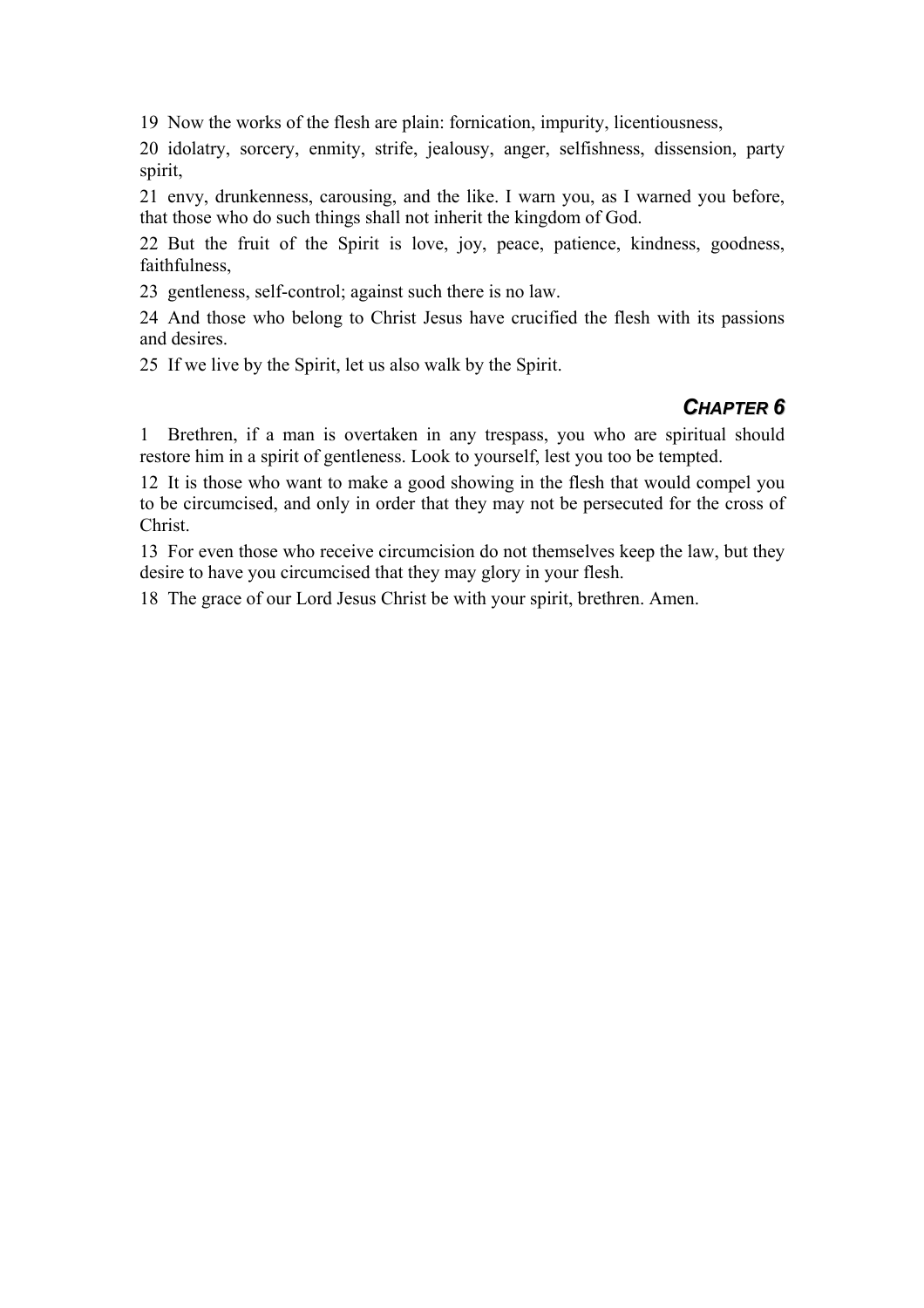## **EPHESIANS**

## *CHAPTER 1*

1 Paul, an apostle of Christ Jesus by the will of God, To the saints who are also faithful in Christ Jesus:

13 In him you also, who have heard the word of truth, the gospel of your salvation, and have believed in him, were sealed with the promised Holy Spirit,

14 which is the guarantee of our inheritance until we acquire possession of it, to the praise of his glory.

17 that the God of our Lord Jesus Christ, the Father of glory, may give you a spirit of wisdom and of revelation in the knowledge of him,

18 having the eyes of your hearts enlightened, that you may know what is the hope to which he has called you, what are theriches of his glorious inheritance in the saints,

## *CHAPTER 2*

1 And you he made alive, when you were dead through the trespasses and sins

2 in which you once walked, following the course of this world, following the prince of the power of the air, the spirit that is now at work in the sons of disobedience.

3 Among these we all once lived in the passions of our flesh, following the desires of body and mind, and so we were by nature children of wrath, like the rest of mankind.

5 even when we were dead through our trespasses, made us alive together with Christ (by grace you have been saved),

6 and raised us up with him, and made us sit with him in the heavenly places in Christ Jesus,

## *CHAPTER 3*

1 For this reason I, Paul, a prisoner for Christ Jesus on behalf of you Gentiles --

16 that according to the riches of his glory he may grant you to be strengthened with might through his Spirit in the inner man,

## *CHAPTER 4*

17 Now this I affirm and testify in the Lord, that you must no longer live as the Gentiles do, in the futility of their minds;

18 they are darkened in their understanding, alienated from the life of God because of the ignorance that is in them, due to their hardness of heart;

22 Put off your old nature which belongs to your former manner of life and is corrupt through deceitful lusts,

23 and be renewed in the spirit of your minds,

30 And do not grieve the Holy Spirit of God, in whom you were sealed for the day of redemption.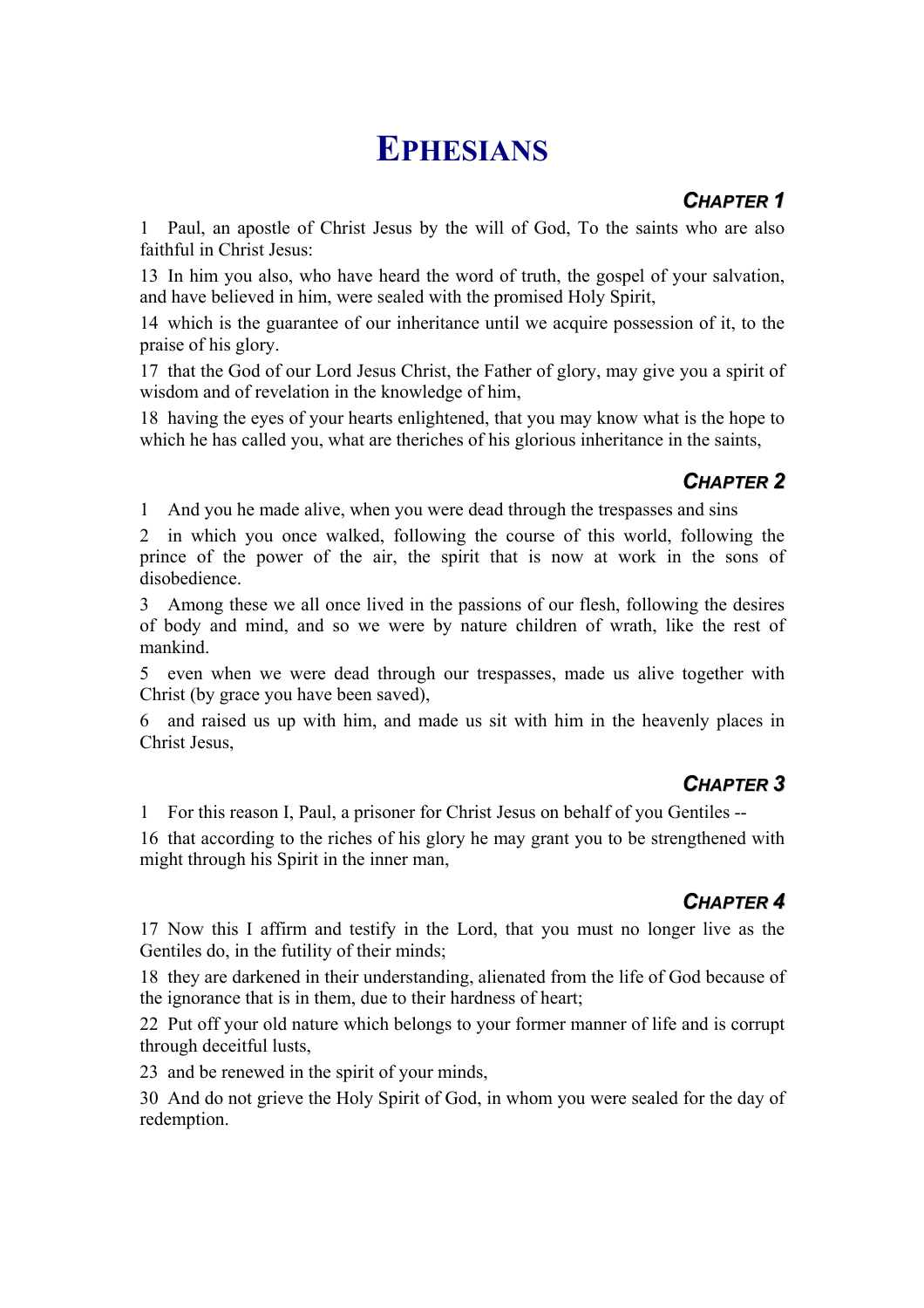#### *CHAPTER 5*

10 and try to learn what is pleasing to the Lord.

17 Therefore do not be foolish, but understand what the will of the Lord is.

#### *CHAPTER 6*

2 'Honor your father and mother' (this is the first commandment with a promise),

3 'that it may be well with you and that you may live long on the earth.'

10 Finally, be strong in the Lord and in the strength of his might.

11 Put on the whole armor of God, that you may be able to stand against the wiles of the devil.

12 For we are not contending against flesh and blood, but against the principalities, against the powers, against the world rulers of this present darkness, against the spiritual hosts of wickedness in the heavenly places.

13 Therefore take the whole armor of God, that you may be able to withstand in the evil day, and having done all, to stand.

14 Stand therefore, having girded your loins with truth, and having put on the breastplate of righteousness,

15 and having shod your feet with the equipment of the gospel of peace;

16 besides all these, taking the shield of faith, with which you can quench all the flaming darts of the evil one.

17 And take the helmet of salvation, and the sword of the Spirit, which is the word of God.

18 Pray at all times in the Spirit, with all prayer and supplication. To that end keep alert with all perseverance, makingsupplication for all the saints,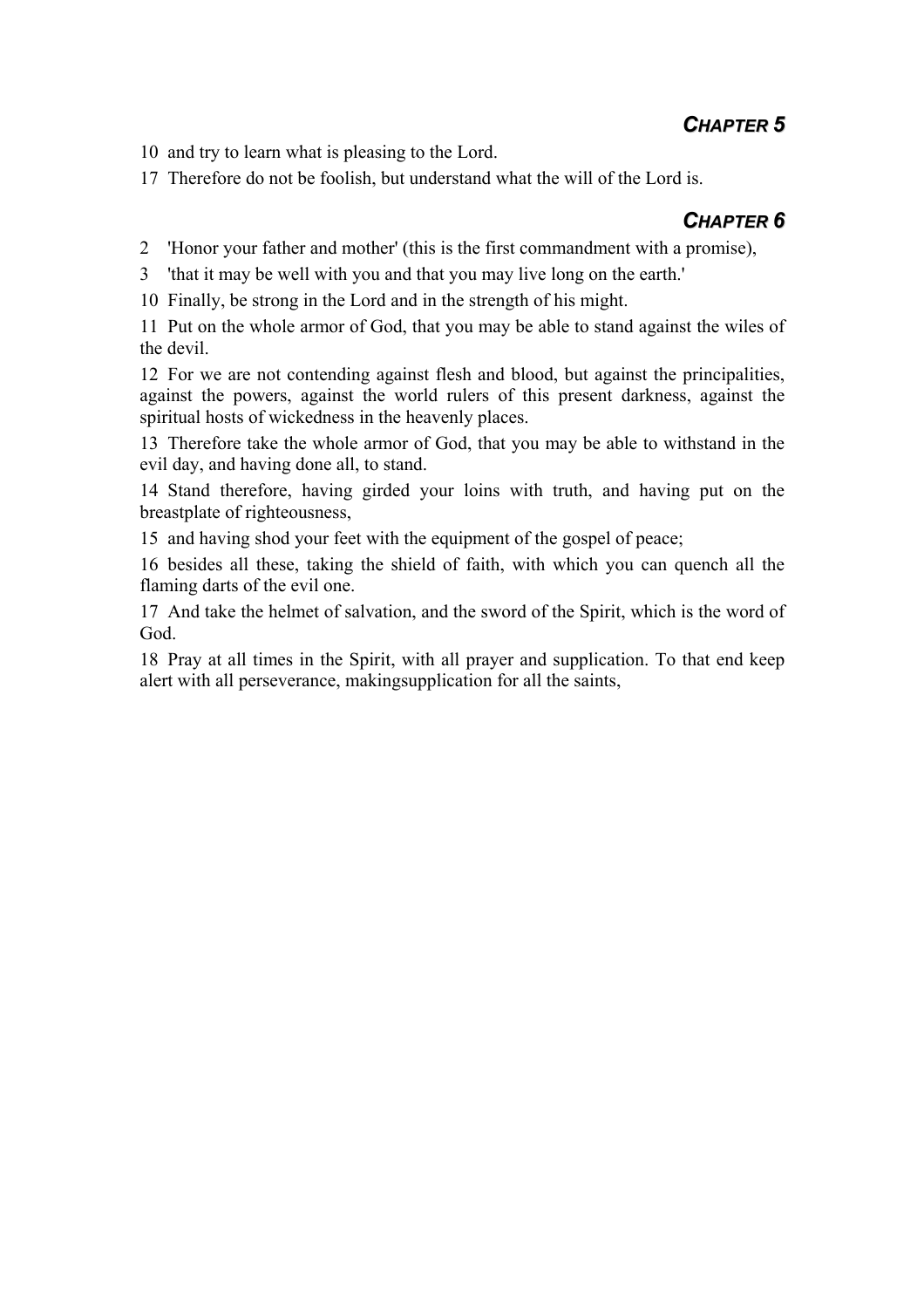## **PHILIPPIANS**

## *CHAPTER 1*

21 For to me to live is Christ, and to die is gain.

22 If it is to be life in the flesh, that means fruitful labor for me. Yet which I shall choose I cannot tell.

23 I am hard pressed between the two. My desire is to depart and be with Christ, for that is far better.

24 But to remain in the flesh is more necessary on your account.

25 Convinced of this, I know that I shall remain and continue with you all, for your progress and joy in the faith,

#### *CHAPTER 2*

13 for God is at work in you, both to will and to work for his good pleasure.

## *CHAPTER 3*

1 Finally, my brethren, rejoice in the Lord. To write the same things to you is not irksome to me, and is safe for you.

3 For we are the true circumcision, who worship God in spirit, and glory in Christ Jesus, and put no confidence in the flesh.

4 Though I myself have reason for confidence in the flesh also. If any other man thinks he has reason for confidence in the flesh, I have more:

5 circumcised on the eighth day, of the people of Israel, of the tribe of Benjamin, a Hebrew born of Hebrews;as to the law a Pharisee,

6 as to zeal a persecutor of the church, as to righteousness under the law blameless.

9 and be found in him, not having a righteousness of my own, based on law, but that which is through faith in Christ, therighteousness from God that depends on faith;

10 that I may know him and the power of his resurrection, and may share his sufferings, becoming like him in his death,

11 that if possible I may attain the resurrection from the dead.

12 Not that I have already obtained this or am already perfect;but I press on to make it my own, because Christ Jesus hasmade me his own.

20 But our commonwealth is in heaven, and from it we await a Savior, the Lord Jesus Christ,

21 who will change our lowly body to be like his glorious body, by the power which enables him even to subject all things to himself.

## *CHAPTER 4*

6 Have no anxiety about anything, but in everything by prayer and supplication with thanksgiving let your requests be made known to God.

7 And the peace of God, which passes all understanding, will keep your hearts and your minds in Christ Jesus.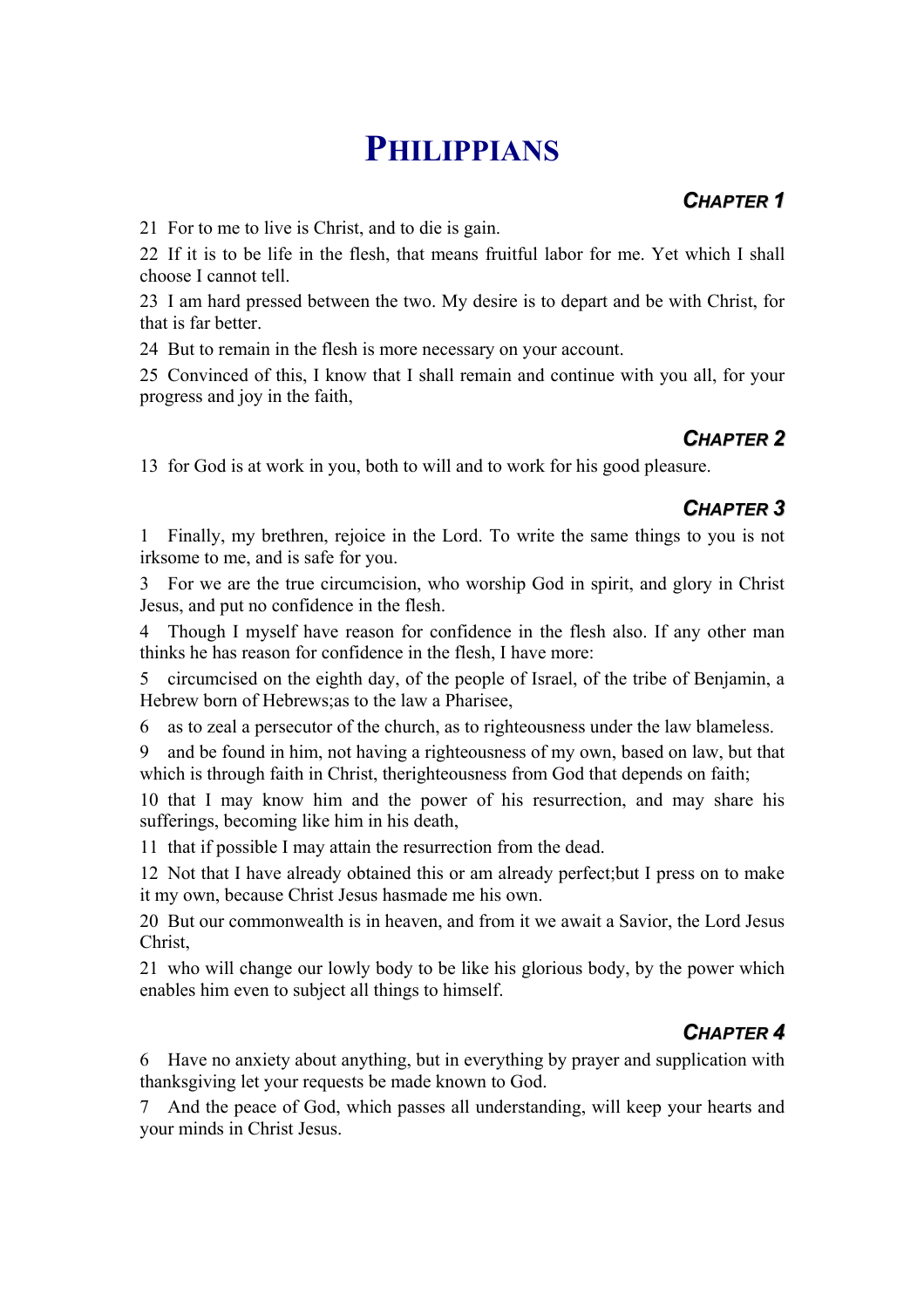8 Finally, brethren, whatever is true, whatever is honorable, whatever is just, whatever is pure, whatever is lovely, whatever is gracious, if there is any excellence, if there is anything worthy of praise, think about these things.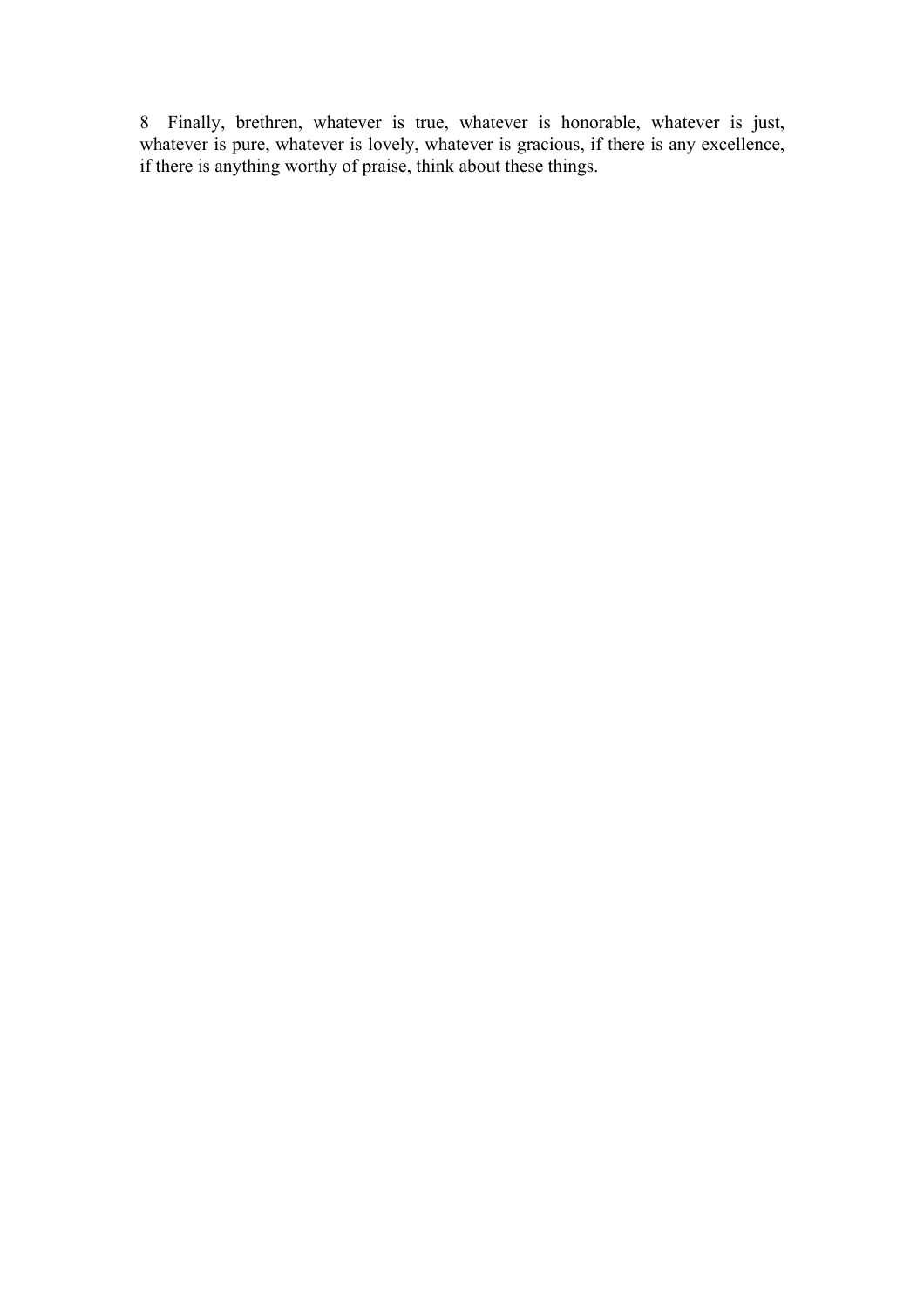## **COLOSSIANS**

#### *CHAPTER 1*

8 and has made known to us your love in the Spirit.

9 And so, from the day we heard of it, we have not ceased to pray for you, asking that you may be filled with the knowledge of his will in all spiritual wisdom and understanding,

10 to lead a life worthy of the Lord, fully pleasing to him, bearing fruit in every good work and increasing in the knowledge of God.

13 He has delivered us from the dominion of darkness and transferred us to the kingdom of his beloved Son,

21 And you, who once were estranged and hostile in mind, doing evil deeds,

#### *CHAPTER 2*

11 In him also you were circumcised with a circumcision made without hands, by putting off the body of flesh in the circumcision of Christ;

13 And you, who were dead in trespasses and the uncircumcision of your flesh, God made alive together with him, having forgiven us all our trespasses,

14 having canceled the bond which stood against us with its legal demands;this he set aside, nailing it to the cross.

15 He disarmed the principalities and powers and made a public example of them, triumphing over them in him.

21 'Do not handle, Do not taste, Do not touch'

22 (referring to things which all perish as they are used), according to human precepts and doctrines?

23 These have indeed an appearance of wisdom in promoting rigor of devotion and self-abasement and severity to the body, but they are of no value in checking the indulgence of the flesh.

## *CHAPTER 3*

2 Set your minds on things that are above, not on things that are on earth.

3 For you have died, and your life is hid with Christ in God.

5 Put to death therefore what is earthly in you: fornication, impurity, passion, evil desire, and covetousness, which is idolatry.

#### *CHAPTER 4*

12 Ep'aphras, who is one of yourselves, a servant of Christ Jesus, greets you, always remembering you earnestly in his prayers, that you may stand mature and fully assured in all the will of God.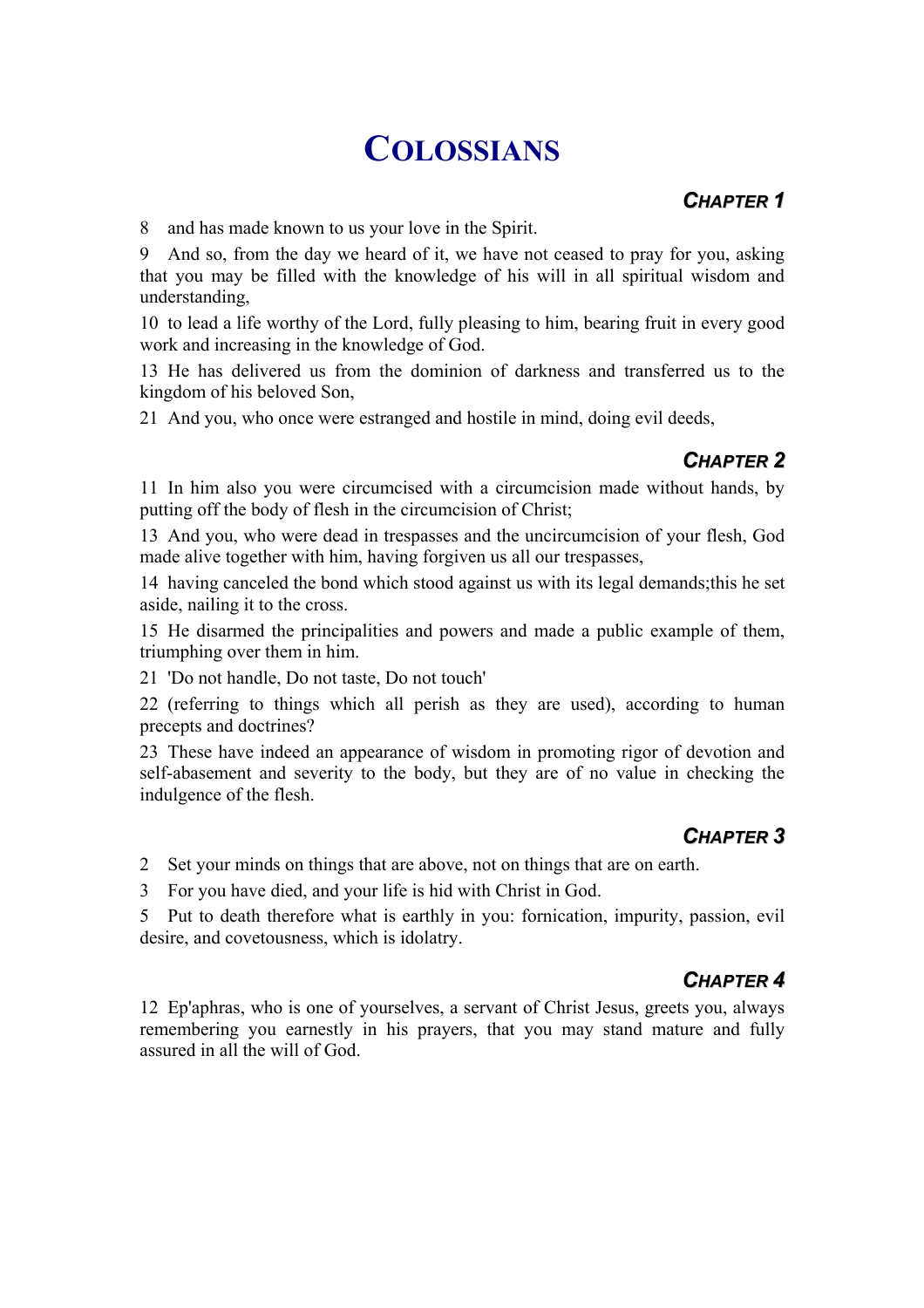# **1 THESSALONIANS**

## *CHAPTER 4*

11 to aspire to live quietly, to mind your own affairs, and to work with your hands, as we charged you;

14 For since we believe that Jesus died and rose again, even so, through Jesus, God will bring with him those who have fallen asleep.

15 For this we declare to you by the word of the Lord, that we who are alive, who are left until the coming of the Lord, shall not precede those who have fallen asleep.

16 For the Lord himself will descend from heaven with a cry of command, with the archangel's call, and with the sound of the trumpet of God. And the dead in Christ will rise first;

17 then we who are alive, who are left, shall be caught up together with them in the clouds to meet the Lord in the air;and so we shall always be with the Lord.

18 Therefore comfort one another with these words.

#### *CHAPTER 5*

19 Do not quench the Spirit,

20 do not despise prophesying,

21 but test everything;hold fast what is good,

23 May the God of peace himself sanctify you wholly;and may your spirit and soul and body be kept sound and blameless at the coming of our Lord Jesus Christ.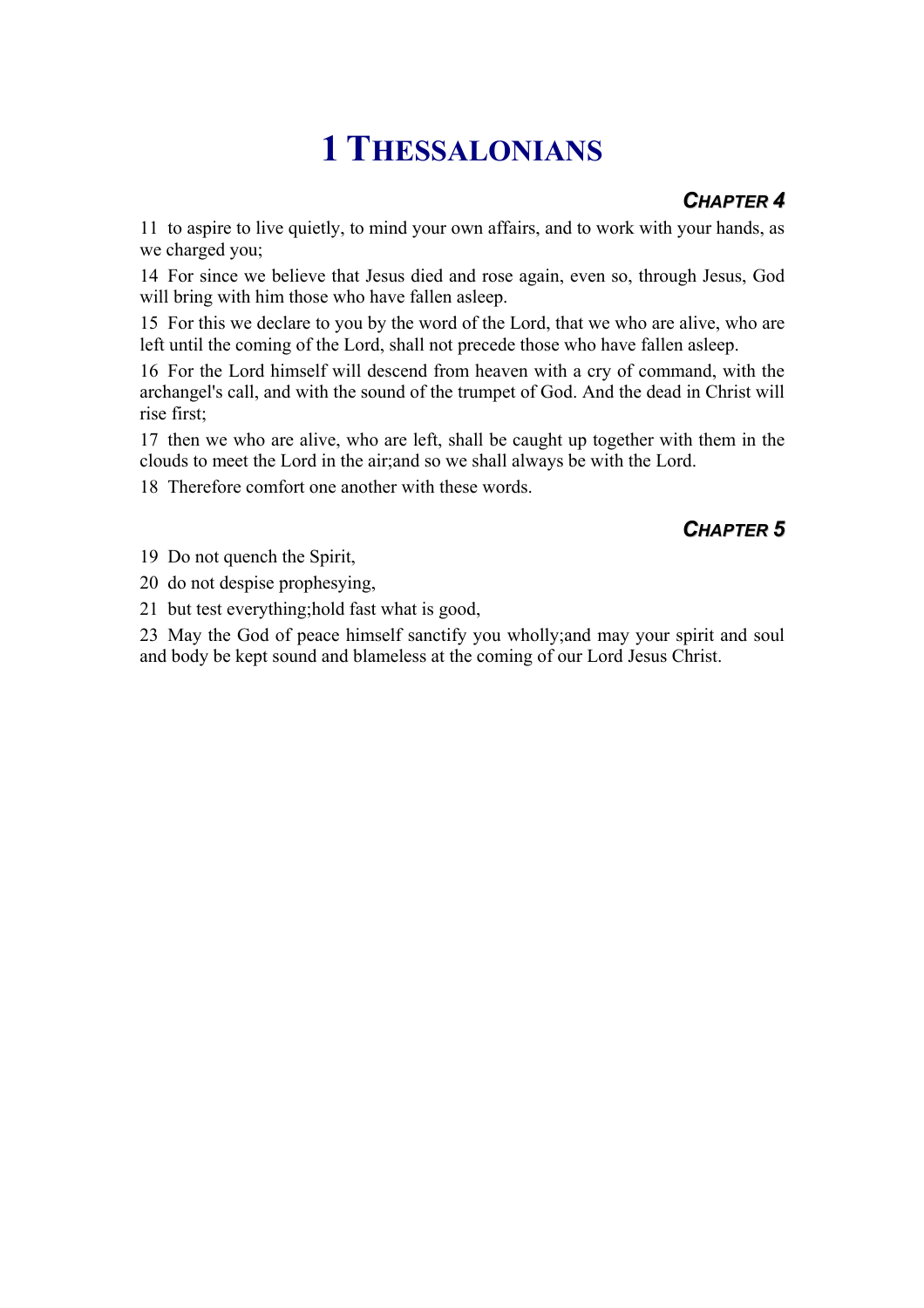## **2 THESSALONIANS**

#### *CHAPTER 2*

12 so that all may be condemned who did not believe the truth but had pleasure in unrighteousness.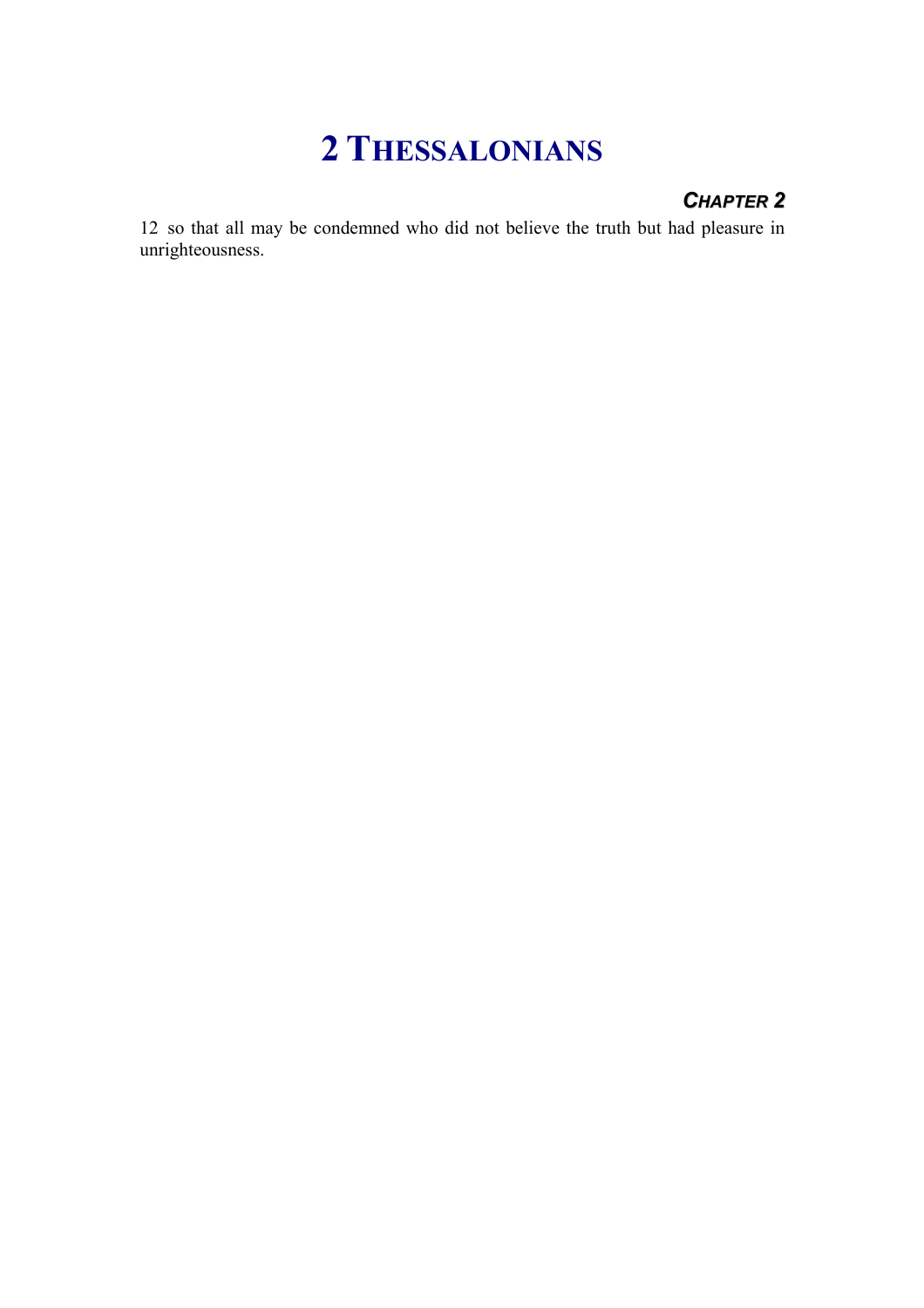# **1 TIMOTHY**

## *CHAPTER 1*

5 whereas the aim of our charge is love that issues from a pure heart and a good conscience and sincere faith.

19 holding faith and a good conscience. By rejecting conscience, certain persons have made shipwreck of their faith,

#### *CHAPTER 2*

4 who desires all men to be saved and to come to the knowledge of the truth.

14 and Adam was not deceived, but the woman was deceived and became a transgressor.

## *CHAPTER 3*

3 no drunkard, not violent but gentle, not quarrelsome, and no lover of money.

8 Deacons likewise must be serious, not double-tongued, not addicted to much wine, not greedy for gain;

## *CHAPTER 4*

1 Now the Spirit expressly says that in later times some will depart from the faith by giving heed to deceitful spirits and doctrines of demons,

2 through the pretensions of liars whose consciences are seared,

## *CHAPTER 5*

23 No longer drink only water, but use a little wine for the sake of your stomach and your frequent ailments.

## *CHAPTER 6*

12 Fight the good fight of the faith;take hold of the eternal life to which you were called when you made the good confession in the presence of many witnesses.

19 thus laying up for themselves a good foundation for the future, so that they may take hold of the life which is life indeed.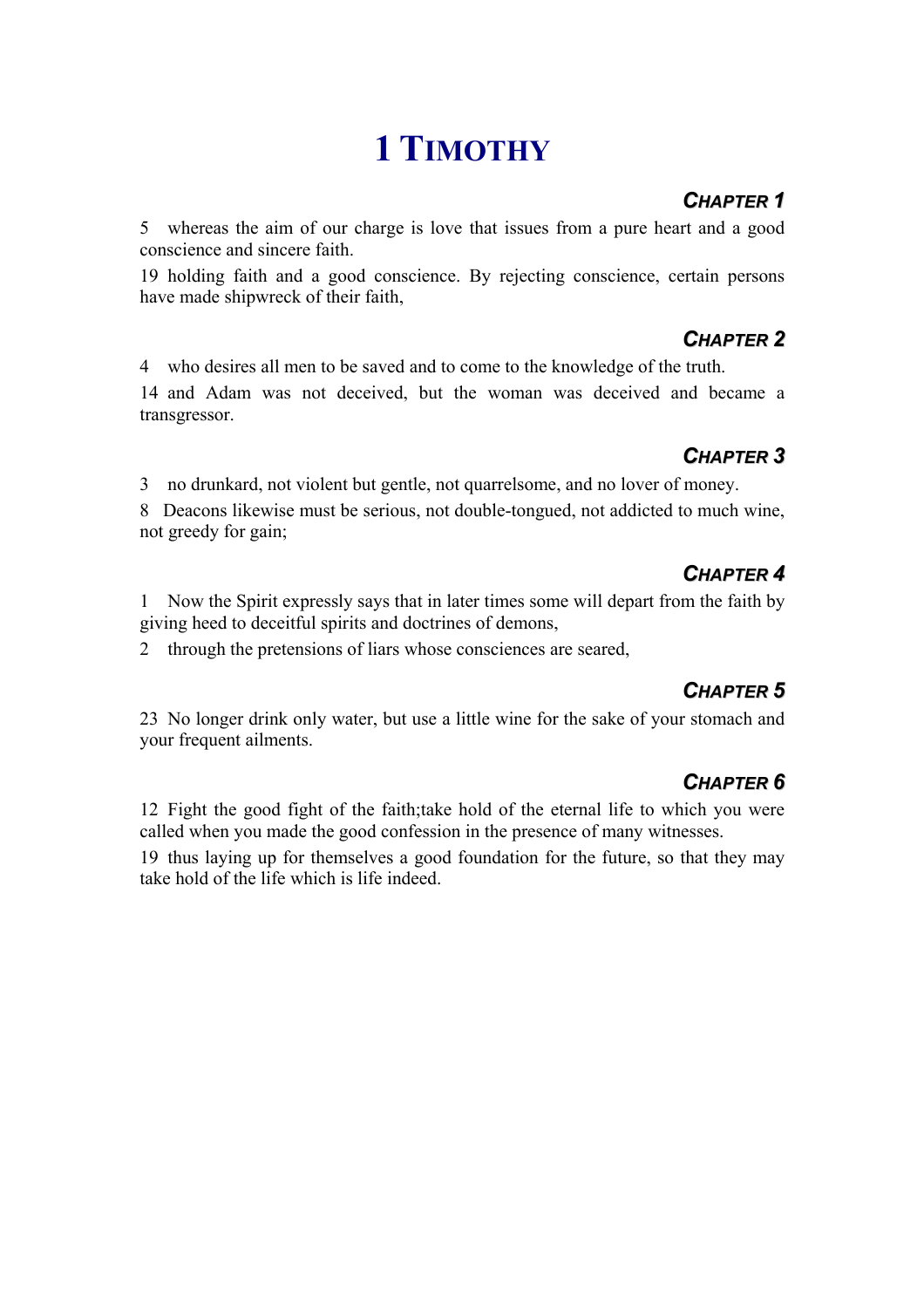# **2 TIMOTHY**

## *CHAPTER 1*

3 I thank God whom I serve with a clear conscience, as did my fathers, when I remember you constantly in my prayers.

7 for God did not give us a spirit of timidity but a spirit of power and love and selfcontrol.

10 and now has manifested through the appearing of our Savior Christ Jesus, who abolished death and brought life and immortality to light through the gospel.

## *CHAPTER 4*

6 For I am already on the point of being sacrificed;the time of my departure has come.

7 I have fought the good fight, I have finished the race, I have kept the faith.

20 Eras'tus remained at Corinth;Troph'imus I left ill at Mile'tus.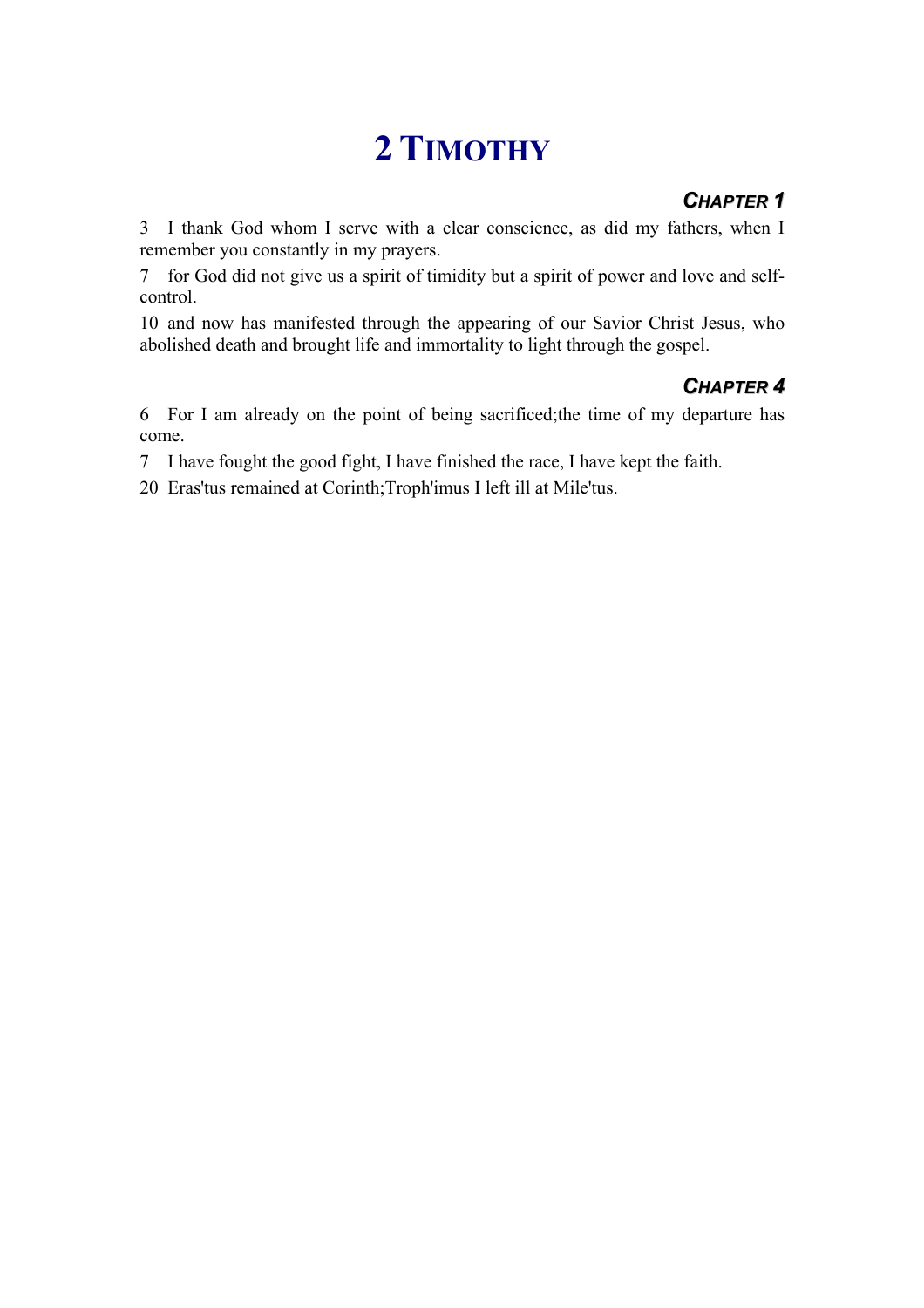# **TITUS**

### *CHAPTER 1*

15 To the pure all things are pure, but to the corrupt and unbelieving nothing is pure;their very minds and consciences are corrupted.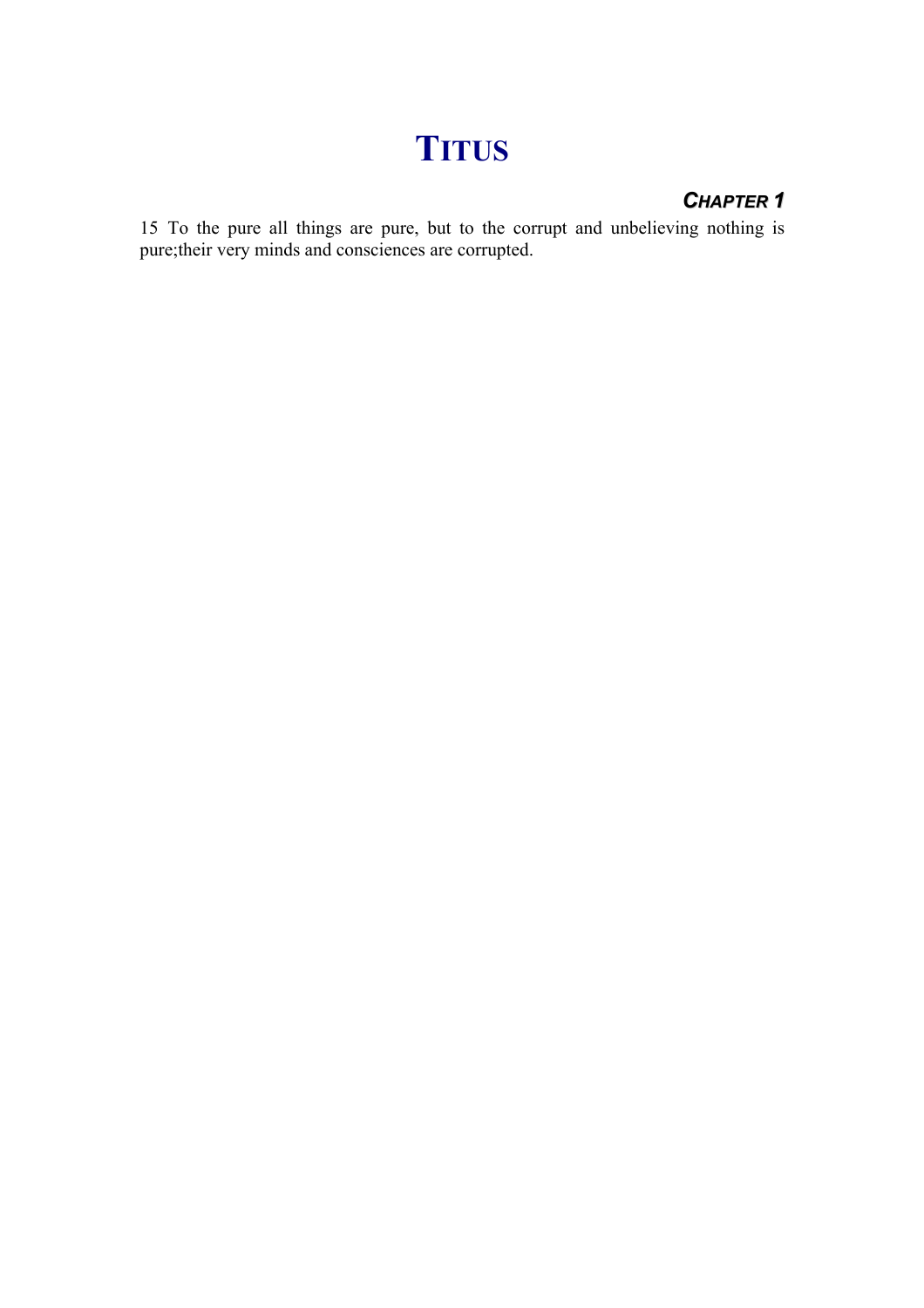# **PHILEMON**

*CHAPTER 1*

25 The grace of the Lord Jesus Christ be with your spirit.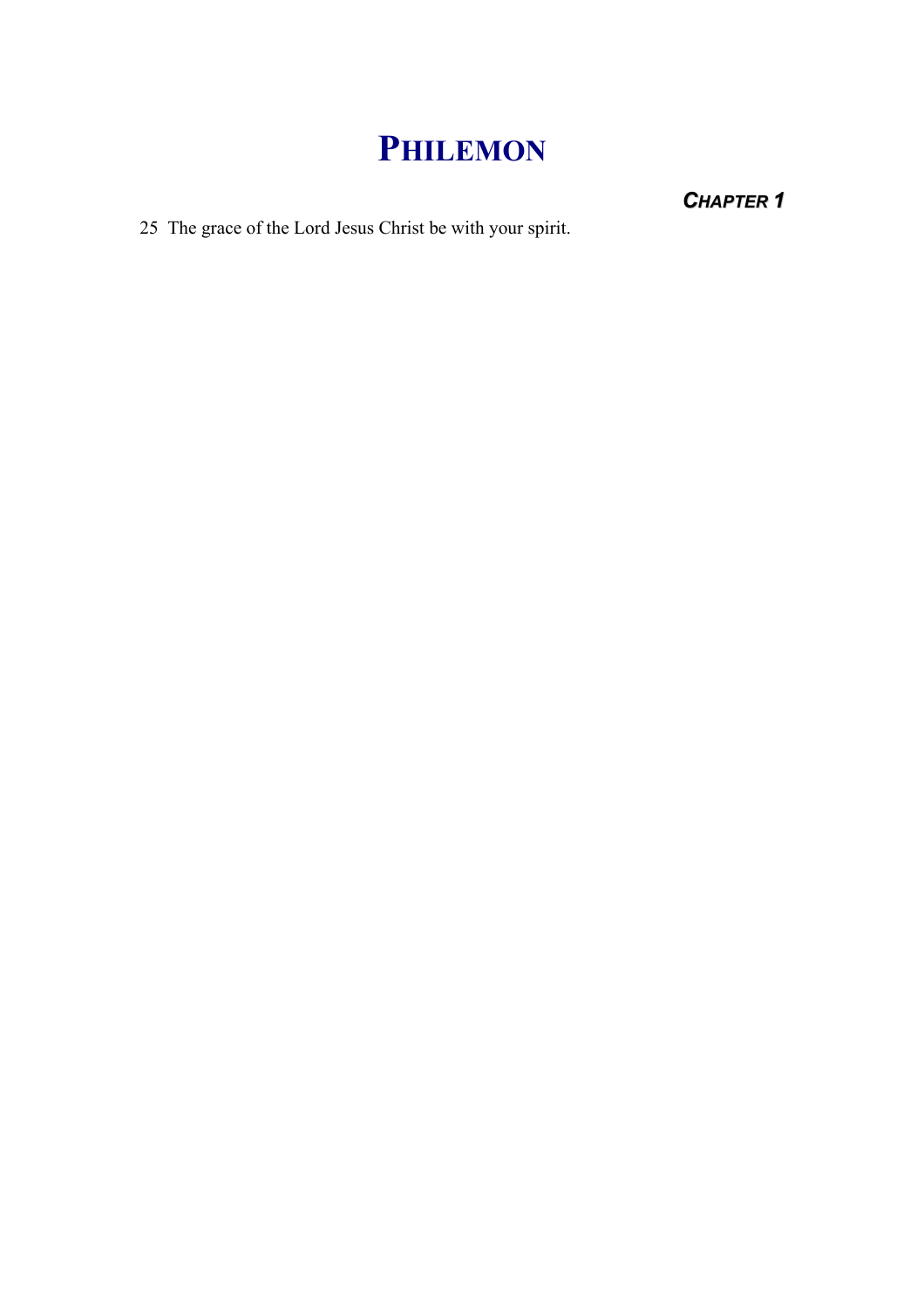## **HEBREWS**

### *CHAPTER 2*

14 Since therefore the children share in flesh and blood, he himself likewise partook of the same nature, that through death he might destroy him who has the power of death, that is, the devil,

15 and deliver all those who through fear of death were subject to lifelong bondage.

### *CHAPTER 4*

12 For the word of God is living and active, sharper than any two-edged sword, piercing to the division of soul and spirit, of joints and marrow, and discerning the thoughts and intentions of the heart.

13 And before him no creature is hidden, but all are open and laid bare to the eyes of him with whom we have to do.

### *CHAPTER 6*

5 and have tasted the goodness of the word of God and the powers of the age to come,

## *CHAPTER 7*

1 For this Melchiz'edek, king of Salem, priest of the Most High God, met Abraham returning from the slaughter of the kings and blessed him;

10 for he was still in the loins of his ancestor when Melchiz'edek met him.

### *CHAPTER 8*

10 This is the covenant that I will make with the house of Israel after those days, says the Lord: I will put my laws intotheir minds, and write them on their hearts, and I will be their God, and they shall be my people.

### *CHAPTER 9*

14 how much more shall the blood of Christ, who through the eternal Spirit offered himself without blemish to God, purify your conscience from dead works to serve the living God.

## *CHAPTER 10*

2 Otherwise, would they not have ceased to be offered? If the worshipers had once been cleansed, they would no longer have any consciousness of sin.

12 But when Christ had offered for all time a single sacrifice for sins, he sat down at the right hand of God,

20 by the new and living way which he opened for us through the curtain, that is, through his flesh,

22 let us draw near with a true heart in full assurance of faith, with our hearts sprinkled clean from an evil conscience and our bodies washed with pure water.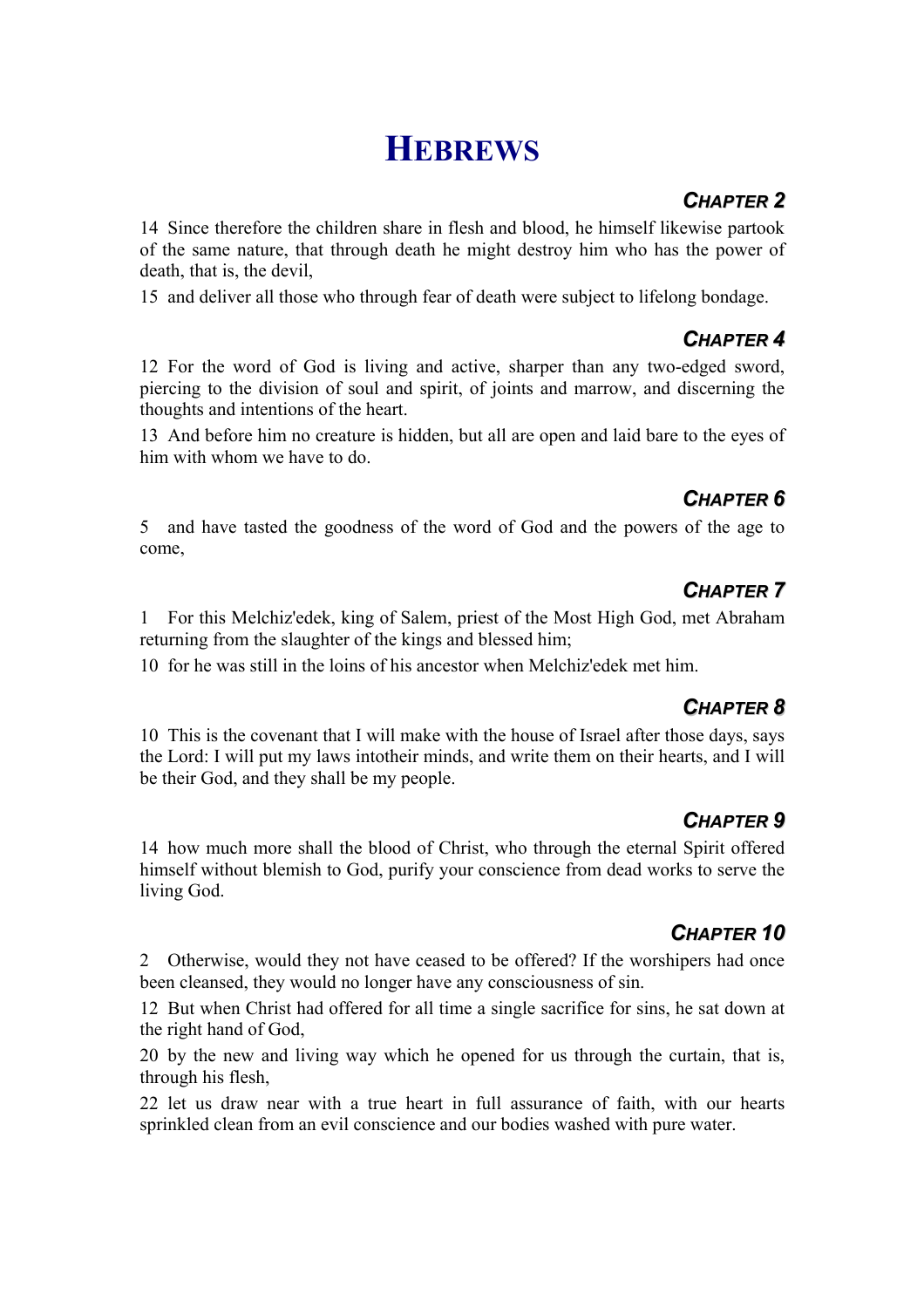34 For you had compassion on the prisoners, and you joyfully accepted the plundering of your property, since you knew thatyou yourselves had a better possession and an abiding one.

39 But we are not of those who shrink back and are destroyed, but of those who have faith and keep their souls.

#### *CHAPTER 11*

5 By faith Enoch was taken up so that he should not see death;and he was not found, because God had taken him. Now before he was taken he was attested as having pleased God.

#### *CHAPTER 12*

2 looking to Jesus the pioneer and perfecter of our faith, who for the joy that was set before him endured the cross, despising the shame, and is seated at the right hand of the throne of God.

4 In your struggle against sin you have not yet resisted to the point of shedding your blood.

10 For they disciplined us for a short time at their pleasure, but he disciplines us for our good, that we may share his holiness.

11 For the moment all discipline seems painful rather than pleasant;later it yields the peaceful fruit of righteousness to those who have been trained by it.

14 Strive for peace with all men, and for the holiness without which no one will see the Lord.

23 and to the assembly of the first-born who are enrolled in heaven, and to a judge who is God of all, and to the spirits of just men made perfect,

27 This phrase, 'Yet once more,' indicates the removal of what is shaken, as of what has been made, in order that what cannot be shaken may remain.

#### *CHAPTER 13*

8 Jesus Christ is the same yesterday and today and for ever.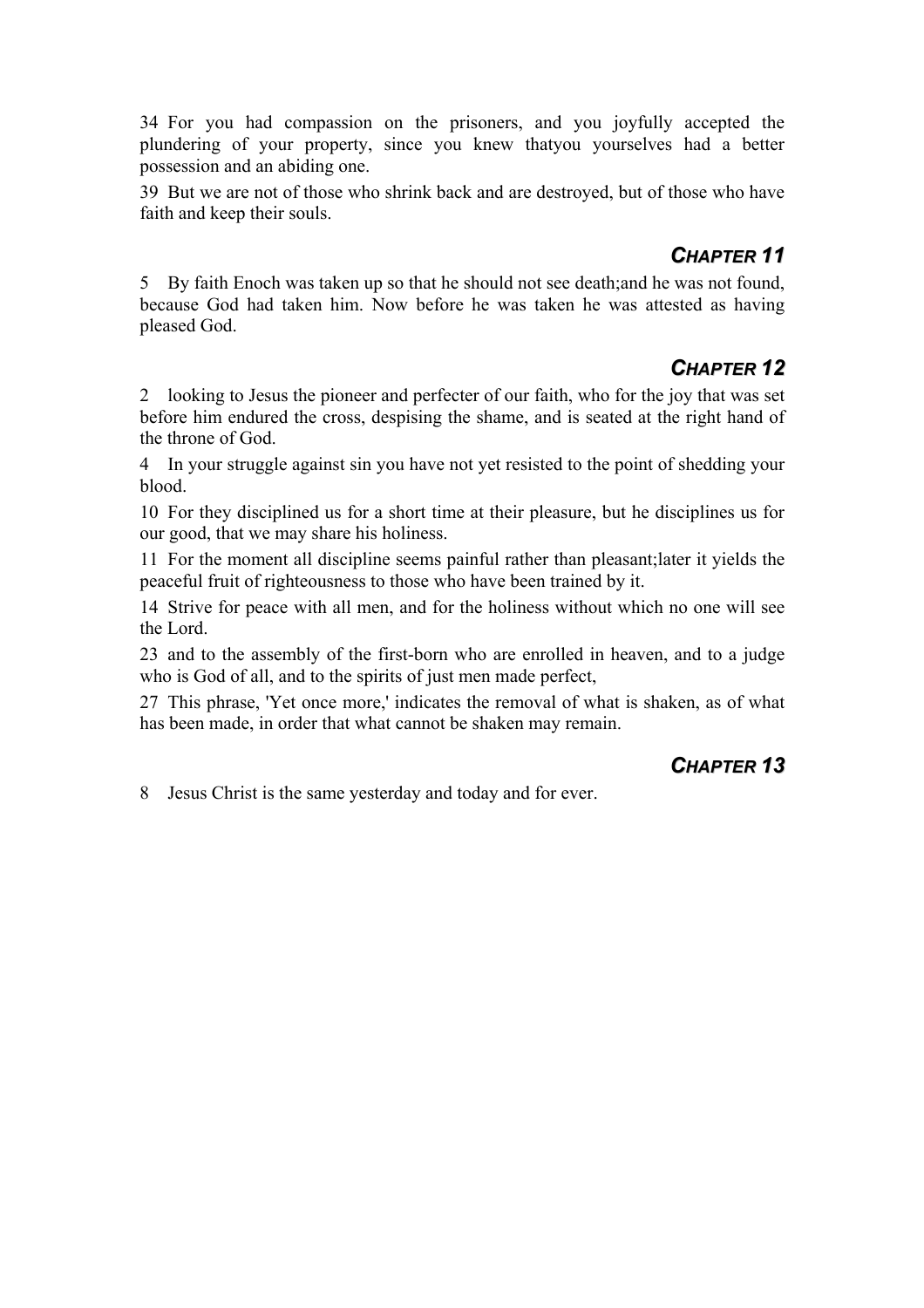# **JAMES**

### *CHAPTER 1*

5 If any of you lacks wisdom, let him ask God, who gives to all men generously and without reproaching, and it will be given him.

17 Every good endowment and every perfect gift is from above, coming down from the Father of lights with whom there is no variation or shadow due to change.

21 Therefore put away all filthiness and rank growth of wickedness and receive with meekness the implanted word, which is able to save your souls.

### *CHAPTER 2*

10 For whoever keeps the whole law but fails in one point has become guilty of all of it.

## *CHAPTER 3*

13 Who is wise and understanding among you? By his good life let him show his works in the meekness of wisdom.

14 But if you have bitter jealousy and selfish ambition in your hearts, do not boast and be false to the truth.

15 This wisdom is not such as comes down from above, but is earthly, unspiritual, devilish.

### *CHAPTER 4*

7 Submit yourselves therefore to God. Resist the devil and he will flee from you.

17 Whoever knows what is right to do and fails to do it, for him it is sin.

### *CHAPTER 5*

13 Is any one among you suffering? Let him pray. Is any cheerful? Let him sing praise.

14 Is any among you sick? Let him call for the elders of the church, and let them pray over him, anointing him with oil inthe name of the Lord;

15 and the prayer of faith will save the sick man, and the Lord will raise him up;and if he has committed sins, he will be forgiven.

16 Therefore confess your sins to one another, and pray for one another, that you may be healed. The prayer of a righteousman has great power in its effects.

20 let him know that whoever brings back a sinner from the error of his way will save his soul from death and will cover amultitude of sins.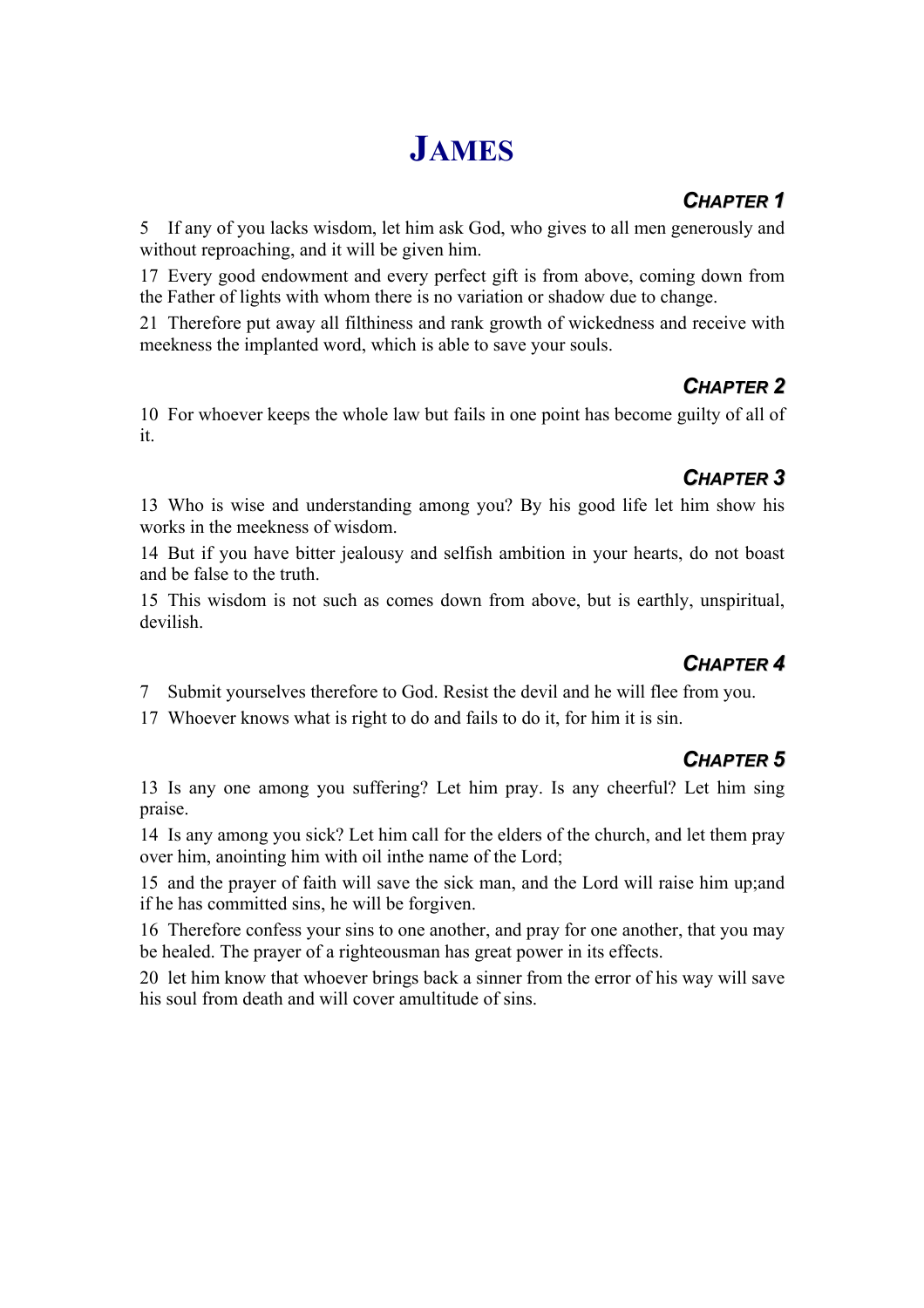# **1 PETER**

#### *CHAPTER 1*

3 Blessed be the God and Father of our Lord Jesus Christ! By his great mercy we have been born anew to a living hope through the resurrection of Jesus Christ from the dead,

4 and to an inheritance which is imperishable, undefiled, and unfading, kept in heaven for you,

9 As the outcome of your faith you obtain the salvation of your souls.

13 Therefore gird up your minds, be sober, set your hope fully upon the grace that is coming to you at the revelation of Jesus Christ.

22 Having purified your souls by your obedience to the truth for a sincere love of the brethren, love one another earnestly from the heart.

### *CHAPTER 2*

11 Beloved, I beseech you as aliens and exiles to abstain from the passions of the flesh that wage war against your soul.

23 When he was reviled, he did not revile in return;when he suffered, he did not threaten;but he trusted to him who judges justly.

24 He himself bore our sins in his body on the tree, that we might die to sin and live to righteousness. By his wounds youhave been healed.

## *CHAPTER 3*

4 but let it be the hidden person of the heart with the imperishable jewel of a gentle and quiet spirit, which in God's sight is very precious.

16 and keep your conscience clear, so that, when you are abused, those who revile your good behavior in Christ may be put to shame.

18 For Christ also died for sins once for all, the righteous for the unrighteous, that he might bring us to God, being putto death in the flesh but made alive in the spirit;

20 who formerly did not obey, when God's patience waited in the days of Noah, during the building of the ark, in which a few, that is, eight persons, were saved through water.

21 Baptism, which corresponds to this, now saves you, not as a removal of dirt from the body but as an appeal to God for aclear conscience, through the resurrection of Jesus Christ,

## *CHAPTER 4*

19 Therefore let those who suffer according to God's will do right and entrust their souls to a faithful Creator.

## *CHAPTER 5*

6 Humble yourselves therefore under the mighty hand of God, that in due time he may exalt you.

9 Resist him, firm in your faith, knowing that the same experience of suffering is required of your brotherhood throughout the world.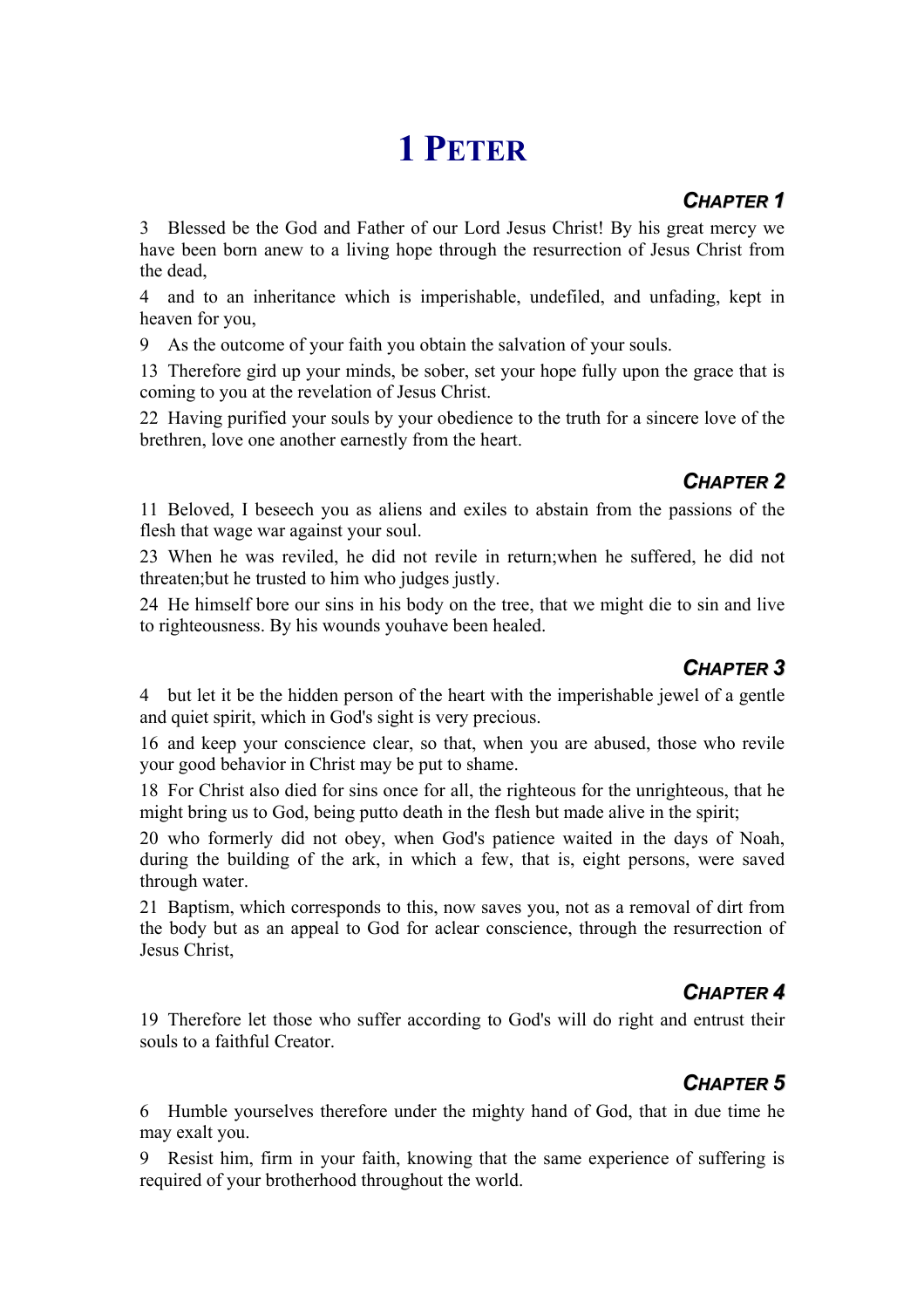# **2 PETER**

### *CHAPTER 1*

4 by which he has granted to us his precious and very great promises, that through these you may escape from the corruption that is in the world because of passion, and become partakers of the divine nature.

14 since I know that the putting off of my body will be soon, as our Lord Jesus Christ showed me.

### *CHAPTER 2*

8 (for by what that righteous man saw and heard as he lived among them, he was vexed in his righteous soul day after day with their lawless deeds),

10 and especially those who indulge in the lust of defiling passion and despise authority. Bold and wilful, they are not afraid to revile the glorious ones,

11 whereas angels, though greater in might and power, do not pronounce a reviling judgment upon them before the Lord.

12 But these, like irrational animals, creatures of instinct, born to be caught and killed, reviling in matters of which they are ignorant, will be destroyed in the same destruction with them,

13 suffering wrong for their wrongdoing. They count it pleasure to revel in the daytime. They are blots and blemishes, reveling in their dissipation, carousing with you.

14 They have eyes full of adultery, insatiable for sin. They entice unsteady souls. They have hearts trained in greed. Accursed children!

15 Forsaking the right way they have gone astray;they have followed the way of Balaam, the son of Be'or, who loved gain from wrongdoing,

16 but was rebuked for his own transgression;a dumb ass spoke with human voice and restrained the prophet's madness.

17 These are waterless springs and mists driven by a storm;for them the nether gloom of darkness has been reserved.

18 For, uttering loud boasts of folly, they entice with licentious passions of the flesh men who have barely escaped from those who live in error.

19 They promise them freedom, but they themselves are slaves of corruption;for whatever overcomes a man, to that he is enslaved.

20 For if, after they have escaped the defilements of the world through the knowledge of our Lord and Savior Jesus Christ,they are again entangled in them and overpowered, the last state has become worse for them than the first.

21 For it would have been better for them never to have known the way of righteousness than after knowing it to turn back from the holy commandment delivered to them.

22 It has happened to them according to the true proverb, The dog turns back to his own vomit, and the sow is washed only to wallow in the mire.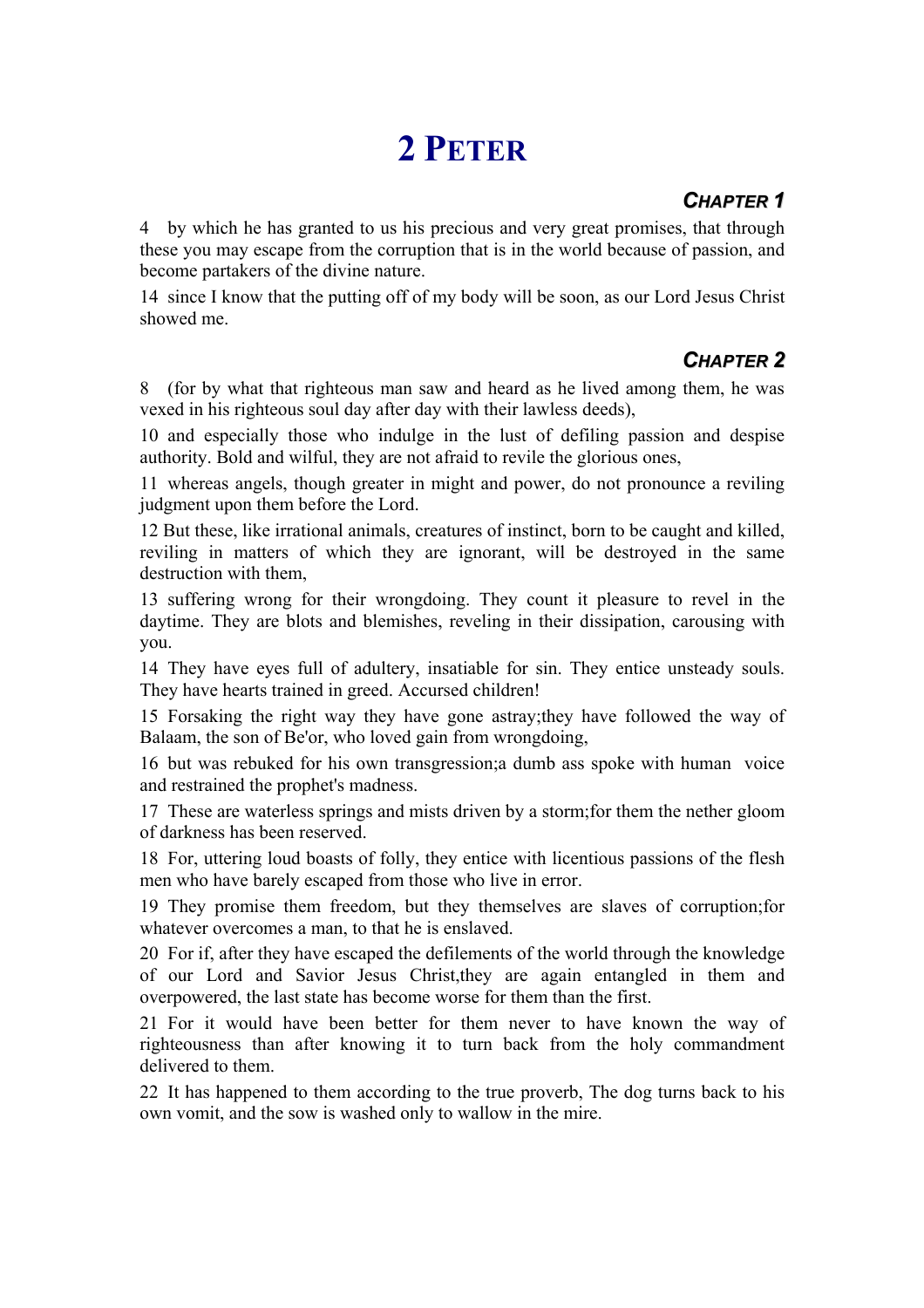### *CHAPTER 3*

9 The Lord is not slow about his promise as some count slowness, but is forbearing toward you, not wishing that any should perish, but that all should reach repentance.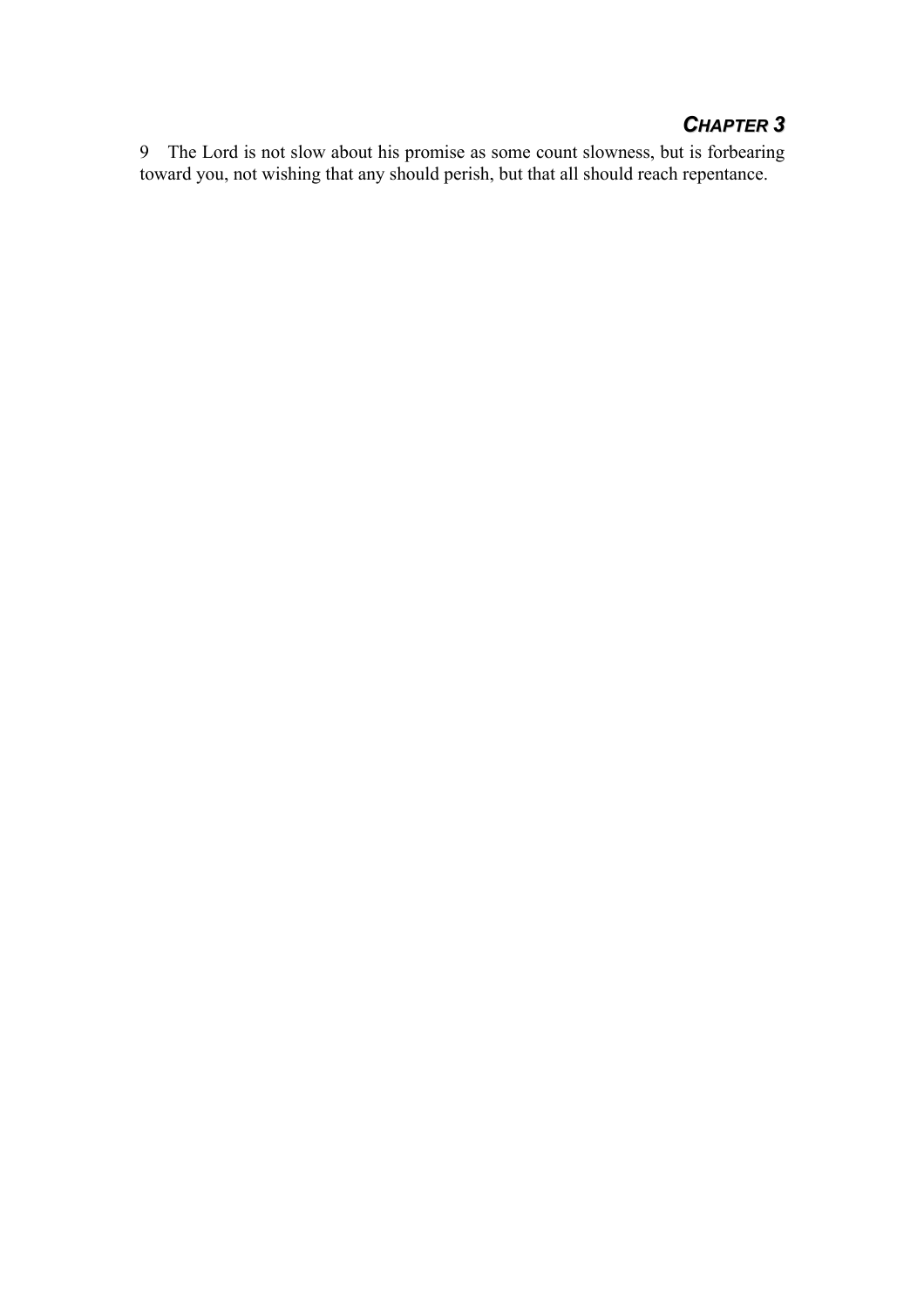# **1 JOHN**

### *CHAPTER 1*

7 but if we walk in the light, as he is in the light, we have fellowship with one another, and the blood of Jesus his Soncleanses us from all sin.

9 If we confess our sins, he is faithful and just, and will forgive our sins and cleanse us from all unrighteousness.

### *CHAPTER 2*

20 But you have been anointed by the Holy One, and you all know.

27 but the anointing which you received from him abides in you, and you have no need that any one should teach you;as hisanointing teaches you about everything, and is true, and is no lie, just as it has taught you, abide in him.

### *CHAPTER 3*

8 He who commits sin is of the devil;for the devil has sinned from the beginning. The reason the Son of God appeared wasto destroy the works of the devil.

9 No one born of God commits sin;for God's nature abides in him, and he cannot sin because he is born of God.

20 whenever our hearts condemn us;for God is greater than our hearts, and he knows everything.

21 Beloved, if our hearts do not condemn us, we have confidence before God;

22 and we receive from him whatever we ask, because we keep his commandments and do what pleases him.

### *CHAPTER 4*

1 Beloved, do not believe every spirit, but test the spirits to see whether they are of God;for many false prophets havegone out into the world.

4 Little children, you are of God, and have overcome them;for he who is in you is greater than he who is in the world.

6 We are of God. Whoever knows God listens to us, and he who is not of God does not listen to us. By this we know the spirit of truth and the spirit of error.

### *CHAPTER 5*

16 If any one sees his brother committing what is not a mortal sin, he will ask, and God will give him life for those whose sin is not mortal. There is sin which is mortal;I do not say that one is to pray for that.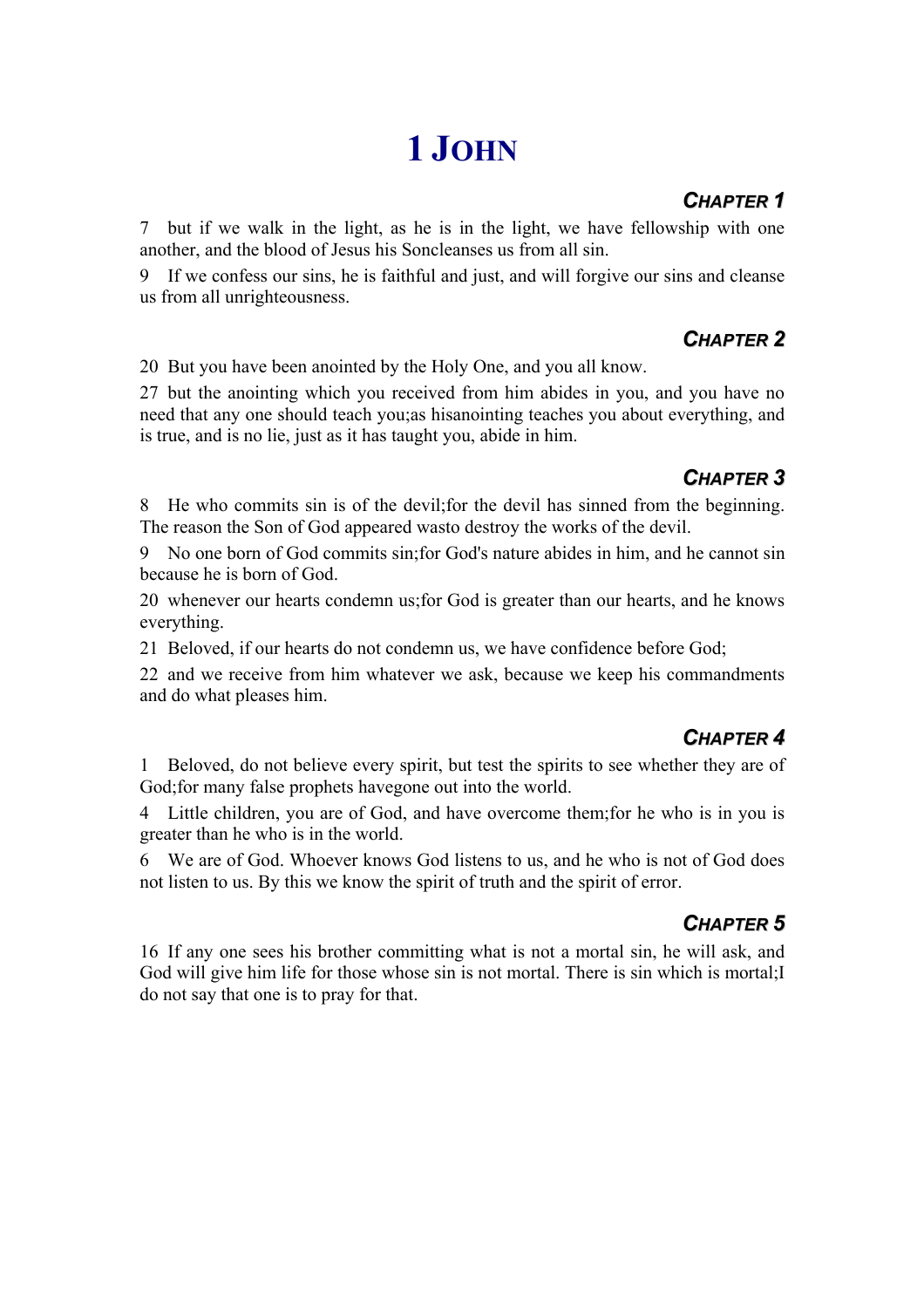# **3 JOHN**

## *CHAPTER 1*

2 Beloved, I pray that all may go well with you and that you may be in health;I know that it is well with your soul.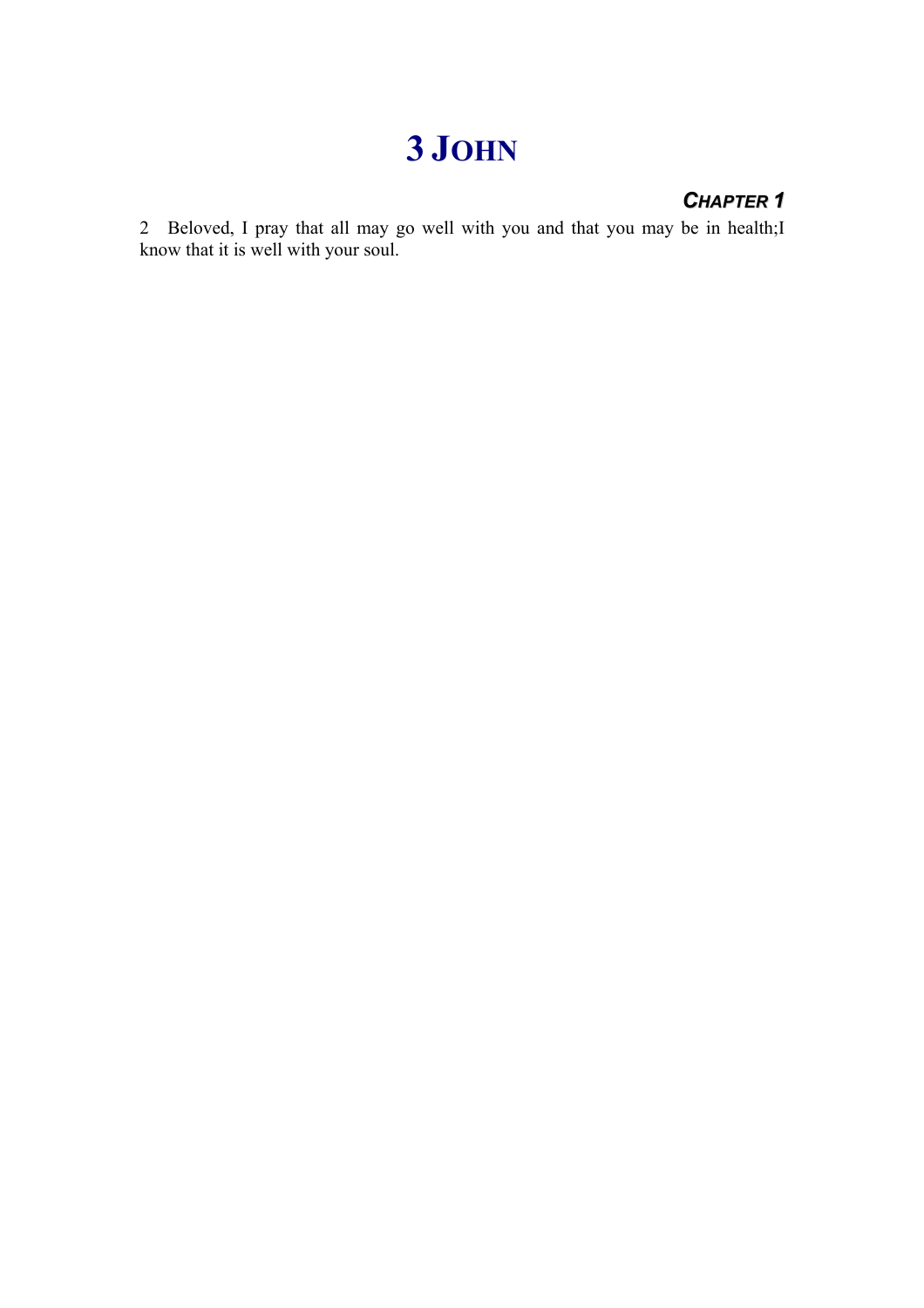# **JUDE**

#### *CHAPTER 1*

19 It is these who set up divisions, worldly people, devoid of the Spirit.

23 save some, by snatching them out of the fire;on some have mercy with fear, hating even the garment spotted by the flesh.